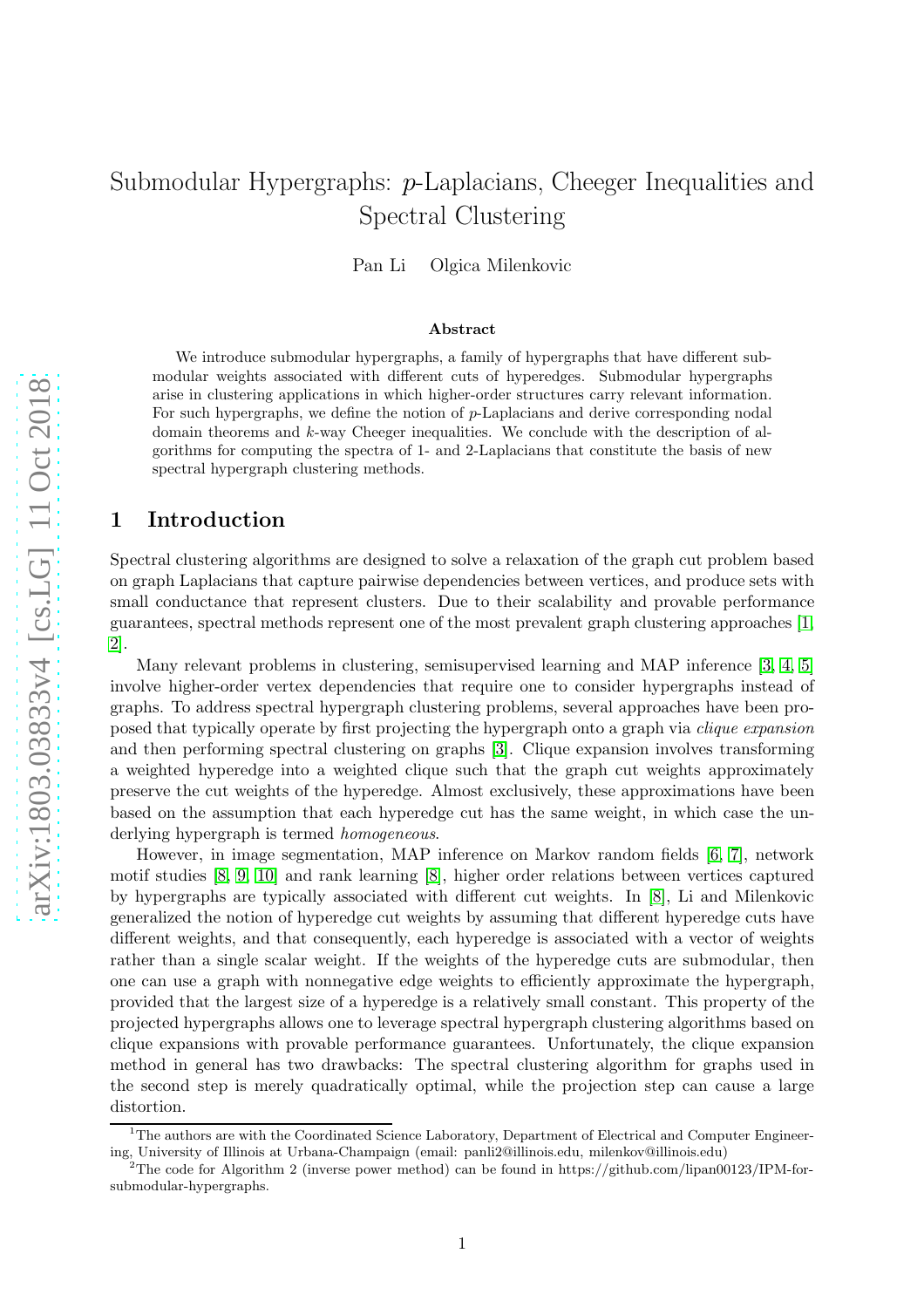To address the quadratic optimality issue in graph clustering, Amghibech [\[11\]](#page-13-10) introduced the notion of p-Laplacians of graphs and derived Cheeger-type inequalities for the second smallest eigenvalue of a p-Laplacian,  $p > 1$ , of a graph. These results motivated Bühler and Hein's work [\[12\]](#page-13-11) on spectral clustering based on *p*-Laplacians that provided tighter approximations of the Cheeger constant. Szlam and Bresson [\[13\]](#page-13-12) showed that the 1-Laplacian allows one to exactly compute the Cheeger constant, but at the cost of computational hardness [\[14\]](#page-13-13). Very little is known about the use of p-Laplacians for hypergraph clustering and their spectral properties.

To address the clique expansion problem, Hein et al. [\[4\]](#page-13-3) introduced a clustering method for homogeneous hypergraphs that avoids expansions and works directly with the total variation of homogeneous hypergraphs, without investigating the spectral properties of the operator. The only other line of work trying to mitigate the projection problem is due to Louis [\[15\]](#page-13-14), who used a natural extension of 2-Laplacians for homogeneous hypergraphs, derived quadratically-optimal Cheeger-type inequalities and proposed a semidefinite programing (SDP) based algorithm whose complexity scales with the size of the largest hyperedge in the hypergraph.

Our contributions are threefold. First, we introduce submodular hypergraphs. Submodular hypergraphs allow one to perform hyperedge partitionings that depend on the subsets of elements involved in each part, thereby respecting higher-order and other constraints in graphs (see [\[8,](#page-13-7) [6,](#page-13-5) [16\]](#page-14-0) for applications in food network analysis, learning to rank, subspace clustering and image segmentation). Second, we define p-Laplacians for submodular hypergraphs and generalize the corresponding discrete nodal domain theorems [\[17,](#page-14-1) [18\]](#page-14-2) and higher-order Cheeger inequalities. Even for homogeneous hypergraphs, nodal domain theorems were not known and only one low-order Cheeger inequality for 2-Laplacians was established by Louis [\[15\]](#page-13-14). An analytical obstacle in the development of such a theory is the fact that  $p$ -Laplacians of hypergraphs are operators that act on vectors and produce *sets of values*. Consequently, operators and eigenvalues have to be defined in a set-theoretic manner. Third, based on the newly established spectral hypergraph theory, we propose two spectral clustering methods that learn the second smallest eigenvalues of 2- and 1-Laplacians. The algorithm for 2-Laplacian eigenvalue computation is based on an SDP framework and can provably achieve quadratic optimality with an  $O(\sqrt{\zeta(E)})$ approximation constant, where  $\zeta(E)$  denotes the size of the largest hyperedge in the hypergraph. The algorithm for 1-Laplacian eigenvalue computation is based on the inverse power method (IPM) [\[19\]](#page-14-3) that only has convergence guarantees. The key novelty of the IPM-based method is that the critical inner-loop optimization problem of the IPM is efficiently solved by algorithms recently developed for decomposable submodular minimization [\[20,](#page-14-4) [21,](#page-14-5) [22\]](#page-14-6). Although without performance guarantees, given that the 1-Laplacian provides the tightest approximation guarantees, the IPM-based algorithm – as opposed to the clique expansion method  $[8]$  – performs very well empirically even when the size of the hyperedges is large. This fact is illustrated on several UC Irvine machine learning datasets available from [\[23\]](#page-14-7).

#### 1.1 Other related works and applications

In this work, we concentrated on rigorously characterizing the spectra of p-Laplacians of submodular hypergraphs. The obtained Cheeger inequalities and nodal domain theorems provide strong implication for spectral clustering. However, one should note that the Laplacians of submodular hypergraphs potentially hold a much wider range of usage. First, the spectrum of graph Laplacian can be used to construct the wavelet and Fourier frames of non-Euclidean topology. These frames have been widely leveraged in graph signal processing tasks [\[24,](#page-14-8) [25,](#page-14-9) [26\]](#page-14-10). It is interesting to investigate whether the proposed submodular structures may coincide with some topology and induce other applicable frames for signal processing. Second, from Laplacian Eigenmap [\[27\]](#page-14-11) to the graph convolutional neural network [\[28\]](#page-14-12), graph Laplacians are the fundamental tools of network embedding that is widely used for many downstream machine learning jobs [\[29\]](#page-14-13). The proposed Laplacians potentially lead to a new class of graph embedding methods that may better capture complex high-order structures of networks via the submodular assump-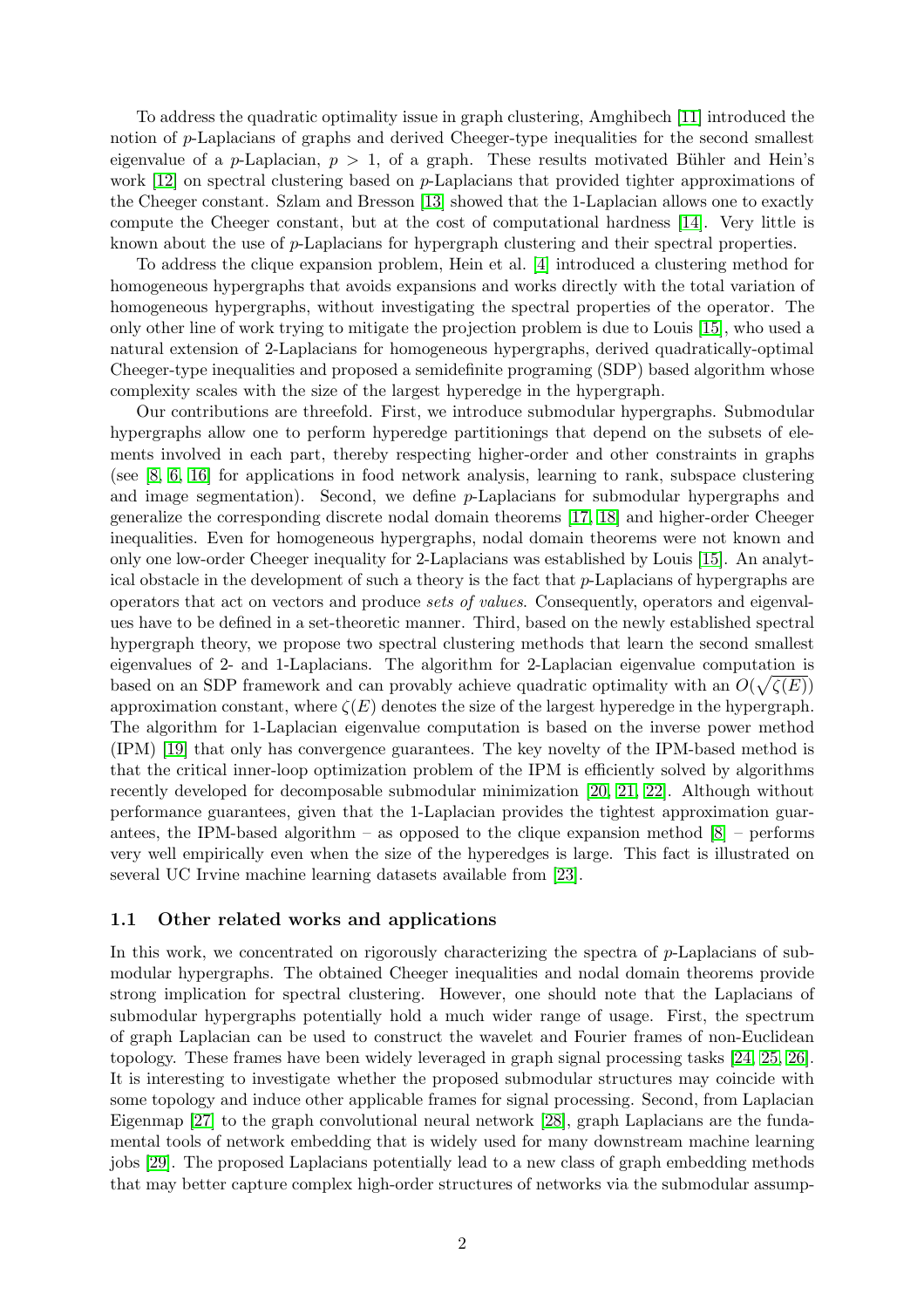tion. Some new follow-up works along this line can be found in [\[30,](#page-14-14) [31\]](#page-14-15). Also, our submodular hypergraphs consist of an important subclass of a more general concept "submodularity over edges". The latter imposes submodularity on the set of edges instead of vertices. Although many combinatorial optimization problems has been looked into in this more general settings [\[32,](#page-15-0) [33\]](#page-15-1), it is not clear whether it has a Laplacian formulation and some underlying spectral theory can be derived.

The authors also would like to refer some follow-up works on efficient algorithms to compute the min-cut and PageRank for submodular hypergraphs, which essentially correspond to the decomposable submodular function minimization problems (DSFM) with incidence relations [\[22\]](#page-14-6) and quadratic DSFM problems [\[34\]](#page-15-2).

In an independent work, Yoshida also considered the spectral graph theory related to submodular hypergraphs [\[35\]](#page-15-3). That work focused on 2-Laplacian and its first non-trivial eigenpair, and thus did not establish the most general  $k$ -way Cheeger inequalities and discrete nodal domain theorems shown in this work.

The paper is organized as follows. Section [2](#page-2-0) contains an overview of graph Laplacians and introduces the notion of submodular hypergraphs. The section also contains a description of hypergraph Laplacians, and relevant concepts in submodular function theory. Section [3](#page-5-0) presents the fundamental results in the spectral theory of p-Laplacians, while Section [4](#page-8-0) introduces two algorithms for evaluating the second largest eigenvalue of p-Laplacians needed for 2-way clustering. Section [5](#page-12-0) presents experimental results. All proofs are relegated to the Appendix.

## <span id="page-2-0"></span>2 Mathematical Preliminaries

A weighted graph  $G = (V, E, w)$  is an ordered pair of two sets, the vertex set  $V = [N] =$  $\{1, 2, \ldots, N\}$  and the edge set  $E \subseteq V \times V$ , equipped with a weight function  $w : E \to \mathbb{R}^+$ .

A cut  $C = (S, \overline{S})$  is a bipartition of the set V, while the cut-set (boundary) of the cut C is defined as the set of edges that have one endpoint in S and one in the complement of S,  $\overline{S}$ , i.e.,  $\partial S = \{(u, v) \in E \mid u \in S, v \in \overline{S}\}\)$ . The weight of the cure  $\sum_{u \in S, v \in \overline{S}} w_{uv}$ , while the conductance of the cut is defined as i.e.,  $\partial S = \{(u, v) \in E \mid u \in S, v \in \overline{S}\}.$  The weight of the cut induced by S equals vol( $\partial S$ ) =

$$
c(S) = \frac{\text{vol}(\partial S)}{\min{\text{vol}(S), \text{vol}(\bar{S})}},
$$

where  $\text{vol}(S) = \sum_{u \in S} \mu_u$ , and  $\mu_u = \sum_{v \in V} w_{uv}$ . Whenever clear from the context, for  $e = (uv)$ , we write  $w_e$  instead of  $w_{uv}$ . Note that in this setting, the vertex weight values  $\mu_u$  are determined based on the weights of edges  $w_e$  incident to u. Clearly, one can use a different choice for these weights and make them independent from the edge weights, which is a generalization we pursue in the context of submodular hypergraphs. The smallest conductance of any bipartition of a graph G is denoted by  $h_2$  and referred to as the Cheeger constant of the graph.

A generalization of the Cheeger constant is the k−*way Cheeger constant* of a graph G. Let  $P_k$  denote the set of all partitions of V into k-disjoint nonempty subsets, i.e.,  $P_k$  =  $\{(S_1, S_2, ..., S_k)|S_i \subset V, S_i \neq \emptyset, S_i \cap S_j = \emptyset, \forall i, j \in [k], i \neq j\}.$  The k-way Cheeger constant is defined as

$$
h_k = \min_{(S_1, S_2, \dots, S_k) \in P_k} \max_{i \in [k]} c(S_i).
$$

Spectral graph theory provides a means for bounding the Cheeger constant using the (normalized) Laplacian matrix of the graph, defined as  $L = D - A$  and  $L = I - D^{-1/2}AD^{-1/2}$ , respectively. Here, A stands for the adjacency matrix of the graph, D denotes the diagonal degree matrix, while I stands for the identity matrix. The graph Laplacian is an operator  $\triangle_2^{(g)}$  $\binom{(g)}{2}$  [\[1\]](#page-13-0) that satisfies

$$
\langle x, \triangle_2^{(g)}(x) \rangle = \sum_{(uv) \in E} w_{uv} (x_u - x_v)^2.
$$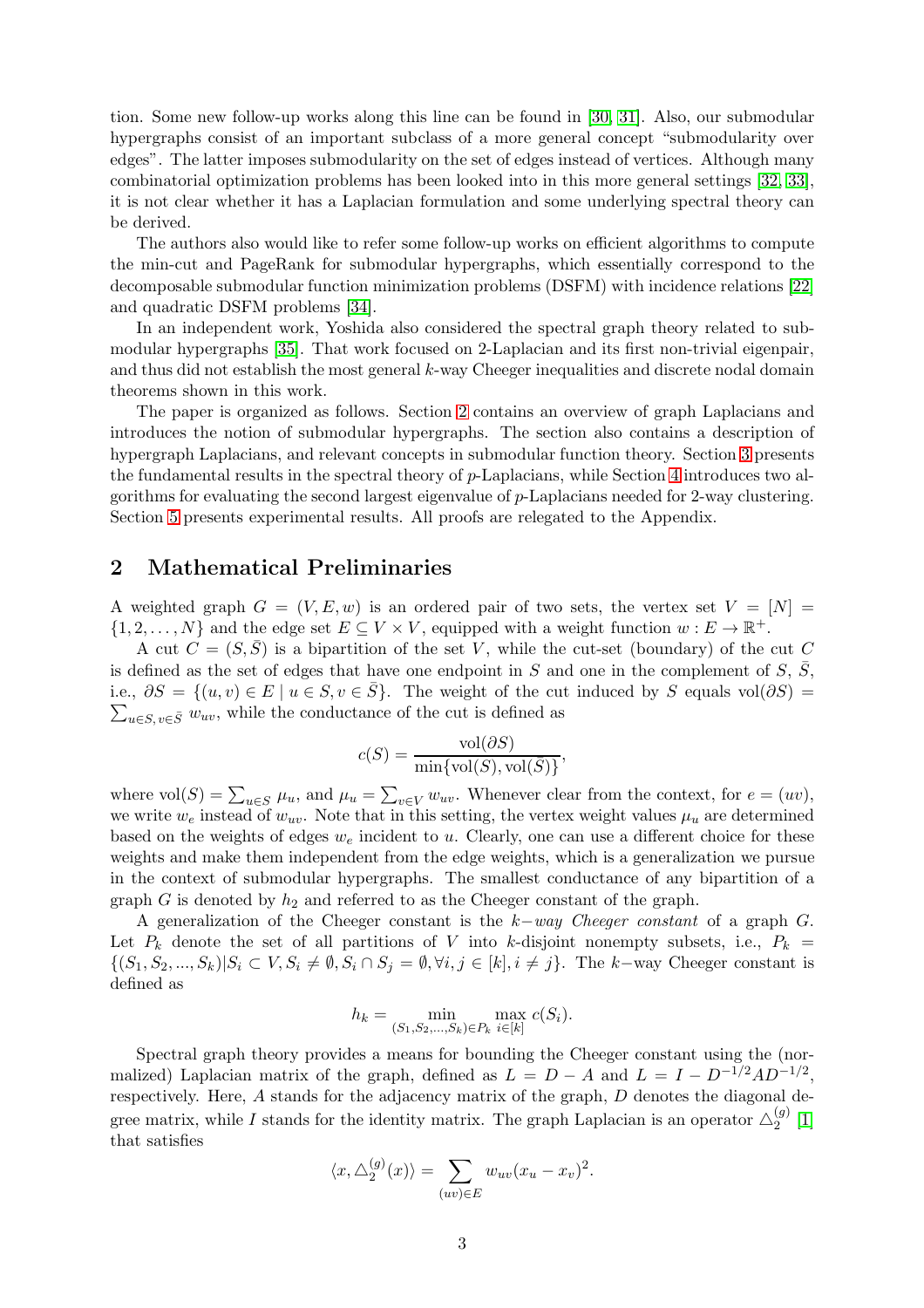A generalization of the above operator termed the p-Laplacian operator of a graph  $\triangle_{p}^{(g)}$  was introduced by Amghibech in [\[11\]](#page-13-10), where

$$
\langle x, \triangle_p^{(g)}(x) \rangle = \sum_{(uv) \in E} w_{uv} |x_u - x_v|^p.
$$

The well known Cheeger inequality asserts the following relationship between  $h_2$  and  $\lambda$ , the second smallest eigenvalue of the normalized Laplacian  $\triangle^{(g)}_2$  $2^{(9)}$  of a graph:

$$
h_2 \le \sqrt{2\lambda} \le 2\sqrt{h_2}.
$$

It can be shown that the cut  $\hat{h}_2$  dictated by the elements of the eigenvector associated with  $\lambda$ satisfies  $\hat{h}_2 \leq$  $\sqrt{2\lambda}$ , which implies  $\hat{h}_2 \leq 2\sqrt{h}_2$ . Hence, spectral clustering provides a quadratically optimal graph partition.

#### 2.1 Submodular Hypergraphs

A weighted hypergraph  $G = (V, E, w)$  is an ordered pair of two sets, the vertex set  $V = [N]$ and the hyperedge set  $E \subseteq 2^V$ , equipped with a weight function  $w : E \to \mathbb{R}^+$ . The relevant notions of cuts, boundaries and volumes for hypergraphs can be defined in a similar manner as for graphs. If each cut of a hyperedge e has the same weight  $w_e$ , we refer to the cut as a homogeneous cut and the corresponding hypergraph as a homogeneous hypergraph.

For a ground set  $\Omega$ , a set function  $f: 2^{\Omega} \to \mathbb{R}$  is termed submodular if for all  $S, T \subseteq \Omega$ , one has  $f(S) + f(T) \geq f(S \cup T) + f(S \cap T)$ .

A weighted hypergraph  $G = (V, E, \mu, \mathbf{w})$  is termed a *submodular hypergraph* with vertex set V, hyperedge set E and positive vertex weight vector  $\mu \triangleq {\{\mu_v\}}_{v \in V}$ , if each hyperedge  $e \in E$ is associated with a submodular weight function  $w_e(\cdot) : 2^e \to [0,1]$ . In addition, we require the weight function  $w_e(\cdot)$  to be:

1) Normalized, so that  $w_e(\emptyset) = 0$ , and all cut weights corresponding to a hyperedge e are normalized by  $\vartheta_e = \max_{S \subseteq e} w_e(S)$ . In this case,  $w_e(\cdot) \in [0,1]$ ;

2) Symmetric, so that  $w_e(S) = w_e(e \setminus S)$  for any  $S \subseteq e$ ;

The submodular hyperedge weight functions are summarized in the vector  $\mathbf{w} \triangleq \{ (w_e, \vartheta_e) \}_{e \in E}$ . If  $w_e(S) = 1$  for all  $S \in 2^e \setminus \{\emptyset, e\}$ , submodular hypergraphs reduce to homogeneous hypergraphs. We omit the designation homogeneous whenever there is no context ambiguity.

Clearly, a vertex v is in e if and only if  $w_e({v}) > 0$ : If  $w_e({v}) = 0$ , the submodularity property implies that v is not *incident* to e, as for any  $S \subseteq e \setminus \{v\}$ ,  $|w_e(S \cup \{v\}) - w_e(S)| \le$  $w_e({v}) = 0.$ 

We define the degree of a vertex v as  $d_v = \sum_{e \in E: v \in e} \vartheta_e$ , i.e., as the sum of the max weights of edges incident to the vertex v. Furthermore, for any vector  $y \in \mathbb{R}^N$ , we define the projection weight of y onto any subset  $S \subseteq V$  as  $y(S) = \sum_{v \in S} y_v$ . The volume of a subset of vertices  $S \subseteq V$ equals  $\text{vol}(S) = \sum_{v \in S} \mu_v$ .

For any  $S \subseteq V$ , we generalize the notions of the boundary of S and the volume of the boundary of S according to  $\partial S = \{e \in E | e \cap S \neq \emptyset, e \cap \overline{S} \neq \emptyset\}$ , and

$$
\text{vol}(\partial S) = \sum_{e \in \partial S} \vartheta_e w_e(S) = \sum_{e \in E} \vartheta_e w_e(S),\tag{1}
$$

respectively. Then, the normalized cut induced by  $S$ , the Cheeger constant and the  $k$ -way Cheeger constant for hypergraphs are defined in an analogous manner as for graphs.

#### 2.2 Laplacian Operators for Hypergraphs

We introduce next p-Laplacians of hypergraphs and a number of relevant notions associated with Laplacian operators.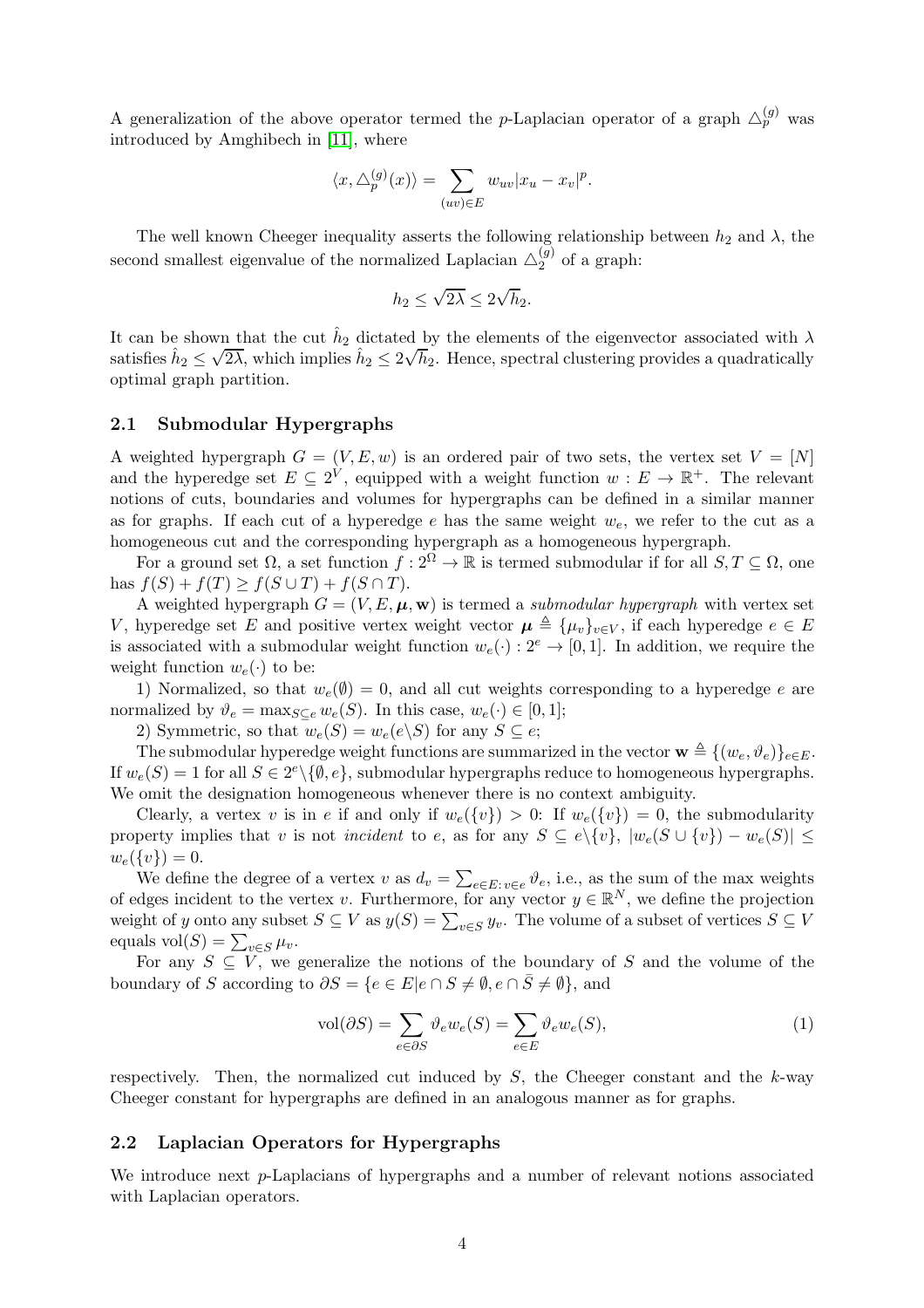Hein et al.<sup>[\[4\]](#page-13-3)</sup> connected *p*-Laplacians  $\triangle_p^{(h)}$  for homogeneous hypergraphs with the total variation via

$$
\langle x, \triangle_p^{(h)}(x) \rangle = \sum_{e \in E} w_e \max_{u,v \in e} |x_u - x_v|^p,
$$

where  $w_e$  denotes the weight of a homogeneous hyperedge  $e$ . They also introduced the Inverse Power Method (IPM) to evaluate the spectrum of the hypergraph 1-Laplacian  $\triangle_1^{(h)}$  $\binom{n}{1}$  [\[4\]](#page-13-3), but did not establish any performance guarantees. In an independent line of work, Louis [\[15\]](#page-13-14) introduced a quadratic variant of a hypergraph Laplacian

$$
\langle x, \triangle_2^{(h)}(x) \rangle = \sum_{e \in E} w_e \max_{u,v \in e} (x_u - x_v)^2.
$$

He also derived a Cheeger-type inequality relating the second smallest eigenvalue  $\lambda$  of  $\Delta_2^{(h)}$  $\frac{1}{2}$  and the Cheeger constant of the hypergraph  $h_2$  that reads as  $\hat{h}_2 \leq O(\sqrt{\log \zeta(E)})\sqrt{\lambda} \leq O(\sqrt{\log \zeta(E)})\sqrt{h_2}$ . Compared to the result of graph [\(3.15\)](#page-8-1), for homogeneous hypergraphs,  $\log \zeta(E)$  plays as some additional difficulty to approximate  $h_2$ . Learning the spectrum of generalizations of hypergraph Laplacians can be an even more challenging task.

#### 2.3 Relevant Background on Submodular Functions

Given an arbitrary set function  $F: 2^V \to \mathbb{R}$  satisfying  $F(V) = 0$ , the *Lovász extension* [\[36\]](#page-15-4) f:  $\mathbb{R}^N \to \mathbb{R}$  of F is defined as follows: For any vector  $x \in \mathbb{R}^N$ , we order its entries in nonincreasing order  $x_{i_1} \geq x_{i_2} \geq \cdots \geq x_{i_n}$  while breaking the ties arbitrarily, and set

<span id="page-4-0"></span>
$$
f(x) = \sum_{j=1}^{N-1} F(S_j)(x_{i_j} - x_{i_{j+1}}),
$$
\n(2)

with  $S_i = \{i_1, i_2, ..., i_j\}$ . For submodular F, the Lovász extension is a convex function [\[36\]](#page-15-4).

Let  $\mathbf{1}_S \in \mathbb{R}^N$  be the indicator vector of the set S. Hence, for any  $S \subseteq V$ , one has  $F(S) =$  $f(1<sub>S</sub>)$ . For a submodular F, we define a convex set termed the *base polytope* 

$$
\mathcal{B} \triangleq \{ y \in \mathbb{R}^N | y(S) \le F(S), \text{ for all } S \subseteq V, \text{and such that } y(V) = F(V) = 0 \}.
$$

According to the defining property of submodular functions [\[36\]](#page-15-4), we may write  $f(x) = \max_{y \in \mathcal{B}} \langle y, x \rangle$ .

The subdifferential  $\nabla f(x)$  of f is defined as

$$
\{y \in \mathbb{R}^N \mid f(x') - f(x) \ge \langle y, x' - x \rangle, \, \forall x' \in \mathbb{R}^N\}.
$$

An important result from [\[37\]](#page-15-5) characterizes the subdifferentials  $\nabla f(x)$ : If  $f(x)$  is the Lovász extension of a submodular function  $F$  with base polytope  $\beta$ , then

<span id="page-4-1"></span>
$$
\nabla f(x) = \arg \max_{y \in \mathcal{B}} \langle y, x \rangle.
$$
 (3)

Observe that  $\nabla f(x)$  is a set and that the right hand side of the definition represents a set of maximizers of the objective function. If  $f(x)$  is the Lovász extension of a submodular function, then  $\langle q, x \rangle = f(x)$  for all  $q \in \nabla f(x)$ .

For each hyperedge  $e \in E$  of a submodular hypergraph, following the above notations, we let  $\mathcal{B}_e, \mathcal{E}(\mathcal{B}_e), f_e$  denote the base polytope, the set of extreme points of the base polytope, and the Lovász extension of the submodular hyperedge weight function  $w_e$ , respectively. Note that for any  $S \subseteq V$ ,  $w_e(S) = w_e(S \cap e)$ . Consequently, for any  $y \in \mathcal{B}_e$ ,  $y_v = 0$  for  $v \notin e$ . Since  $\nabla f_e \subseteq \mathcal{B}_e$ , it also holds that  $(\nabla f_e)_v = 0$  for  $v \notin e$ . When using formula [\(2\)](#page-4-0) to explicitly describe the Lovász extension  $f_e$ , we can either use a vector x of dimension N or only those of its components that lie in e. Furthermore, in the later case,  $|\mathcal{E}(\mathcal{B}_e)| = |e|!$ .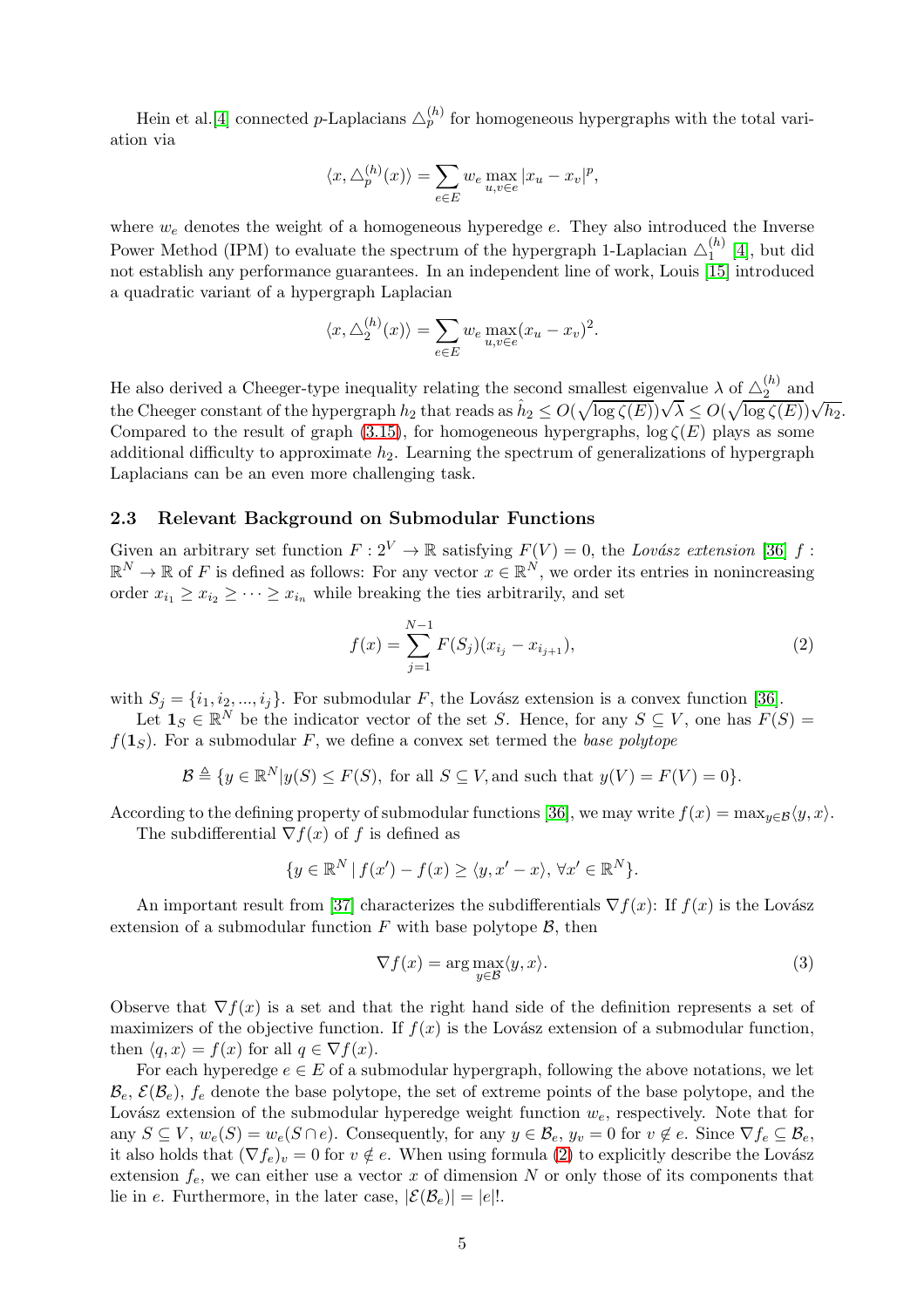# <span id="page-5-0"></span> $3$  p-Laplacians for submodular hypergraphs and the spectra

We start our discussion by defining the notion of a p-Laplacian operator for submodular hypergraphs. We find the following definitions useful for our subsequent exposition.

Let sgn(·) be the sign function defined as  $sgn(a) = 1$ , for  $a > 0$ ,  $sgn(a) = -1$ , for  $a < 0$ , and  $sgn(a) = [-1, 1]$ , for  $a = 0$ . For all  $v \in V$ , define the entries of a vector  $\varphi_p$  over  $\mathbb{R}^N$  according to  $(\varphi_p(x))_v = |x_v|^{p-1} \text{sgn}(x_v)$ . Let  $||x||_{\ell_p,\mu} = (\sum_{v \in V} \mu_v |x_v|^p)^{1/p}$  and  $\mathcal{S}_{p,\mu} \triangleq \{x \in \mathbb{R}^N | ||x||_{\ell_p,\mu} = 1\}.$ For a function  $\Phi$  over  $\mathbb{R}^N$ , let  $\Phi|_{\mathcal{S}_{p,\mu}}$  stand for  $\Phi$  restricted to  $\mathcal{S}_{p,\mu}$ .

<span id="page-5-2"></span>**Definition 3.1.** The *p*-Laplacian operator of a submodular hypergraph, denoted by  $\Delta_p$  ( $p \ge 1$ ), is defined for all  $x \in \mathbb{R}^N$  according to

$$
\langle x, \triangle_p(x) \rangle \triangleq Q_p(x) = \sum_{e \in E} \vartheta_e f_e(x)^p.
$$
 (4)

Hence,  $\triangle_p(x)$  may also be specified directly as an operator over  $\mathbb{R}^N$  that reads as

$$
\triangle_p(x) = \begin{cases} \sum_{e \in E} \vartheta_e f_e(x)^{p-1} \nabla f_e(x) & p > 1, \\ \sum_{e \in E} \vartheta_e \nabla f_e(x) & p = 1. \end{cases}
$$

**Definition 3.2.** A pair  $(\lambda, x) \in \mathbb{R} \times \mathbb{R}^N/\{0\}$  is called an eigenpair of the *p*-Laplacian  $\Delta_p$  if  $\triangle_p(x) \cap \lambda U \varphi_p(x) \neq \emptyset.$ 

As  $f_e(1) = 0$ , we have  $\Delta_p(1) = 0$ , so that  $(0, 1)$  is an eigenpair of the operator  $\Delta_p$ . A p-Laplacian operates on vectors and produces sets. In addition, since for any  $t > 0$ ,  $\Delta_p(tx)$  $t^{p-1}\Delta_p(x)$  and  $\varphi_p(tx) = t^{p-1}\varphi_p(x)$ ,  $(tx, \lambda)$  is an eigenpair if and only if  $(x, \lambda)$  is an eigenpair. Hence, one only needs to consider normalized eigenpairs: In our setting, we choose eigenpairs that lie in  $\mathcal{S}_{p,\mu}$  for a suitable choice for the dimension of the space.

For linear operators, the Rayleigh-Ritz method [\[38\]](#page-15-6) allows for determining approximate solutions to eigenproblems and provides a variational characterization of eigenpairs based on the critical points of functionals. To generalize the method, we introduce two even functions,

$$
\tilde{Q}_p(x) \triangleq Q_p(x)|_{\mathcal{S}_{p,\mu}}, \quad R_p(x) \triangleq \frac{Q_p(x)}{\|x\|_{\ell_p,\mu}^p}.
$$

**Definition 3.3.** A point  $x \in S_{p,\mu}$  is termed a *critical point* of  $R_p(x)$  if  $0 \in \nabla R_p(x)$ . Correspondingly,  $R_p(x)$  is termed a *critical value* of  $R_p(x)$ . Similarly, x is termed a *critical point* of  $\tilde{Q}_p$  if there exists a  $\sigma \in \nabla Q_p(x)$  such that  $P(x)\sigma = 0$ , where  $P(x)\sigma$  stands for the projection of  $\sigma$  onto the tangent space of  $\mathcal{S}_{p,\mu}$  at the point x. Correspondingly,  $\tilde{Q}_p(x)$  is termed a *critical value* of  $\tilde{Q}_p$ .

The relationships between the critical points of  $\tilde{Q}_p(x)$  and  $R_p(x)$  and the eigenpairs of  $\Delta_p$ relevant to our subsequent derivations are listed in Theorem [3.4.](#page-5-1)

<span id="page-5-1"></span>**Theorem 3.4.** A pair  $(\lambda, x)$   $(x \in S_{p,\mu})$  is an eigenpair of the operator  $\Delta_p$ 1) if and only if x is a critical point of  $\tilde{Q}_p$  with critical value  $\lambda$ , and provided that  $p \geq 1$ . 2) if and only if x is a critical point of  $R_p$  with critical value  $\lambda$ , and provided that  $p > 1$ . 3) if x is a critical point of  $R_p$  with critical value  $\lambda$ , and provided that  $p = 1$ .

The critical points of  $\tilde{Q}_p$  bijectively characterize eigenpairs for all choices of  $p \geq 1$ . However,  $R_p$  has the same property only if  $p > 1$ . This is a consequence of the nonsmoothness of the set  $\mathcal{S}_{1,\mu}$ , which has been observed for graphs as well (See the examples in Section 2.2 in [\[14\]](#page-13-13)).

Once Theorem [3.4](#page-5-1) has been established, a standard way to analyze the spectrum of  $\Delta_p$  is to study the critical points of  $\tilde{Q}_p = Q_p(x)|_{\mathcal{S}_{p,\mu}}$ . A crucial component within this framework is the Lusternik-Schnirelman theory that allows to characterize a series of these critical points. As  $Q_p$  and  $S_{p,\mu}$  are symmetric, one needs to use the notion of a Krasnoselski genus, defined below.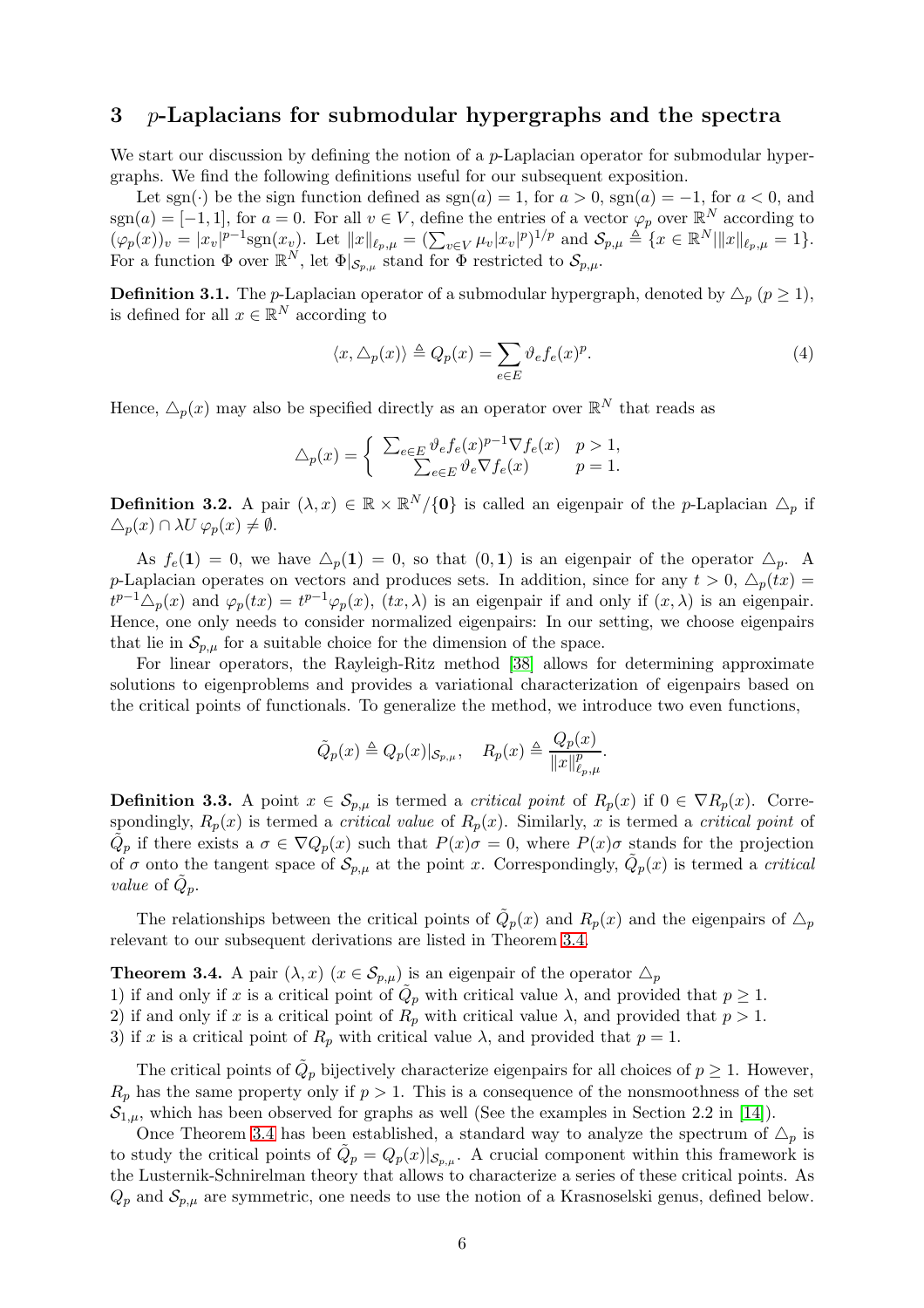This type of approach has also been used to study the spectrum of p-Laplacians of graphs, and the readers interested in the mathematical theory behind the derivations are referred to [\[14,](#page-13-13) [17\]](#page-14-1) and references therein for more details.

**Definition 3.5.** Let  $A \subset \mathbb{R}^N/\{0\}$  be a closed and symmetric set. The Krasnoselski genus of A is defined as

$$
\gamma(A) = \begin{cases} 0, & \text{if } A = \emptyset, \\ \inf\{k \in \mathbb{Z}^+ | \exists \text{ odd continuous } h : A \to \mathbb{R}^k \setminus \{0\} \} \\ \infty & \text{if for any finite } k \in \mathbb{Z}^+, \text{ no such } h \text{ exists.} \end{cases} \tag{5}
$$

We now focus on a particular subset of  $\mathcal{S}_{p,\mu}$ , defined as

 $\mathcal{F}_k(\mathcal{S}_{p,\mu}) \triangleq \{A \subseteq \mathcal{S}_{p,\mu}| A = -A, \text{closed}, \gamma(A) \geq k\}.$ 

As  $Q_p$  may not be differentiable, we apply Chang's generalization of the Lusternik-Schnirelman theorem for *locally Lipschitz continuous* functionals defined on smooth Banach-Finsler manifolds (corresponding to the case  $p > 1$ ) and those defined on piecewise linear manifolds (corresponding to the case  $p = 1$ .

**Definition 3.6.** We say  $g : \mathcal{S}_{p,\mu} \to \mathbb{R}$  is *locally Lipschitz*: if for each  $x \in \mathcal{S}_{p,\mu}$ , there exists a neighborhood  $\mathcal{N}_x$  of x and a constant C depending on  $\mathcal{N}_x$  such that  $|g(x') - g(x)| \leq C||x' - x||_{\ell_2}$ for any  $x' \in \mathcal{S}_{p,\mu} \cap \mathcal{N}_x$ .

**Theorem 3.7** (Theorem 3.2 [\[39\]](#page-15-7) and Theorem 4.9 [\[14\]](#page-13-13)). Suppose function  $g : \mathcal{S}_{p,\mu} \to \mathbb{R}$  is *locally Lipschitz*, even, bounded below, then

<span id="page-6-0"></span>
$$
\min_{A:\mathcal{F}_k(S_{p,\mu})} \max_{x \in A} g(x) \qquad k = 1, 2, ..., N
$$

characterize the critical values of g.

It is easy to check  $\tilde{Q}_p$  is locally Lipschitz, even and bounded below. By invoking the Lusternik-Schnirelman theorem, we claim that there are at least n critical values of  $\tilde{Q}_p$  equaling

$$
\lambda_k^{(p)} = \min_{A:\mathcal{F}_k(\mathcal{S}_{p,\mu})} \max_{x \in A} \tilde{Q}_p, \qquad k = 1, 2, ..., N. \tag{6}
$$

Note that as  $\mathcal{F}_{k+1}(\mathcal{S}_{p,\mu}) \subseteq \mathcal{F}_{k}(\mathcal{S}_{p,\mu}), \lambda_{k+1}^{(p)} \geq \lambda_k^{(p)}$  $\binom{p}{k}$ . Combining [\(6\)](#page-6-0) and Theorem [3.4,](#page-5-1) { $\lambda_k^{(p)}$  $\sum_{k=1}^{N} k \in [N]$ are a collection of eigenvalues of p-Laplacian operators  $\triangle_p$ .

## 3.1 Discrete Nodal Domain Theorem for p−Laplacians

Nodal domain theorems are essential for understanding the structure of eigenvectors of operators and they have been the subject of intense study in geometry and graph theory alike [\[40\]](#page-15-8). The eigenfunctions of a Laplacian operator may take positive and negative values. The signs of the values induce a partition of the vertices in  $V$  into maximal connected components on which the sign of the eigenfunction does not change: These components represent the nodal domains of the eigenfunction and approximate the clusters of the graphs.

Davies et al. [\[41\]](#page-15-9) derived the first discrete nodal domain theorem for the  $\triangle_2^{(g)}$  $2^{(9)}$  operator. Chang et al. [\[18\]](#page-14-2) and Tudisco et al. [\[17\]](#page-14-1) generalized these theorem for  $\triangle_1^{(g)}$  $_{1}^{(g)}$  and  $\triangle_{p}^{(g)}$   $(p > 1)$ of graphs. In what follows, we prove that the discrete nodal domain theorem applies to  $\Delta_p$  of submodular hypergraphs.

As every nodal domain theorem depends on some underlying notion of connectivity, we first define the relevant notion of connectivity for submodular hypergraphs. In a graph or a homogeneous hypergraph, vertices on the same edge or hyperedge are considered to be connected. However, this property does not generalize to submodular hypergraphs, as one can merge two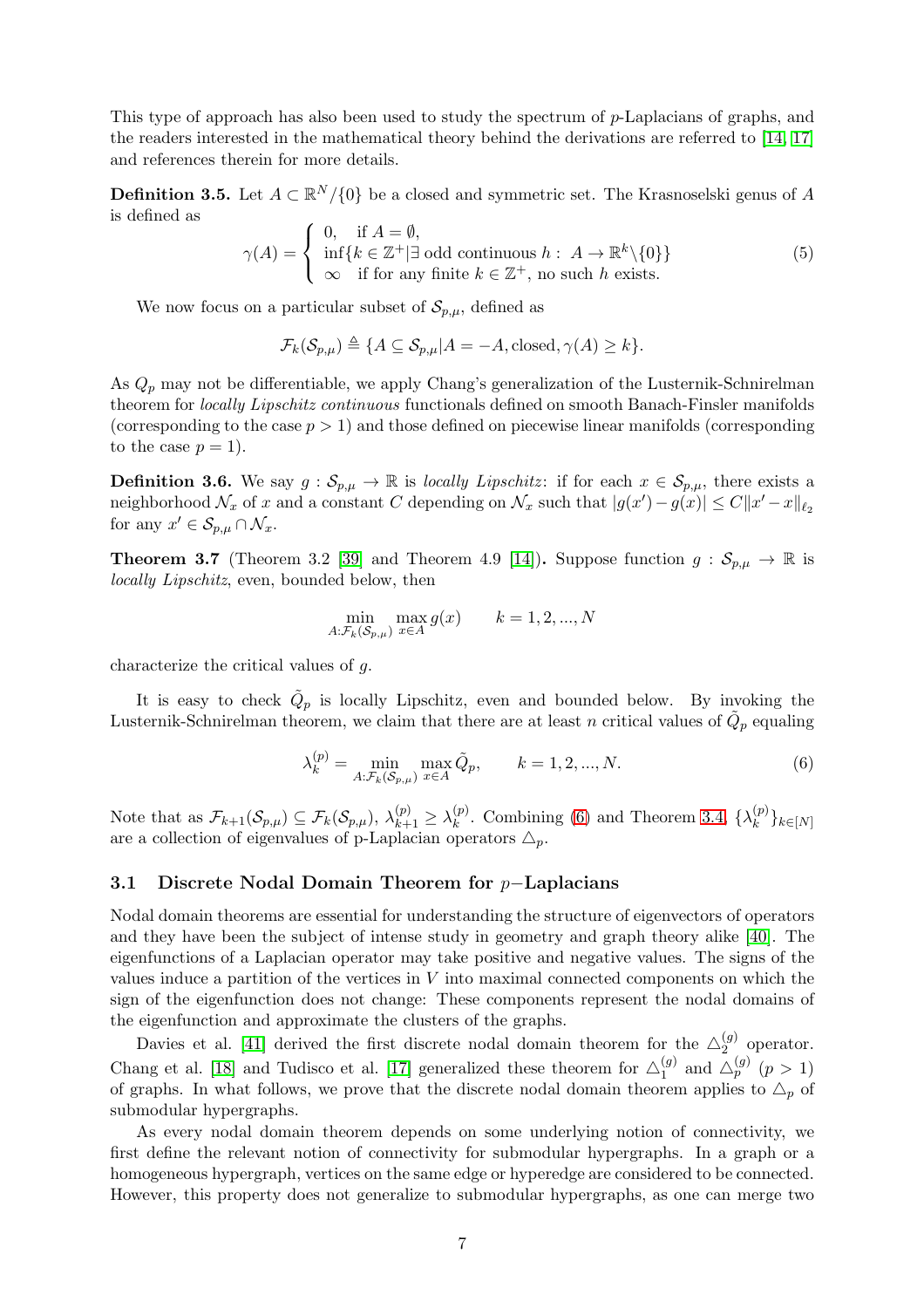nonoverlapping hyperedges into one without changing the connectivity of the hyperedges. To see why this is the case, consider two hyperedges  $e_1$  and  $e_2$  that are nonintersecting. One may transform the submodular hypergraph so that it includes a hyperedge  $e = e_1 \cup e_2$  with weight  $w_e = w_{e_1} + w_{e_2}$ . This transformation essentially does not change the submodular hypergraph, but in the newly obtained hypergraph, according to the standard definition of connectivity, the vertices in  $e_1$  and  $e_2$  are connected. This problem may be avoided by defining connectivity based on the volume of the boundary set.

**Definition 3.8.** Two distinct vertices  $u, v \in V$  are said to be *connected* if for any S such that  $u \in S$  and  $v \notin S$ , vol $(\partial S) > 0$ . A submodular hypergraph is *connected* if for any non-empty  $S \subset V$ , one has vol $(\partial S) > 0$ .

According to the following lemma, it is always possible to transform the weight functions of submodular hypergraph in such a way as to preserve connectivity.

<span id="page-7-0"></span>**Lemma 3.9.** Any submodular hypergraph  $G = (V, E, \mathbf{w}, \mu)$  can be reduced to another submodular hypergraph  $G' = (V, E', \mathbf{w}', \boldsymbol{\mu})$  without changing vol $(\partial S)$  for any  $S \subseteq V$  and ensuring that for any  $e \in E'$ , and  $u, v \in e$ , u and v are connected.

**Definition 3.10.** Let  $x \in \mathbb{R}^N$ . A *positive (respectively, negative) strong nodal domain* is the set of vertices of a maximally connected induced subgraph of G such that  $\{v \in V | x_v > 0\}$ (respectively,  $\{v \in V | x_v < 0\}$ ). A *positive (respectively, negative)* weak nodal domain is defined in the same manner, except for changing the strict inequalities as  $\{v \in V | x_v \ge 0\}$  (*respectively*,  $\{v \in V | x_v \leq 0\}.$ 

The following lemma establishes that for a connected submodular hypergraph  $G$ , all nonconstant eigenvectors of the operator  $\Delta_p$  correspond to nonzero eigenvalues.

<span id="page-7-1"></span>**Lemma 3.11.** If  $G$  is connected, then all eigenvectors associated with the zero eigenvalue have constant entries.

We next state new nodal domain theorems for submodular hypergraph p−Laplacians. The results imply the bounds for the numbers of nodal domains induced from eigenvectors of p-Laplacian do not essentially change compared to those for graphs [\[17\]](#page-14-1). We do not consider the case  $p = 1$ , although it is possible to adapt the methods for analyzing the  $\triangle_1^{(g)}$  $1^{(g)}$  operators of graphs to  $\Delta_1$  operators of submodular hypergraphs. Such a generalization requires extensions of the critical-point theory to piecewise linear manifolds [\[14\]](#page-13-13).

<span id="page-7-2"></span>**Theorem 3.12.** Let  $p > 1$  and assume that G is a connected submodular hypergraph. Furthermore, let the eigenvalues of  $\Delta_p$  be ordered as  $0 = \lambda_1^{(p)} < \lambda_2^{(p)} \leq \cdots \leq \lambda_{k-1}^{(p)} < \lambda_k^{(p)} = \cdots =$  $\lambda_{k+r-1}^{(p)} < \lambda_{k+r}^{(p)} \leq \cdots \leq \lambda_n^{(p)}$ , with  $\lambda_k^{(p)}$  $\binom{p}{k}$  having multiplicity r. Let x be an arbitrary eigenvector associated with  $\lambda_k^{(p)}$  $\binom{p}{k}$ . Then x induces at most  $k+r-1$  strong and at most k weak nodal domains.

The next lemma derives a general lower bound on the number of nodal domains of connected submodular hypergraphs.

<span id="page-7-3"></span>**Lemma 3.13.** Let G be a connected submodular hypergraph. For  $p > 1$ , any nonconstant eigenvector has at least two weak (strong) nodal domains. Hence, the eigenvectors associated with the second smallest eigenvalue  $\lambda_2^{(p)}$  $_2^{\left(\nu\right)}$  have exactly two weak (strong) nodal domains. For  $p = 1$ , the eigenvectors associated with the second smallest eigenvalue  $\lambda_2^{(1)}$  may have only one single weak (strong) nodal domain.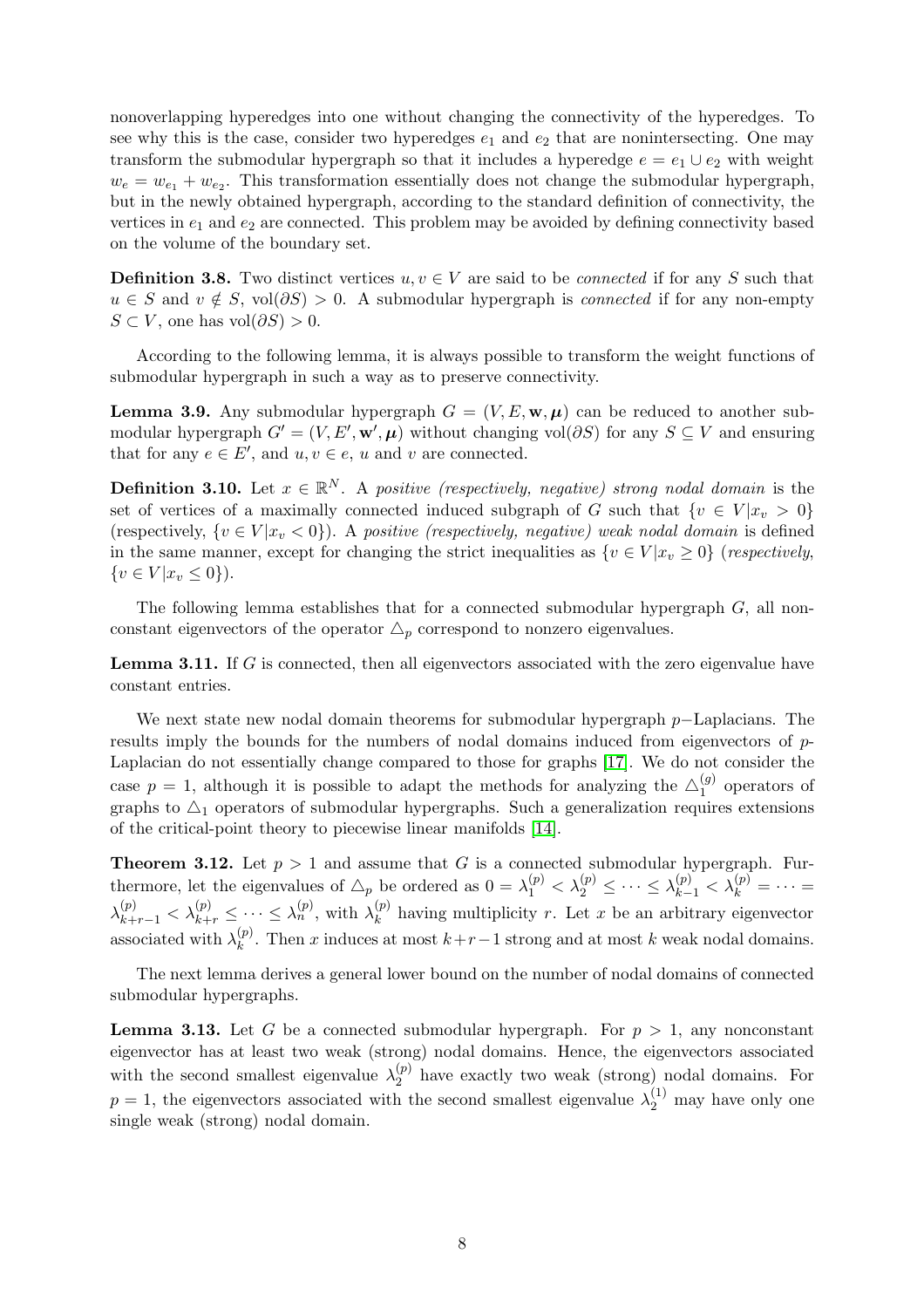We define next the following three functions:

$$
\mu_p^+(x) \triangleq \sum_{v \in V: x_v > 0} \mu_v |x_v|^{p-1},
$$
  

$$
\mu^0(x) \triangleq \sum_{v \in V: x_v = 0} \mu_v,
$$
  

$$
\mu_p^-(x) \triangleq \sum_{v \in V: x_v < 0} \mu_v |x_v|^{p-1}.
$$

The following lemma characterizes eigenvectors from another perspective that might be useful latter.

<span id="page-8-2"></span>**Lemma 3.14.** Let  $G$  be a connected submodular hypergraph. Then, for any nonconstant eigenvector x of  $\Delta_p$ , one has  $\mu_p^+(x) - \mu_p^-(x) = 0$  for  $p > 1$ , and  $|\mu_1^+(x) - \mu_1^-(x)| \leq \mu^0(x)$  for  $p = 1$ . Consequently,  $0 \in \arg \min_{c \in \mathbb{R}} ||x - c1||_{\ell_p, \mu}^p$  for any  $p \ge 1$ .

The nodal domain theorem characterizes the structure of the eigenvectors of the operator, and the number of nodal domains determines the approximation guarantees in Cheeger-type inequalities relating the spectra of graphs and hypergraphs and the Cheeger constant. These observations are rigorously formalized in the next section.

#### 3.2 Higher-Order Cheeger Inequalities

In what follows, we analytically characterize the relationship between the Cheeger constants and the eigenvalues  $\lambda_k^{(p)}$  $\chi_k^{(p)}$  of  $\Delta_p$  for submodular hypergraphs.

<span id="page-8-1"></span>**Theorem 3.15.** Suppose that  $p \geq 1$  and let  $(\lambda_k^{(p)})$  $\binom{p}{k}, x_k$  be the k-th eigenpair of the operator  $\Delta_p$ , with  $m_k$  denoting the number of strong nodal domains of  $x_k$ . Then,

$$
\left(\frac{1}{\tau}\right)^{p-1} \left(\frac{h_{m_k}}{p}\right)^p \leq \lambda_k^{(p)} \leq (\min\{\zeta(E),k\})^{p-1} h_k,
$$

where  $\tau = \max_v d_v/\mu_v$ . For homogeneous hypergraphs, a tighter bound holds that reads as

$$
\left(\frac{2}{\tau}\right)^{p-1} \left(\frac{h_{m_k}}{p}\right)^p \leq \lambda_k^{(p)} \leq 2^{p-1} h_k.
$$

It is straightforward to see that setting  $p = 1$  produces the tightest bounds on the eigenvalues. while the case  $p = 2$  reduces to the classical Cheeger inequality. This motivates an in depth study of algorithms for evaluating the spectrum of  $p = 1, 2$ -Laplacians, described next.

## <span id="page-8-0"></span>4 Spectral Clustering Algorithms for Submodular Hypergraphs

The Cheeger constant is frequently used as an objective function for (balanced) graph and hyper-graph partitioning [\[3,](#page-13-2) [12,](#page-13-11) [13,](#page-13-12) [19,](#page-14-3) [4,](#page-13-3) [8\]](#page-13-7). Theorem [3.15](#page-8-1) implies that  $\lambda_k^{(p)}$  $\binom{p}{k}$  is a good approximation for the k-way Cheeger constant of submodular graphs. Hence, to perform accurate hypergraph clustering, one has to be able to efficiently learn  $\lambda_k^{(p)}$  $\binom{p}{k}$  [\[2,](#page-13-1) [42\]](#page-15-10). We outline next how to do so for  $k = 2$ .

In Theorem [4.1,](#page-9-0) we describe an objective function that allows us to characterize  $\lambda_2^{(p)}$  $2^{(p)}$  in a computationally tractable manner; the choice of the objective function is related to the objective developed for graphs in [\[12,](#page-13-11) [13\]](#page-13-12). Minimizing the proposed objective function produces a real-valued output vector  $x \in \mathbb{R}^N$ . Theorem [4.3](#page-9-1) describes how to round the vector x and obtain a partition which provably upper bounds  $c(S)$ . Based on the theorems, we propose two algorithms for evaluating  $\lambda_2^{(2)}$  $\lambda_2^{(2)}$  and  $\lambda_2^{(1)}$  $\lambda_2^{(1)}$ . Since  $\lambda_2^{(1)} = h_2$ , the corresponding partition corresponds to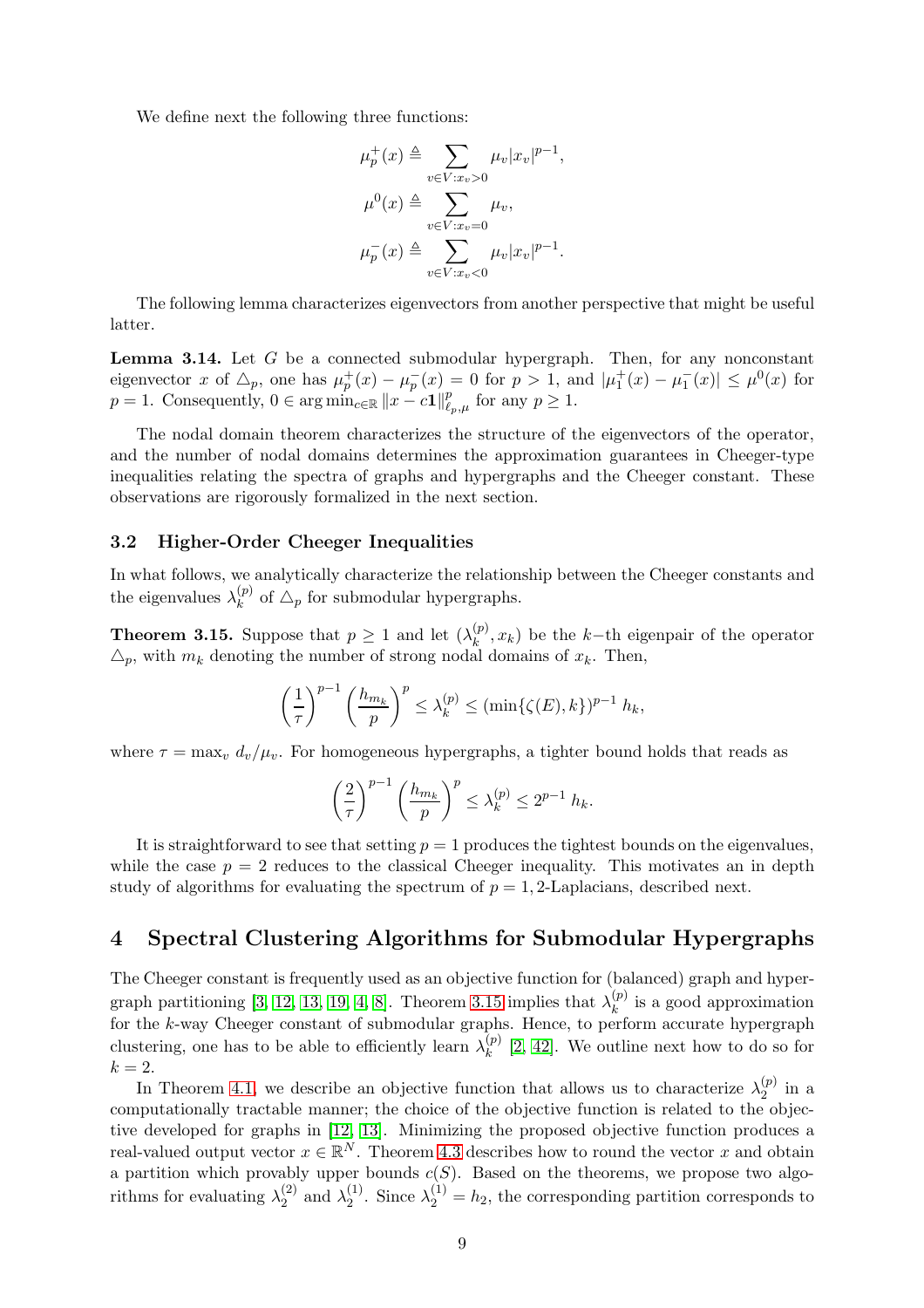the tightest approximation of the 2-way Cheeger constant. The eigenvalue  $\lambda_2^{(2)}$  $2^{(2)}$  can be evaluated in polynomial time with provable performance guarantees. The problem of devising good approximations for values  $\lambda_k^{(p)}$  $\binom{p}{k}$ ,  $k \neq 2$ , is still open.

Let  $Z_{p,\mu}(x,c) \triangleq ||x - c\mathbf{1}||_p^p$  $\sum_{\ell_p,\mu}^p$  and  $Z_{p,\mu}(x) \triangleq \min_{c \in \mathbb{R}} Z_{p,\mu}(x, c)$ , and define

<span id="page-9-2"></span>
$$
\mathcal{R}_p(x) \triangleq \frac{Q_p(x)}{Z_{p,\mu}(x)}.\tag{7}
$$

<span id="page-9-0"></span>**Theorem 4.1.** For  $p > 1$ ,  $\lambda_2^{(p)} = \inf_{x \in \mathbb{R}^N} \mathcal{R}_p(x)$ . Moreover,  $\lambda_2^{(1)} = \inf_{x \in \mathbb{R}^N} \mathcal{R}_1(x) = h_2$ .

**Definition 4.2.** Given a nonconstant vector  $x \in \mathbb{R}^N$ , and a threshold  $\theta$ , set  $\Theta(x, \theta) = \{v : x_v > 0\}$  $\theta$ . The optimal conductance obtained from thresholding vector x equals

$$
c(x) = \inf_{\theta \in [x_{\min}, x_{\max})} \frac{\text{vol}(\partial \Theta(x, \theta))}{\min{\text{vol}(\Theta(x, \theta)), \text{vol}(V/\Theta(x, \theta))}}.
$$

<span id="page-9-1"></span>**Theorem 4.3.** For any  $x \in \mathbb{R}^N$  that satisfies  $0 \in \arg \min_c Z_{p,\mu}(x,c)$ , i.e., such that  $Z_{p,\mu}(x,0) =$  $Z_{p,\mu}(x)$ , one has  $c(x) \leq p \tau^{(p-1)/p} \mathcal{R}_p(x)^{1/p}$ , where  $\tau = \max_{v \in V} d_v/\mu_v$ .

In what follows, we present two algorithms. The first algorithm describes how to minimize  $\mathcal{R}_2(x)$ , and hence provides a polynomial-time solution for submodular hypergraph partitioning with provable approximation guarantees, given that the size of the largest hyperedge is a constant. The result is concluded in Theorem [4.5.](#page-10-0) The algorithm is based on an SDP, and may be computationally too intensive for practical applications involving large hypergrpahs of even moderately large hyperedges. The second algorithm is based on IPM [\[19\]](#page-14-3) and aims to minimize  $\mathcal{R}_1(x)$ . Although this algorithm does not come with performance guarantees, it provably converges (see Theorem [4.6\)](#page-10-1) and has good heuristic performance. Moreover, the inner loop of the IPM involves solving a version of the proximal-type decomposable submodular minimization problem (see Theorem [4.7\)](#page-10-2), which can be efficiently performed using a number of different algorithms [\[43,](#page-15-11) [20,](#page-14-4) [44,](#page-15-12) [21,](#page-14-5) [22\]](#page-14-6).

## 4.1 An SDP Method for Minimizing  $\mathcal{R}_2(x)$

The  $\mathcal{R}_2(x)$  minimization problem introduced in Equation [\(7\)](#page-9-2) may be rewritten as

<span id="page-9-3"></span>
$$
\min_{x: U x \perp \mathbf{1}} \frac{Q_2(x)}{\|x\|_{\ell_{2},\mu}^2},\tag{8}
$$

where we observe that  $Q_2(x) = \sum_{e \in E} \vartheta_e f_e^2(x) = \sum_{e \in E} \vartheta_e \max_{y \in \mathcal{E}(\mathcal{B}_e)} \langle y, x \rangle^2$ . This problem is, in turn, equivalent to the nonconvex optimization problem

$$
\min_{x \in \mathbb{R}^N} \sum_e \vartheta_e \left( \max_{y \in \mathcal{E}(\mathcal{B}_e)} \langle y, x \rangle \right)^2
$$
\n
$$
\text{s.t.} \sum_{v \in V} \mu_v x_v^2 = 1, \sum_{v \in V} \mu_v x_v = 0.
$$
\n(9)

Following an approach proposed for homogeneous hypergraphs [\[15\]](#page-13-14), one may try to solve an SDP relaxation of [\(9\)](#page-9-3) instead. To describe the relaxation, let each vertex  $v$  of the graph be associated with a vector  $x'_v \in \mathbb{R}^n$ ,  $n \ge \zeta(E)$ . The assigned vectors are collected into a matrix of the form  $X = (x'_1, ..., x'_N)$ . The SDP relaxation reads as

<span id="page-9-4"></span>
$$
\min_{X \in \mathbb{R}^{n \times N}, \eta \in \mathbb{R}^{|E|}} \sum_{e} \vartheta_e \eta_e^2
$$
\ns.t. 
$$
||Xy||_2^2 \le \eta_e^2 \quad \forall y \in \mathcal{E}(\mathcal{B}_e), e \in E
$$
\n
$$
\sum_{v \in V} \mu_v ||x'_v||_2^2 = 1, \sum_{v \in V} \mu_v x'_v = 0.
$$
\n(10)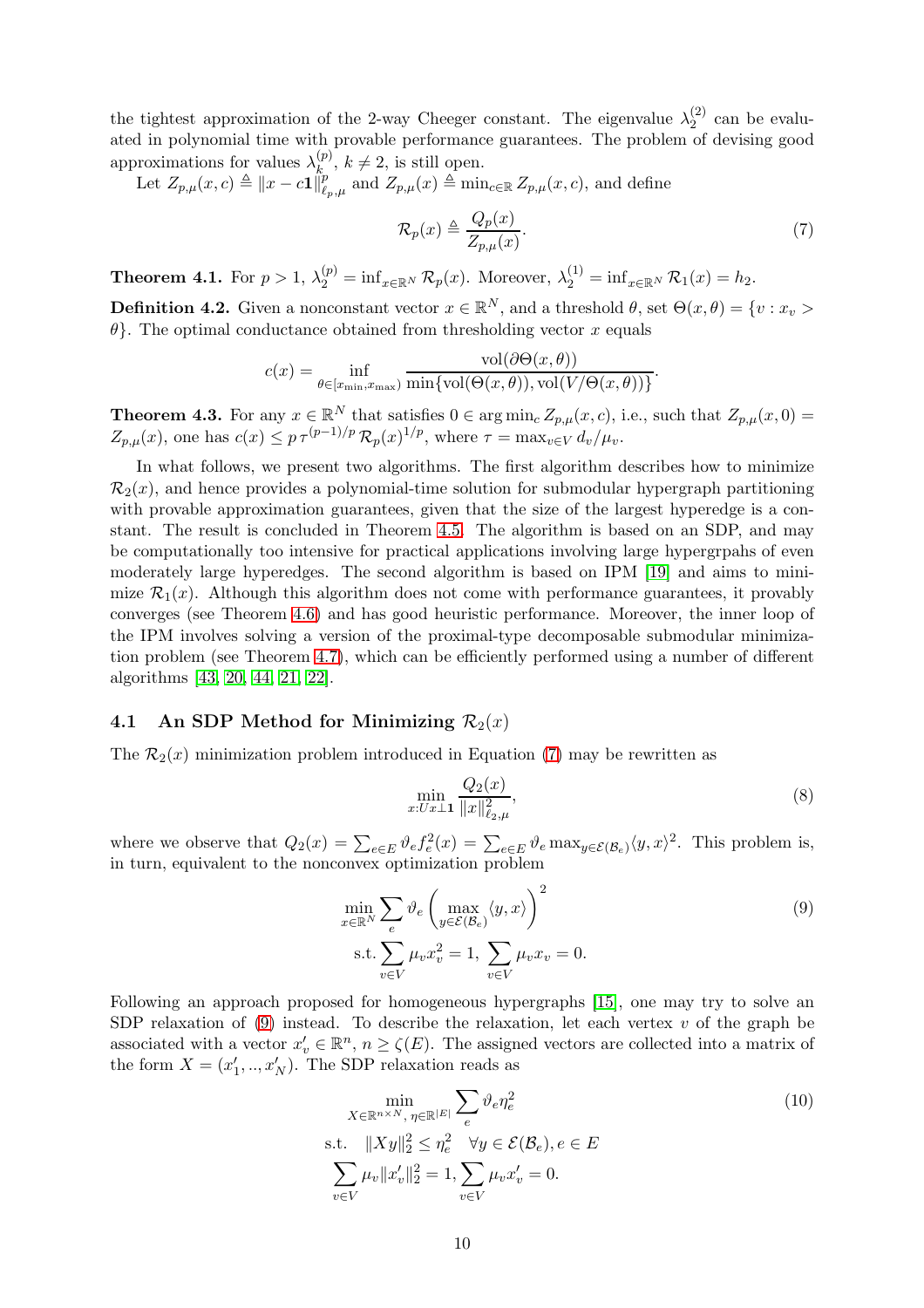Note that  $\mathcal{E}(\mathcal{B}_e)$  is of size  $O(|e|!)$ , and the above problem can be solved efficiently if  $\zeta(E)$  is small.

Algorithm 1 lists the steps of an SDP-based algorithm for minimizing  $\mathcal{R}_2(x)$ , and it comes with approximation guarantees stated in Lemma [4.4.](#page-10-3) In contrast to homogeneous hyper-graphs [\[15\]](#page-13-14), for which the approximation factor equals  $O(\log \zeta(E))$ , the guarantees for general submodular hypergraphs are  $O(\zeta(E))$ . This is due to the fact that the underlying base polytope  $\mathcal{B}_e$  for a submodular function is significantly more complex than the corresponding polytope for the homogeneous case. We conjecture that this approximation guarantee is optimal for SDP methods.

| Algorithm 1: Minimization of $\mathcal{R}_2(x)$ using SDP                        |
|----------------------------------------------------------------------------------|
| <b>Input:</b> A submodular hypergraph $G = (V, E, \mathbf{w}, \boldsymbol{\mu})$ |
| 1: Solve the SDP $(10)$ .                                                        |
| 2: Generate a random Gaussian vector $g \sim N(0, I_n)$ ,                        |
| where $I_n$ denotes the identity matrix of order n.                              |
| 3: Output $x = X^T q$ .                                                          |

<span id="page-10-3"></span>**Lemma 4.4.** Let x be as in Algorithm 1, and let the optimal value of  $(10)$  be SDPopt. Then, with high probability,  $\mathcal{R}_2(x) \le O(\zeta(E))$  SDPopt  $\le O(\zeta(E))$  min  $\mathcal{R}_2$ .

This result immediately leads to the following theorem.

<span id="page-10-0"></span>**Theorem 4.5.** Suppose that x is the output of Algorithm 1. Then,  $c(x) \leq O(\sqrt{\zeta(E)\tau h_2})$  with high probability.

We describe next Algorithm 2 for optimizing  $\mathcal{R}_1(x)$  which has guaranteed convergence properties.

| Algorithm 2: IPM-based minimization of $\mathcal{R}_1(x)$                                                                                                                                                   |  |  |  |  |  |
|-------------------------------------------------------------------------------------------------------------------------------------------------------------------------------------------------------------|--|--|--|--|--|
| <b>Input:</b> A submodular hypergraph $G = (V, E, \mathbf{w}, \boldsymbol{\mu})$                                                                                                                            |  |  |  |  |  |
| Find nonconstant $x^0 \in \mathbb{R}^N$ s.t. $0 \in \arg \min_c   x^0 - c \mathbf{1}  _{\ell_1,\mu_2}$                                                                                                      |  |  |  |  |  |
| initialize $\hat{\lambda}^0 \leftarrow \mathcal{R}_1(x^0), k \leftarrow 0$                                                                                                                                  |  |  |  |  |  |
| $1:$ Repeat:                                                                                                                                                                                                |  |  |  |  |  |
|                                                                                                                                                                                                             |  |  |  |  |  |
| 2: For $v \in V$ , $g_v^k \leftarrow \begin{cases} \operatorname{sgn}(x_v^k) \mu_v, & \text{if } x_v^k \neq 0 \\ -\frac{\mu_1^+(x^k) - \mu_1^-(x^k)}{\mu^0(x^k)} \mu_v, & \text{if } x_v^k = 0 \end{cases}$ |  |  |  |  |  |
| 3: $z^{k+1} \leftarrow \arg \min_{z: \ z\  \le 1} Q_1(z) - \hat{\lambda}^k \langle z, g^k \rangle$<br>4: $c^{k+1} \leftarrow \arg \min_c \ z^{k+1} - c\mathbf{1}\ _{\ell_1, \mu}$                           |  |  |  |  |  |
|                                                                                                                                                                                                             |  |  |  |  |  |
| 5. $x^{k+1} \leftarrow z^{k+1} - c^{k+1}$                                                                                                                                                                   |  |  |  |  |  |
| 6: $\hat{\lambda}^{k+1} \leftarrow \mathcal{R}_1(x^{k+1})$                                                                                                                                                  |  |  |  |  |  |
| 7: Until $ \hat{\lambda}^{k+1} - \hat{\lambda}^{k} /\hat{\lambda}^{k} < \epsilon$                                                                                                                           |  |  |  |  |  |
| 8. Output $x^{k+1}$                                                                                                                                                                                         |  |  |  |  |  |

<span id="page-10-1"></span>**Theorem 4.6.** The sequence  $\{x^k\}$  generated by Algorithm 2 satisfies  $\mathcal{R}_1(x^{k+1}) \leq \mathcal{R}_1(x^k)$ .

The computationally demanding part of Algorithm 2 is the optimization procedure in Step 3. The optimization problem is closely related to the problem of submodular function minimization (SFM) due to the defining properties of the Lovász extension. Theorem [4.7](#page-10-2) describes different equivalent formulations of the optimization problem in Step 3.

<span id="page-10-2"></span>**Theorem 4.7.** If the norm of the vector z in Step 3 is  $||z||_2$ , the underlying optimization problem is the dual of the following  $\ell_2$  minimization problem

<span id="page-10-4"></span>
$$
\min_{y_e} \|\sum_{e \in E} y_e - \hat{\lambda}^k g^k\|_2^2, \quad y_e \in \vartheta_e \mathcal{B}_e, \ \forall \, e \in E,\tag{11}
$$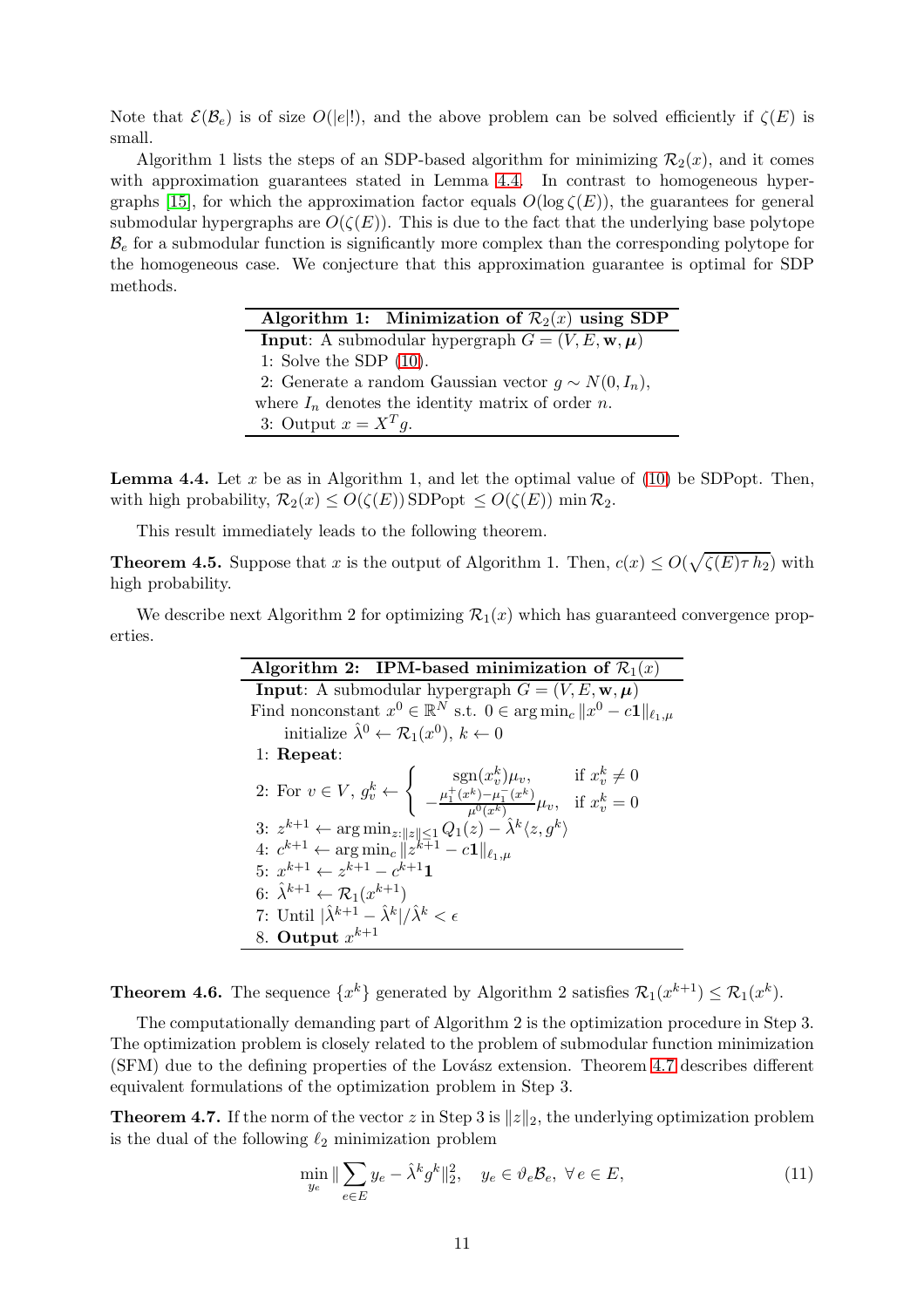<span id="page-11-1"></span>

Figure 1: Experimental clustering results for four UCI datasets, displayed in pairs of figures depicting the Clustering error and the Cheeger constant versus  $\alpha$ . Fine tuning the parameter  $\alpha$  may produce significant performance improvements in several datasets - for example, on the Covertype67 dataset, choosing  $\alpha = 0.028$  results in visible drops of the clustering error and the Cheeger constant. *Both the use of* 1*-Laplacians and submodular weights may be credited for improving clustering performance.*

where the primal and dual variables are related according to  $z = \frac{\hat{\lambda}^k g^k - \sum_{e \in E} y_e}{\|\hat{\lambda}\|_{k\leq k}}$  $\frac{\lambda}{\|\hat{\lambda}^k g^k - \sum_{e \in E} y_e\|_2}$ .

If the norm of the vector z in Step 3 is  $||z||_{\infty}$ , the underlying optimization problem is equivalent to the following SFM problem

<span id="page-11-0"></span>
$$
\min_{S \subseteq V} \sum_{e} \vartheta_e w_e(S) - \hat{\lambda}^k g^k(S),\tag{12}
$$

where the the primal and dual variables are related according to  $z_v = 1$  if  $v \in S$ , and  $z_v = -1$ if  $v \notin S$ .

For special forms of submodular weights, different algorithms for the optimization problems in Theorem [4.7](#page-10-2) may be used instead. For graphs and homogeneous hypergraphs with hyperedges of small size, the min-cut algorithms by Karger et al. and Chekuri et al. [\[45,](#page-15-13) [46\]](#page-15-14) allow one to efficiently solve the discrete problem [\(12\)](#page-11-0). Continuous optimization methods such as alternating projections (AP) [\[44\]](#page-15-12) and coordinate descend methods (CDM) [\[21\]](#page-14-5) can be used to solve [\(11\)](#page-10-4) by "tracking" minimum norm points of base polytopes corresponding to individual hyperedges, where for general submodular weights, Wolfe's Algorithm [\[47\]](#page-15-15) can be used. When the submodular weights have some special properties, such as that they depend only on the cardinality of the input, there exist algorithms that operate efficiently even when  $|e|$  is extremely large [\[20\]](#page-14-4).

In our experimental evaluations, we use a random coordinate descent method (RCDM) [\[21\]](#page-14-5), which ensures an expected  $(1+\epsilon)$  –approximation by solving an expected number of  $O(|V|^2|E|\log\frac{1}{\epsilon})$ min-norm-point problems. Note that when performing continuous optimization, one does not need to solve the inner-loop optimization problem exactly and is allowed to exit the loop as long as the objective function value decreases. Algorithm 3 lists the step of a RCDM algorithm in which one submodular hyperedge is sampled in one iteration, and the corresponding value of  $y_e$  is updated (Clearly, multiple values of  $y_e$  can be updated simultaneously if and only if the corresponding hyperedges do not intersect, and this parallelization step further improves the convergence rate of the method).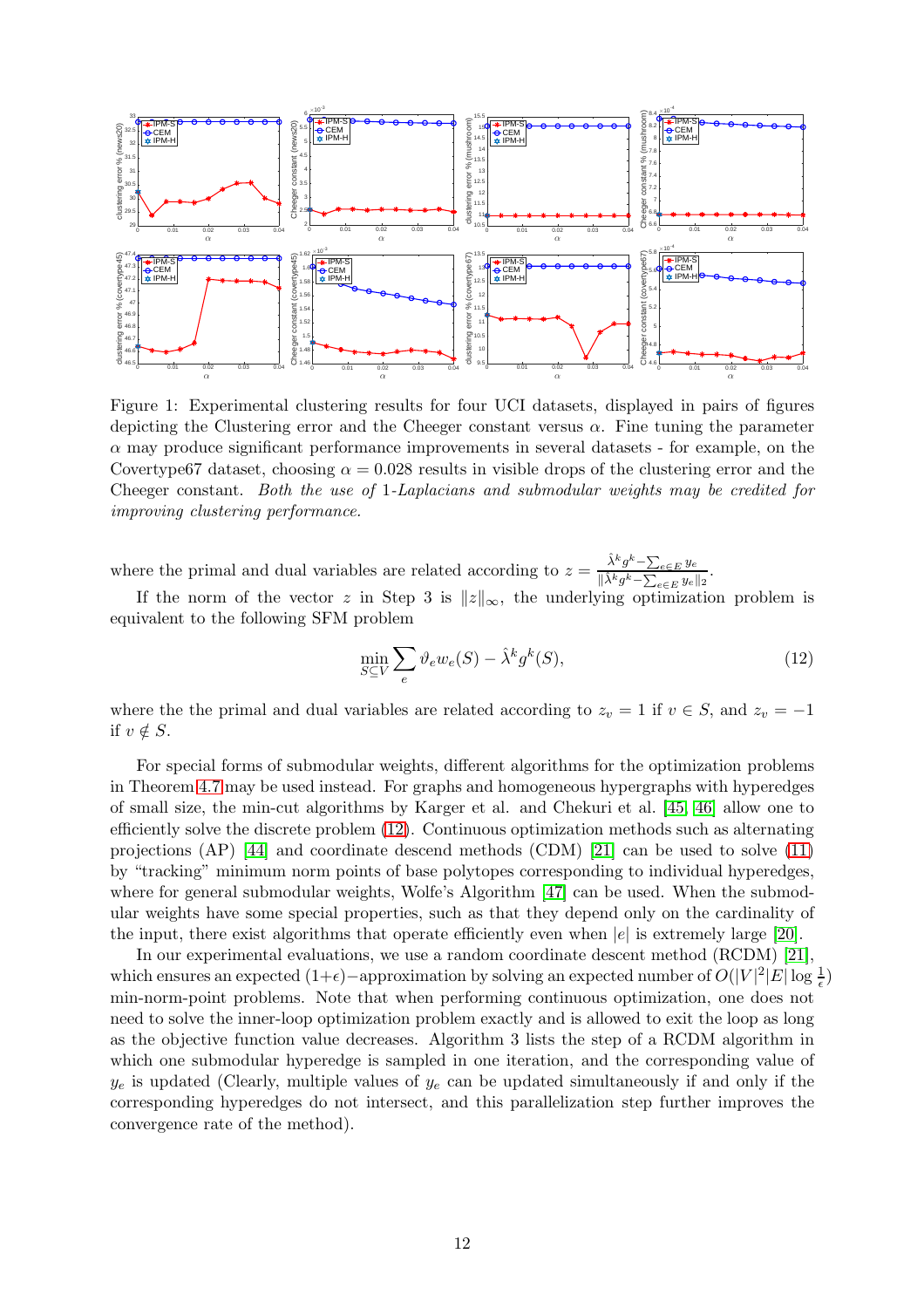| Algorithm 3: A RCDM for Solving the problem (8)                                                                                  |
|----------------------------------------------------------------------------------------------------------------------------------|
| <b>Input:</b> Submodular hypergraph $G = (V, E, \mathbf{w}, \boldsymbol{\mu})$ , $\hat{\lambda}^k$ , $q^k$ .                     |
| 0: Initialize $y_e^0 \in \vartheta_e \mathcal{B}_e$ for $e \in E, k \leftarrow 0$                                                |
| 1: In iteration $k$ :                                                                                                            |
| 2: Sample one hyperedge $e \in E$ uniformly at random.                                                                           |
| 3: $y_e^{k+1} \leftarrow \arg\min_{y_e \in \vartheta_e B_e}   y_e + \sum_{e' \in E / \{e\}} y_{e'} - \hat{\lambda}^k g^k   _2^2$ |
| 4: Set $y_{e'}^{k+1} \leftarrow y_{e'}^k$ for $e' \neq e$ .                                                                      |
| Output $\frac{\hat{\lambda}^k g^k - \sum_{e \in E} y_e}{\ \hat{\lambda}^k g^k - \sum_{e \in E} y_e\ _2}$                         |

# <span id="page-12-0"></span>5 Experiments

In what follows, we compare the algorithms for submodular hypergraph clustering described in the previous section to two methods: The IPM for homogeneous hypergraph clustering [\[4\]](#page-13-3) and the clique expansion method (CEM) for submodular hypergraph clustering [\[8\]](#page-13-7). We focus on 2-way graph partitioning problems related to the University of California Irvine (UCI) datasets selected for analysis in [\[4\]](#page-13-3), described in Table [1.](#page-12-1) The datasets include 20Newsgroups, Mushrooms, Covertype. In all datasets,  $\zeta(E)$  was roughly  $10^3$ , and each of these datasets describes multiple clusters. Since we are interested in 2-way partitioning, we focused on two pairs of clusters in Covertype, denoted by  $(4, 5)$  and  $(6, 7)$ , and paired the four 20Newsgroups clusters, one of which includes *Comp.* and *Sci*, and another one which includes *Rec.* and *Talk*. The Mushrooms and 20Newsgroups datasets contain only categorical features, while Covertype also includes numerical features. We adopt the same approach as the one described in [\[4\]](#page-13-3) to construct hyperedges: Each feature corresponds to one hyperedge; hence, each categorical feature is captured by one hyperedge, while numerical features are first quantized into 10 bins of equal size, and then mapped to hyperedges. To describe the submodular weights, we fix  $\vartheta_e = 1$  for all hyperedges and parametrize  $w_e$  using a variable  $\alpha \in (0, 0.5]$ 

$$
w_e(S; \alpha) = \frac{1}{2} + \frac{1}{2} \min \left\{ 1, \frac{|S|}{\lceil \alpha |e| \rceil}, \frac{|e/S|}{\lceil \alpha |e| \rceil} \right\}, \ \forall S \subseteq e.
$$

The intuitive explanation behind our choice of weights is that it allows one to accommodate categorization errors and outliers: In contrast to the homogeneous case in which any partition of a hyperedge has weight one, the chosen submodular weights allow a smaller weight to be used when the hyperedge is partitioned into small parts, i.e., when  $\min\{|S|, |e/S|\} < [\alpha|e|]$ . In practice,  $\alpha$  is chosen to be relatively small – in all experiments, we set  $\alpha \leq 0.04$ , with  $\alpha$  close to zero producing homogeneous hyperedge weights.

<span id="page-12-1"></span>

| Dataset                                | 20Newsgroups Mushroom |        | Covertype45 | Covertype <sup>67</sup> |
|----------------------------------------|-----------------------|--------|-------------|-------------------------|
| $\mathcal{W}$                          | 16242                 | 8124   | 12240       | 37877                   |
| E                                      | 100                   | 112    | 127         | 136                     |
| e <br>$\blacktriangleleft e{\in}E^{+}$ | 65451                 | 170604 | 145999      | 451529                  |

Table 1: The UCI datasets used for experimental testing.

The results are shown in Figure [1.](#page-11-1) As may be observed, both in terms of the Clustering error (i.e., the total number of erroneously classified vertices) and the values of the Cheeger constant, IPM-based methods outperform CEM. This is due to the fact that for large hyperedge sizes, CEM incurs a high distortion when approximating the submodular weights  $(O(\zeta(E))$  [\[8\]](#page-13-7)). Moreover, as  $w_e(S)$  depends merely on |S|, the submodular hypergraph CEM reduces to the homogeneous hypergraph CEM [\[3\]](#page-13-2), which is an issue that the IPM-based method does not face. Comparing the performance of IPM on submodular hypergraphs (IPM-S) with that on homogeneous hypergraphs (IPM-H), we see that IPM-S achieves better clustering performance on both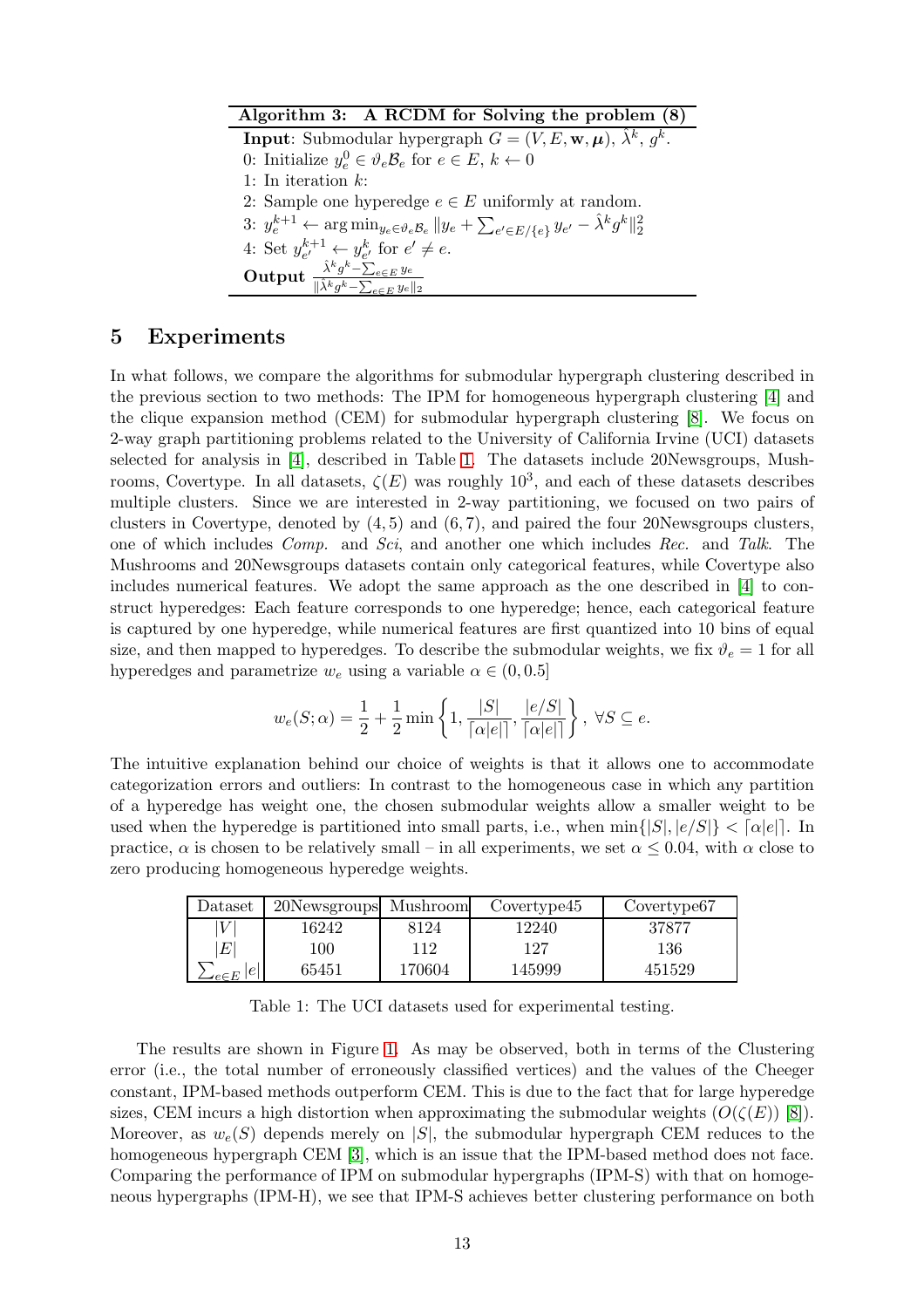20Newsgroups and Covertypes, and offers the same performance as IPM-H on the Mushrooms dataset. This indicates that it is practically useful to use submodular hyperedge weights for clustering purposes. A somewhat unexpected finding is that for certain cases, one observes that when  $\alpha$  increases (and thus, when  $w_e$  decreases), the corresponding Cheeger constant increases. This may be caused by the fact that the IPM algorithm can get trapped in a local optima.

# <span id="page-13-0"></span>References

- <span id="page-13-1"></span>[1] F. R. Chung, *Spectral graph theory*. American Mathematical Soc., 1997, no. 92.
- <span id="page-13-2"></span>[2] A. Y. Ng, M. I. Jordan, and Y. Weiss, "On spectral clustering: Analysis and an algorithm," in *Advances in Neural Information Processing Systems*, 2002, pp. 849–856.
- [3] D. Zhou, J. Huang, and B. Schölkopf, "Learning with hypergraphs: Clustering, classification, and embedding," in *Advances in Neural Information Processing Systems*, 2007, pp. 1601–1608.
- <span id="page-13-3"></span>[4] M. Hein, S. Setzer, L. Jost, and S. S. Rangapuram, "The total variation on hypergraphslearning on hypergraphs revisited," in *Advances in Neural Information Processing Systems*, 2013, pp. 2427–2435.
- <span id="page-13-4"></span>[5] C. Zhang, S. Hu, Z. G. Tang, and T.-H. H. Chan, "Re-revisiting learning on hypergraphs: Confidence interval and subgradient method," in *Proceedings of the International Conference on Machine Learning*, vol. 70, 2017, pp. 4026–4034.
- <span id="page-13-5"></span>[6] C. Arora, S. Banerjee, P. Kalra, and S. Maheshwari, "Generic cuts: An efficient algorithm for optimal inference in higher order MRF-MAP," in *Proceedings of the European Conference on Computer Vision*. Springer, 2012, pp. 17–30.
- <span id="page-13-6"></span>[7] I. Shanu, C. Arora, and P. Singla, "Min norm point algorithm for higher order MRF-MAP inference," in *Proceedings of the IEEE Conference on Computer Vision and Pattern Recognition*, 2016, pp. 5365–5374.
- <span id="page-13-8"></span><span id="page-13-7"></span>[8] P. Li and O. Milenkovic, "Inhomogeneous hypergraph clustering with applications," in *Advances in Neural Information Processing Systems*, 2017, pp. 2305–2315.
- <span id="page-13-9"></span>[9] A. R. Benson, D. F. Gleich, and J. Leskovec, "Higher-order organization of complex networks," *Science*, vol. 353, no. 6295, pp. 163–166, 2016.
- [10] C. E. Tsourakakis, J. Pachocki, and M. Mitzenmacher, "Scalable motif-aware graph clustering," in *Proceedings of the 26th International Conference on World Wide Web*. International World Wide Web Conferences Steering Committee, 2017, pp. 1451–1460.
- <span id="page-13-10"></span>[11] S. Amghibech, "Eigenvalues of the discrete p-Laplacian for graphs," *Ars Combinatoria*, vol. 67, pp. 283–302, 2003.
- <span id="page-13-11"></span>[12] T. B¨uhler and M. Hein, "Spectral clustering based on the graph p-Laplacian," in *Proceedings of the International Conference on Machine Learning*. ACM, 2009, pp. 81–88.
- <span id="page-13-12"></span>[13] A. Szlam and X. Bresson, "Total variation and cheeger cuts," in *Proceedings of the International Conference on Machine Learning*, 2010, pp. 1039–1046.
- <span id="page-13-13"></span>[14] K. C. Chang, "Spectrum of the 1-Laplacian and Cheeger's constant on graphs," *Journal of Graph Theory*, vol. 81, no. 2, pp. 167–207, 2016.
- <span id="page-13-14"></span>[15] A. Louis, "Hypergraph markov operators, eigenvalues and approximation algorithms," in *Proceedings of the ACM symposium on Theory of computing*. ACM, 2015, pp. 713–722.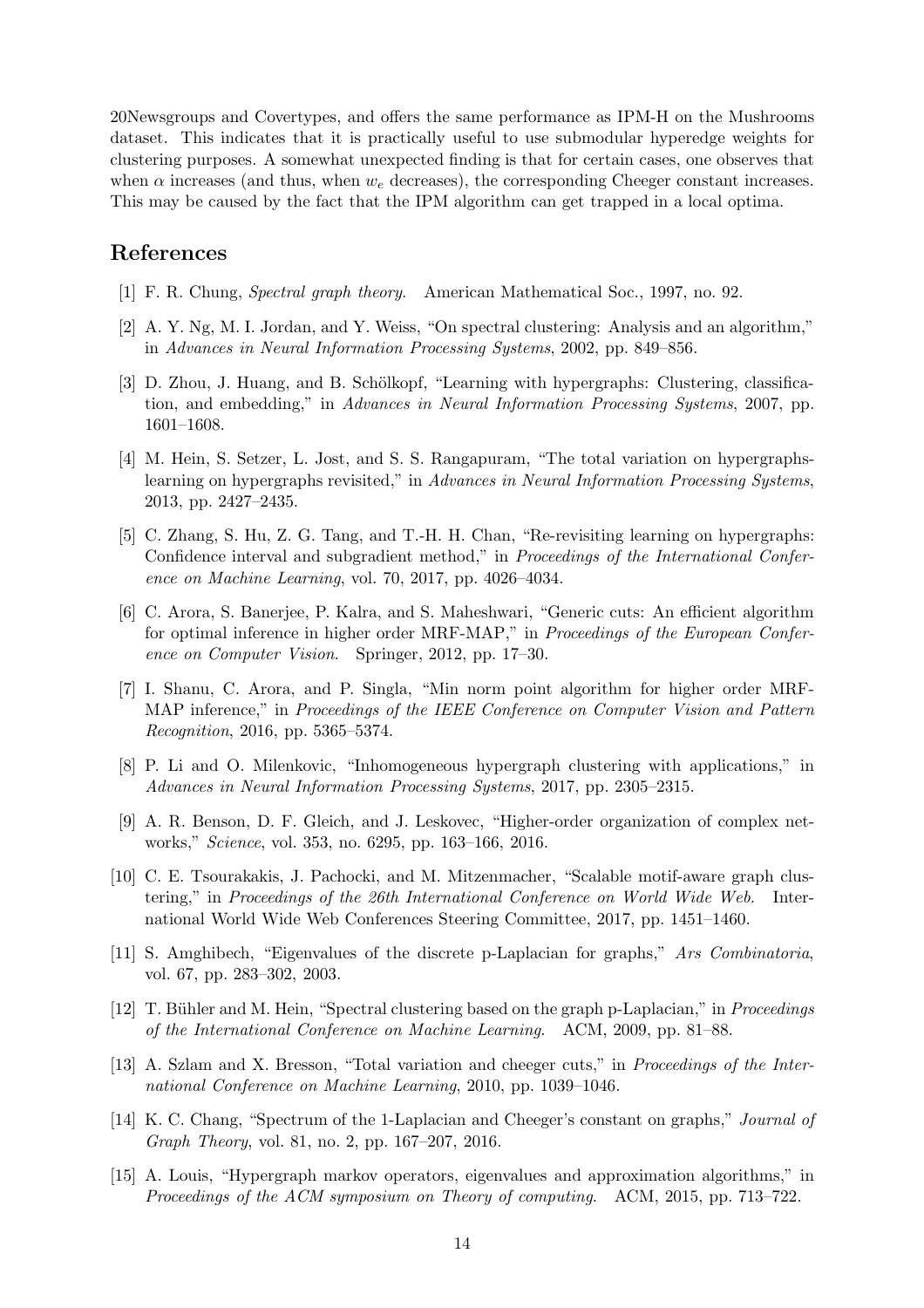- <span id="page-14-0"></span>[16] A. Fix, T. Joachims, S. M. Park, and R. Zabih, "Structured learning of sum-of-submodular higher order energy functions," in *Proceedings of the IEEE International Conference on Computer Vision*. IEEE, 2013, pp. 3104–3111.
- <span id="page-14-2"></span><span id="page-14-1"></span>[17] F. Tudisco and M. Hein, "A nodal domain theorem and a higher-order cheeger inequality for the graph p-Laplacian," *arXiv preprint arXiv:1602.05567*, 2016.
- <span id="page-14-3"></span>[18] K. Chang, S. Shao, and D. Zhang, "Nodal domains of eigenvectors for 1-Laplacian on graphs," *Advances in Mathematics*, vol. 308, pp. 529–574, 2017.
- [19] M. Hein and T. Bühler, "An inverse power method for nonlinear eigenproblems with applications in 1-spectral clustering and sparse pca," in *Advances in Neural Information Processing Systems*, 2010, pp. 847–855.
- <span id="page-14-5"></span><span id="page-14-4"></span>[20] S. Jegelka, F. Bach, and S. Sra, "Reflection methods for user-friendly submodular optimization," in *Advances in Neural Information Processing Systems*, 2013, pp. 1313–1321.
- [21] A. Ene and H. Nguyen, "Random coordinate descent methods for minimizing decomposable submodular functions," in *Proceedings of the International Conference on Machine Learning*, 2015, pp. 787–795.
- <span id="page-14-6"></span>[22] P. Li and O. Milenkovic, "Revisiting decomposable submodular function minimization with incidence relations," *arXiv preprint arXiv:1803.03851*, 2018.
- <span id="page-14-8"></span><span id="page-14-7"></span>[23] A. Asuncion and D. Newman, "UCI machine learning repository," 2007.
- [24] D. K. Hammond, P. Vandergheynst, and R. Gribonval, "Wavelets on graphs via spectral graph theory," *Applied and Computational Harmonic Analysis*, vol. 30, no. 2, pp. 129–150, 2011.
- <span id="page-14-9"></span>[25] D. I. Shuman, S. K. Narang, P. Frossard, A. Ortega, and P. Vandergheynst, "The emerging field of signal processing on graphs: Extending high-dimensional data analysis to networks and other irregular domains," *IEEE Signal Processing Magazine*, vol. 30, no. 3, pp. 83–98, 2013.
- <span id="page-14-10"></span>[26] S. Zou, Y. Liang, and H. V. Poor, "Nonparametric detection of geometric structures over networks," *IEEE Transactions on Signal Processing*, vol. 65, no. 19, pp. 5034–5046, 2015.
- <span id="page-14-11"></span>[27] M. Belkin and P. Niyogi, "Laplacian eigenmaps for dimensionality reduction and data representation," *Neural computation*, vol. 15, no. 6, pp. 1373–1396, 2003.
- <span id="page-14-12"></span>[28] M. Defferrard, X. Bresson, and P. Vandergheynst, "Convolutional neural networks on graphs with fast localized spectral filtering," in *Advances in Neural Information Processing Systems*, 2016, pp. 3844–3852.
- <span id="page-14-13"></span>[29] J. Tang, M. Qu, M. Wang, M. Zhang, J. Yan, and Q. Mei, "Line: Large-scale information network embedding," in *Proceedings of the 24th International Conference on World Wide Web*. International World Wide Web Conferences Steering Committee, 2015, pp. 1067– 1077.
- <span id="page-14-14"></span>[30] C. Yang, M. Liu, V. W. Zheng, and J. Han, "Meta-graph based hin spectral embedding: Methods, analyses, and insights," in *Proceedings of the 2018 IEEE International Conference on Data Mining*, 2018.
- <span id="page-14-15"></span>[31] N. Yadati, M. Nimishakavi, P. Yadav, A. Louis, and P. Talukdar, "Hypergcn: Hypergraph convolutional networks for semi-supervised classification," *arXiv preprint arXiv:1809.02589*, 2018.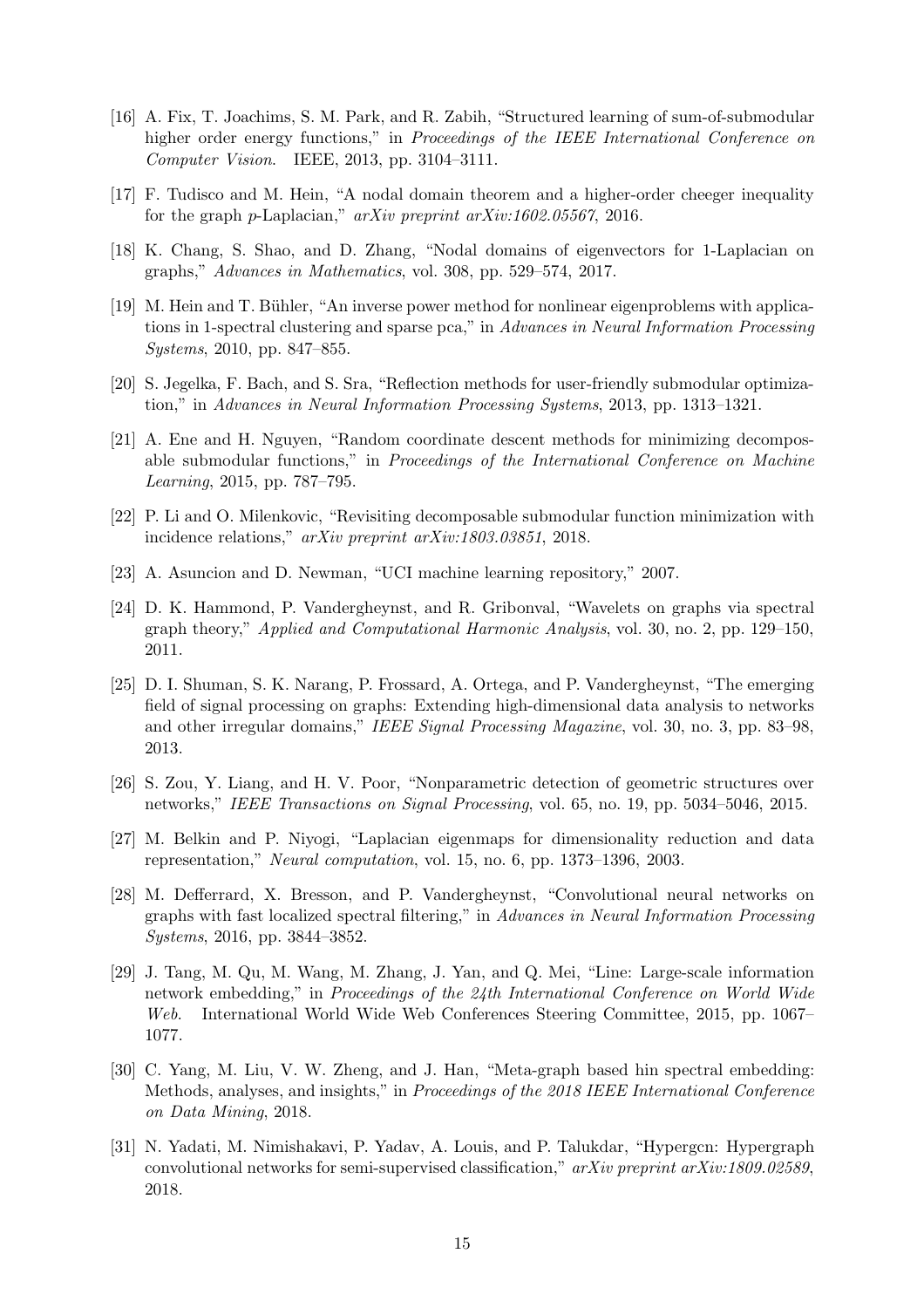- <span id="page-15-0"></span>[32] S. Jegelka and J. A. Bilmes, "Graph cuts with interacting edge weights: examples, approximations, and algorithms," *Mathematical Programming*, vol. 162, no. 1-2, pp. 241–282, 2017.
- <span id="page-15-1"></span>[33] M. Mitrovic, M. Feldman, A. Krause, and A. Karbasi, "Submodularity on hypergraphs: From sets to sequences," in *International Conference on Artificial Intelligence and Statistics*, 2018, pp. 1177–1184.
- <span id="page-15-3"></span><span id="page-15-2"></span>[34] P. Li, N. He, and O. Milenkovic, "Quadratic decomposable submodular function minimization," *arXiv preprint arXiv:1806.09842*, 2018.
- <span id="page-15-4"></span>[35] Y. Yoshida, "Cheeger inequalities for submodular transformations," *arXiv preprint arXiv:1708.08781*, 2017.
- <span id="page-15-5"></span>[36] L. Lovász, "Submodular functions and convexity," in *Mathematical Programming The State of the Art*. Springer, 1983, pp. 235–257.
- <span id="page-15-6"></span>[37] F. Bach *et al.*, "Learning with submodular functions: A convex optimization perspective," *Foundations and Trends*  $\circled{R}$  *in Machine Learning*, vol. 6, no. 2-3, pp. 145–373, 2013.
- <span id="page-15-7"></span>[38] S. H. Gould, *Variational methods for eigenvalue problems*. University of Toronto Press Toronto, 1966, vol. 22, no. 12.
- [39] K.-C. Chang, "Variational methods for non-differentiable functionals and their applications to partial differential equations," *Journal of Mathematical Analysis and Applications*, vol. 80, no. 1, pp. 102–129, 1981.
- <span id="page-15-9"></span><span id="page-15-8"></span>[40] T. Bıyıkoglu, J. Leydold, and P. F. Stadler, "Laplacian eigenvectors of graphs," *Lecture notes in mathematics*, vol. 1915, 2007.
- <span id="page-15-10"></span>[41] E. BrianDavies, G. L. Gladwell, J. Leydold, and P. F. Stadler, "Discrete nodal domain theorems," *Linear Algebra and its Applications*, vol. 336, no. 1-3, pp. 51–60, 2001.
- <span id="page-15-11"></span>[42] U. Von Luxburg, "A tutorial on spectral clustering," *Statistics and computing*, vol. 17, no. 4, pp. 395–416, 2007.
- [43] V. Kolmogorov, "Minimizing a sum of submodular functions," *Discrete Applied Mathematics*, vol. 160, no. 15, pp. 2246–2258, 2012.
- <span id="page-15-12"></span>[44] R. Nishihara, S. Jegelka, and M. I. Jordan, "On the convergence rate of decomposable submodular function minimization," in *Advances in Neural Information Processing Systems*, 2014, pp. 640–648.
- <span id="page-15-13"></span>[45] D. R. Karger, "Global min-cuts in RNC, and other ramifications of a simple min-cut algorithm," in *Proceedings of the ACM-SIAM Symposium on Discrete Algorithms*, vol. 93, 1993, pp. 21–30.
- <span id="page-15-14"></span>[46] C. Chekuri and C. Xu, "Computing minimum cuts in hypergraphs," in *Proceedings of the ACM-SIAM Symposium on Discrete Algorithms*. Society for Industrial and Applied Mathematics, 2017, pp. 1085–1100.
- <span id="page-15-15"></span>[47] P. Wolfe, "Finding the nearest point in a polytope," *Mathematical Programming*, vol. 11, no. 1, pp. 128–149, 1976.
- <span id="page-15-17"></span><span id="page-15-16"></span>[48] F. H. Clarke, *Optimization and nonsmooth analysis*. Siam, 1990, vol. 5.
- [49] T. Bühler, S. S. Rangapuram, S. Setzer, and M. Hein, "Constrained fractional set programs and their application in local clustering and community detection," in *Proceedings of the International Conference on Machine Learning*. JMLR. org, 2013, pp. I–624.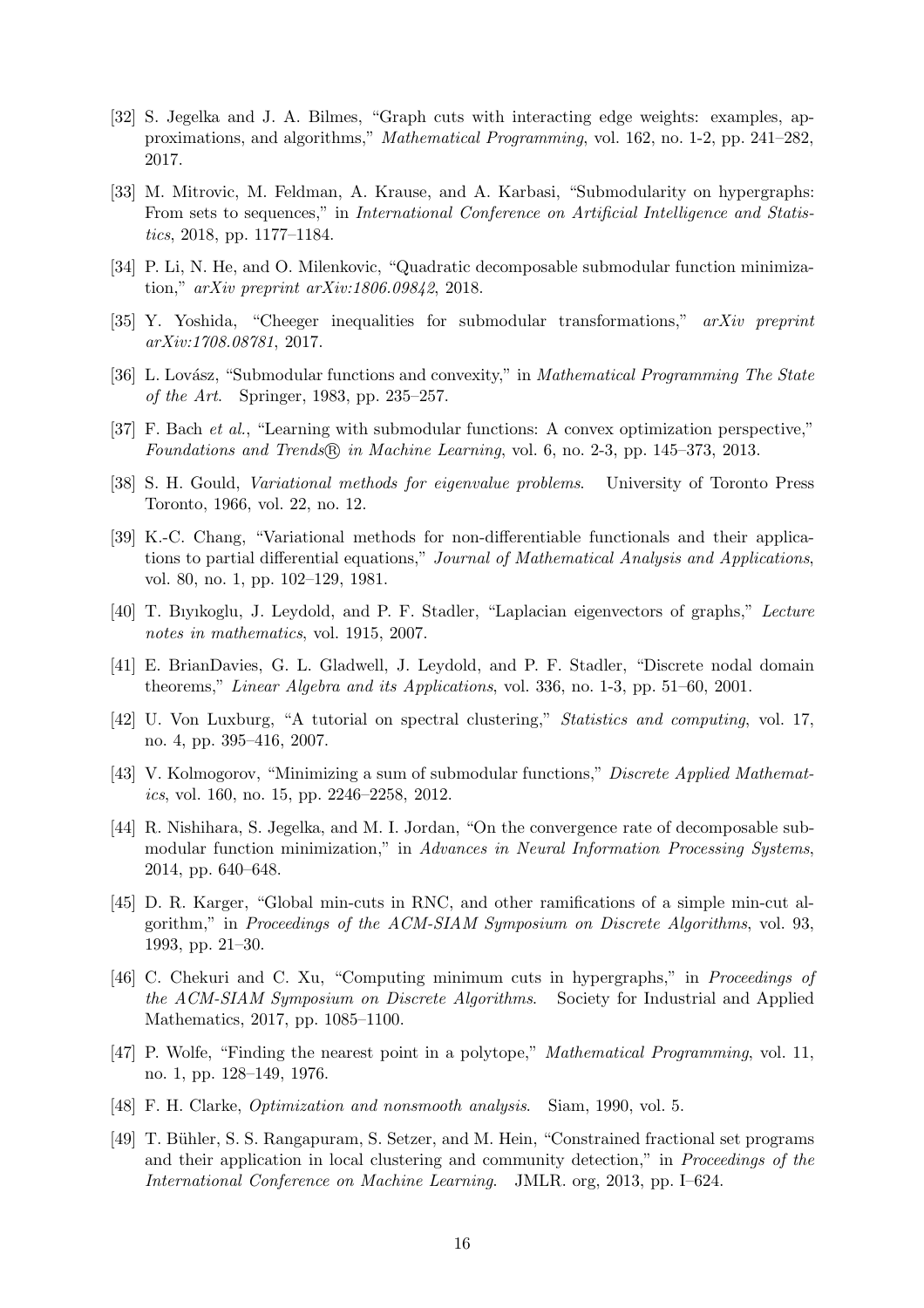# Appendix

## A Preliminary Proofs

We find the following properties of the Lovász extension of normalized symmetric submodular functions useful in the derivations to follow.

**Lemma A.1.** Consider two vectors  $x, x' \in \mathbb{R}^N$ . If F is a symmetric submodular function with  $F([N]) = 0$ , and  $f(x)$  is the corresponding Lovász extension, then for any scalar  $c \in \mathbb{R}$ ,

- 1)  $f(cx) = |c| f(x)$ .
- 2)  $\nabla f(cx) = \text{sgn}(c)\nabla f(x)$ , where sgn denotes the sign function defined in the main text.
- 3)  $\langle \nabla f(x), \mathbf{1} \rangle = 0.$

*Proof.* Given the definition of the Lovász extension and its subgradient, for any  $c > 0$  we have  $f(cx) = cf(x)$  and  $\nabla f(cx) = \nabla f(x)$ . As F is a symmetric submodular function,  $f(x) = f(-x)$ is even, which establishes the first claim. Also, since  $f(x)$  is even,  $\nabla f(x)$  is odd, and thus, for some  $c < 0$ , we have  $\nabla f(cx) = \nabla f((-c) - x) = \nabla f(-x) = -\nabla f(x)$ . For  $c = 0$ ,  $\nabla f(0) = \mathcal{B}$  $[-1, 1]\mathcal{B} = \{ab : a \in [-1, 1], b \in \mathcal{B}\},\$  since F is a symmetric submodular function. Hence, the second claim holds as well. The third claim follows from  $\langle \nabla f(x), \mathbf{1} \rangle = F(|N|) = 0.$ second claim holds as well. The third claim follows from  $\langle \nabla f(x), \mathbf{1} \rangle = F(|N|) = 0.$ 

**Definition A.2.** Let  $x, x' \in \mathbb{R}^N$ . If  $x_u > x_v \Rightarrow x'_u > x'_v$  for all  $u, v \in [N]$ , we write  $x \to x'$ .

<span id="page-16-0"></span>**Lemma A.3.** Assume that F is a submodular function defined on  $[N]$  and that f is its corresponding Lovász extension. If  $x \to x'$ , then  $\nabla f(x') \subseteq \nabla f(x)$ . Furthermore,  $\langle \nabla f(x'), x \rangle = f(x)$ .

*Proof.* Consider a point  $y' \in \nabla f(x')$ . According to Lemma 2.1, we know that  $y' \in \arg \max_{y \in B} \langle y, x' \rangle$ . Suppose that a nonincreasing order of components in  $x'$  reads as  $x'_{i_1} \ge x'_{i_2} \ge \cdots \ge x'_{i_N}$ . By the duality result of Proposition 3.2 in [\[37\]](#page-15-5), it is known that  $y'$  is an optimal solution to the above optimization problem if and only if  $\sum_{j=1}^k y'_{i_j} = F(\{i_1, ..., i_k\})$  whenever  $x'_{i_k} > x'_{i_{k+1}}$  or  $k = N$ . As  $x \to x'$ ,  $\sum_{j=1}^k y'_{ij} = F(\{i_1, ..., i_k\})$  whenever  $x_{i_k} > x_{i_{k+1}}$  or  $k = N$ , and thus y' is also an optimal solution for  $\max_{y \in \mathcal{B}} \langle y, x \rangle$ , i.e.,  $\nabla f(x') \subseteq \nabla f(x)$ . Hence,  $\langle \nabla f(x'), x \rangle \in \langle \nabla f(x), x \rangle = f(x)$ , which concludes the proof.

# B Proof for Equation [\(3\)](#page-4-1)

Suppose that  $y' \in \arg \max_{y \in \mathcal{B}} \langle y, x \rangle$ . Then,  $f(x) = \langle y', x \rangle$ , and  $f(x') \ge \langle y', x' \rangle$  for all  $x' \in \mathbb{R}^N$ . Therefore,  $f(x') - f(x) \ge \langle y', x' - x \rangle$ , and thus y' is a subgradient of f at x.

Suppose next that  $y' \in \nabla f(x)$ , and let  $S \subseteq [N]$ . If  $S = [N]$ , we have  $f(x \pm 1_{N}] \ge$  $f(x) \pm \langle y', 1_{[N]} \rangle$ . As  $f(x \pm 1_{[N]}) = f(x)$ , so  $y'([N]) = 0$ . When  $S \neq [[N]]$ , we have

$$
F(S) = f(1_S) = \max_{y \in \mathcal{B}} \langle y, 1_S \rangle = \max_{y \in \mathcal{B}} \langle y, x + 1_S - x \rangle \ge \max_{y \in \mathcal{B}} \langle y, x + 1_S \rangle - \max_{y \in \mathcal{B}} \langle y, x \rangle
$$

$$
= f(x + 1_S) - f(x) \ge \langle y', x + 1_S - x \rangle = y'(S),
$$

where 1) follows from the definition of the subgradient. Hence,  $y' \in \mathcal{B}$ . As  $y' \in \nabla f(x)$ , we have  $f(\mathbf{0}) - f(x) \ge \langle y', -x \rangle$ , which implies  $\langle y', x \rangle \ge f(x)$ . Hence,  $y' \in \arg \max_{y \in \mathcal{B}} \langle y, x \rangle$ .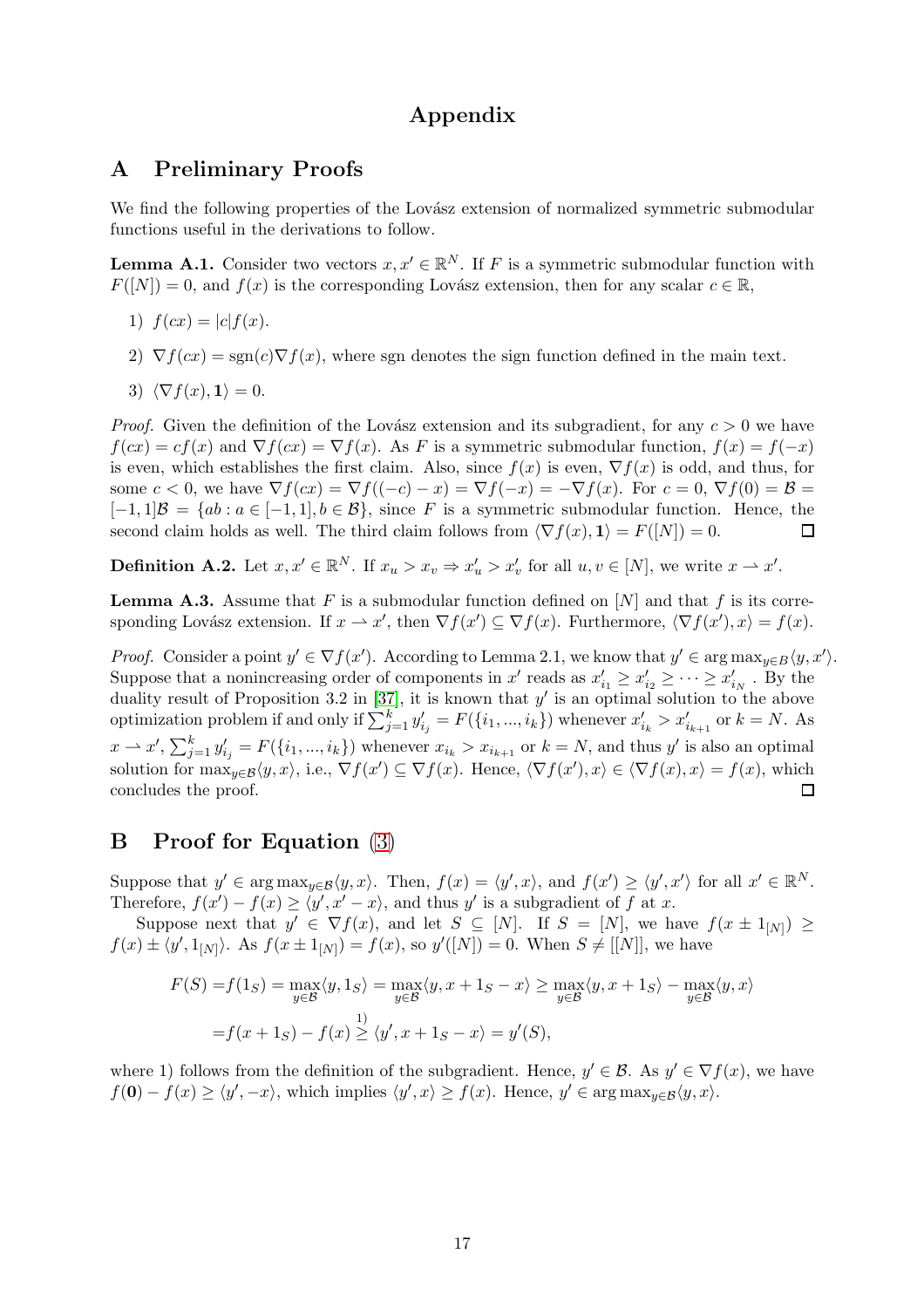## C Proof for Theorem [3.4](#page-5-1)

We first prove Statement 1. Note that since

$$
\nabla Q_p(x) = p \triangle_p(x),
$$

 $y \in \nabla Q_p(x)$  is equivalent to  $y/p \in \Delta_p(x)$ .

When  $p > 1$ ,  $\mathcal{S}_{p,\mu}$  is a differentiable and symmetric manifold. As  $(\nabla ||x||_{\ell_p,\mu}^p)_v = p\mu_v \phi_p(x_v)$ , the tangent space of  $\mathcal{S}_{p,\mu}$  at x is a vector space that can be described as follows

$$
T_x(\mathcal{S}_{p,\mu}) = \left\{ \sum_{v \in [N]} c_v \chi_v, \text{ where } \{c_v\}_{v \in [N]} \text{ satisfies } \sum_{v \in [N]} c_v \mu_v \phi_p(x_v) = 0 \right\},\
$$

where  $\{\chi_v\}_{v\in[N]}$  is a canonical basis of  $\mathbb{R}^N$ . For a vector  $y \in \nabla Q_p(x)$ , its projection onto  $T_x(\mathcal{S}_{p,\mu})$ , i.e.,  $P_p(x)(y)$ , vanishes if and only if  $y \perp T_x(\mathcal{S}_{p,\mu})$ . More precisely,

 $P_p(x)(y) = 0 \Leftrightarrow$  there exists some  $c \in \mathbb{R}$  such that  $y_v = c\mu_v \phi_p(x_v)$ , for all  $v \in [N]$ ,

which implies that  $y \in \nabla Q_p(x) \cap cU\phi_p(x) \neq \emptyset$ . Therefore, x is a critical point of  $\tilde{Q}_p(x)$  if and only if x is an eigenvector of  $\Delta_p$ . The corresponding eigenvalue is  $\lambda = \frac{\langle x, \Delta_p x \rangle}{\langle x, U \phi_p(x) \rangle} = \frac{Q_p(x)}{\|x\|_{\ell_{p,q}}^p}$  $\frac{Q_p(x)}{\|x\|_{\ell_p,\mu}^p} = \tilde{Q}_p(x),$ i.e., the critical value of  $\tilde{Q}_p$  at x.

When  $p = 1$ ,  $\mathcal{S}_{p,\mu}$  is a piecewise linear manifold, whose tangent space at  $x \in \mathcal{S}_{p,\mu}$  is a cone. According to Theorem 4.2 in [\[14\]](#page-13-13), for some vector  $y \in \nabla Q_p(x)$ , its projection onto the tangent space at x, i.e.,  $P_p(x)(y)$ , vanishes if and only if there exists some  $c \in \mathbb{R}$  and  $\{c_u\}$ , where  $|c_u| \leq 1$ , such that

$$
y = c \left[ \sum_{v:x_v \neq 0} \mu_v \text{sgn}(x_v) \chi_v + \sum_{u:x_u = 0} \mu_u c_u \chi_u \right],
$$

which implies  $y \in cU\phi_p(x) \cap \nabla Q_p(x) \neq \emptyset$ . Therefore, x is a critical point of  $\tilde{Q}_p(x)$  if and only if x is an eigenvector of  $\Delta_p$ . The corresponding eigenvalue is  $\lambda = \frac{\langle x, \Delta_p x \rangle}{\langle x, U \phi_p(x) \rangle} = \frac{Q_p(x)}{\|x\|_{\ell_p}^p}$  $\frac{Q_p(x)}{\|x\|_{\ell_p,\mu}^p} = \tilde{Q}_p(x),$ i.e., the critical value of  $\tilde{Q}_p$  at x.

Now we prove statements 2 and 3. For  $p > 1$ ,  $||x||_{\ell_p,\mu}^p$  is differentiable, so

$$
\nabla R_p(x) = \frac{\|x\|_{\ell_p,\mu}^p \nabla Q_p(x) - pQ_p(x)U\varphi_p(x)}{\|x\|_{\ell_p,\mu}^{2p}} = \frac{p}{\|x\|_{\ell_p,\mu}^p} \left(\Delta_p(x) - R_p(x)U\varphi_p(x)\right). \tag{13}
$$

Hence,  $0 \in \nabla R_p(x)$  is equivalent to  $0 \in \Delta_p(x) \cap R_p(x)U\varphi_p(x)$ , i.e.,  $(x, R_p(x))$  is an eigenpair. However, for  $p = 1$ , we only have (See Proposition 2.3.14 [\[48\]](#page-15-16))

$$
\nabla R_p(x) \subseteq \frac{\|x\|_{\ell_p,\mu}^p \nabla Q_p(x) - pQ_p(x)U\varphi_p(x)}{\|x\|_{\ell_p,\mu}^{2p}}.
$$

Therefore,  $0 \in$  the set on the right hand side does not necessarily imply that  $0 \in \nabla R_p(x)$ .

## D Proof for Lemma [3.9](#page-7-0)

The high level idea behind our proof is as follows: Given a hyperedge  $e$ , if for some nonempty  $S \subset e$  we have  $w_e(S) = 0$ , then e can be split into two hyperedges  $e_1 = S$  and  $e_2 = e\backslash S$  with two modified submodular weights associated with  $e_1$  and  $e_2$ . As the size of e is a constant, one can perform this procedure for all hyperedges e until all nonempty subsets S of e satisfy  $w_e(S) > 0$ .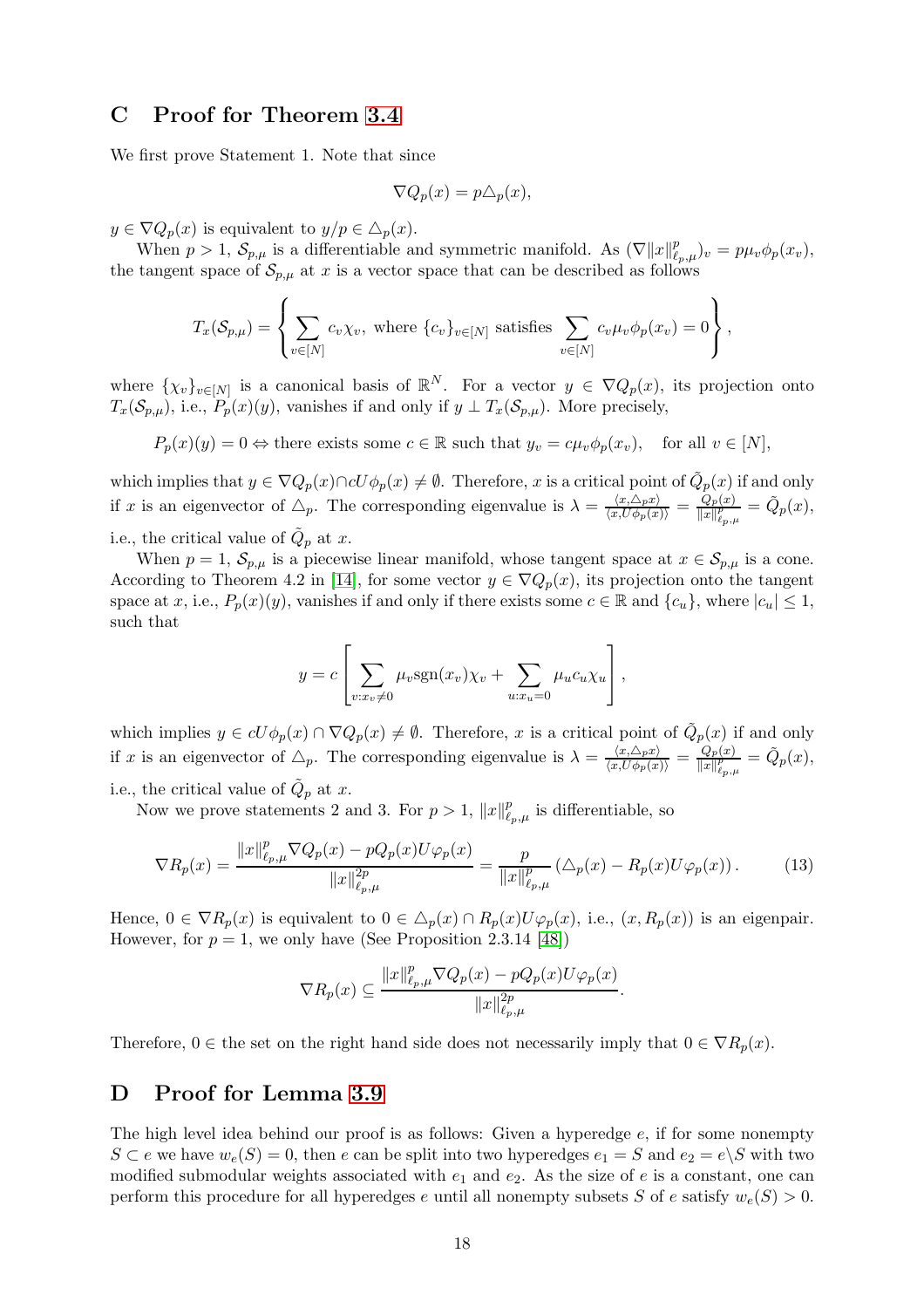Consider a hyperedge e with associated weight  $w_e(S_1) = 0$  for some nonempty  $S_1 \subset e$ . Then, for any  $S \subseteq e$ , it must hold that

$$
2w_e(S) \ge [w_e(S_1 \cup S) + w_e(S_1 \cap S) - w_e(S_1)] + [w_e(S_1 \cup \overline{S}) + w_e(S_1 \cap \overline{S}) - w_e(S_1)]
$$
  
=  $[w_e(S_1 \cup S) + w_e(S_1 \cap S)] + [w_e(S \setminus S_1) + w_e(S_1 \setminus S)]$   
=  $[w_e(S \cap S_1) + w_e(S \setminus S_1)] + [w_e(S \cup S_1) + w_e(S_1 \setminus S)]$   
 $\ge 2w_e(S).$ 

Hence, all inequalities must be strict equalities so that

$$
w_e(S) = w_e(S_1 \cup S) + w_e(S_1 \cap S) = w_e(S_1 \setminus S) + w_e(S \setminus S_1)
$$
  
=  $w_e(S \cap S_1) + w_e(S \setminus S_1) = w_e(S \cup S_1) + w_e(S_1 \setminus S).$ 

As a result,  $w_e(S_1 \backslash S) = w_e(S \cap S_1)$  and  $w_e(S \backslash S_1) = w_e(S \cup S_1)$ . This implies that the hyperedge e can be partitioned into two hyperedges,  $e_1 = S_1$  and  $e_2 = e \setminus S_1$ , with weights  $(\vartheta_{e_i}, w_{e_i})_{i=1,2}$ , such that

$$
\vartheta_{e_i} = \max_{S \subset e_i} w_e(S), \quad \vartheta_{e_i} w_{e_i}(S) = \vartheta_e w_e(S) \quad \text{for all } S \subset e_i.
$$

This partition ensures that  $w_{e_i}$  is a normalized, symmetric submodular function and that for any  $S \subseteq e$ ,  $\vartheta_e w_e(S) = \vartheta_{e_1} w_{e_1}(S \cap e_1) + \vartheta_{e_2} w_{e_2}(S \cap e_2)$ . Therefore, for any subset S of [N], the volume vol $(\partial S)$  remains unchanged.

#### E Proof for Lemma [3.11](#page-7-1)

Let x be an eigenvector associated with the eigenvalue 0. Then,  $Q_p(x) = \langle x, \triangle_p x \rangle = 0$ . Therefore, for each hyperedge e, we have  $f_e(x) = 0$ . Based on Lemma [\(3.9\)](#page-7-0) of the main text, we may assume that the weights of G have been transformed so that for any  $e \in E$  and any set  $S \cap e \neq \{\emptyset, e\}$ , one has  $w_e(S) > 0$ . Therefore, for any  $v \in e$ ,  $x_v$  is a constant vector. As in the transformed G, for each pair of vertices  $v, u \in [N]$ , one can find a hyperedge path from v to u, so for all  $v \in [N]$ ,  $x_v$  is a constant vector

# F Proof for Discrete Nodal Domain Theorems

The outline of the proof is similar to the one given by Tudisco and Hein [\[17\]](#page-14-1) for graph p–Laplacians, with one significant change that involves careful handling of submodular hyperedges.

We start by introducing some useful notation. For a vector  $x \in \mathbb{R}^N$  and a set  $A \subset [N]$ , define a vector  $x|_A$  as

$$
(x|_A)_v = \begin{cases} x_v & v \in A \\ 0 & v \notin A \end{cases}
$$

We also define the strong (weak) nodal space  $\Xi(x)$  (respectively,  $\xi(x)$ ) induced by x as the linear span of  $x|_{A_1}, x|_{A_2}, \cdots, x|_{A_m}$ , where  $A_i, i = 1, \ldots, m$  are the strong (weak) nodal domains of x.

<span id="page-18-0"></span>Lemma F.1. A weak nodal space is a subspace of a strong nodal space. Hence, the number of weak nodal domains is upper bounded by the number of strong nodal domains for both  $p = 1$ and  $p > 1$  cases.

*Proof.* Suppose that the weak nodal domains of a vector x equal  $A_1, A_2, ..., A_m$ . Hence, its weak nodal space equals to  $\xi(x) = \{y | y = \sum_{i \in [m]} \alpha_i x | A_i, \alpha_i \in \mathbb{R} \}$ . Let  $Z = \{v \in [N] : x_v = 0\}$ and set  $C_i = A_i \setminus Z$  for  $i \in [m]$ . The subgraph in G induced by the vertex set  $C_i$  may contain several connected components, in which case one may further partition  $C_i$  into disjoint sets  $C_{i,1}, C_{i,2}, ..., C_{i,i_k}$ , each of which corresponds to a connected component. It is easy to check that the strong nodal domains of x exactly consist of  $\{C_{i,j}\}_{1\leq i\leq m,1\leq j\leq i_k}$ . Therefore, the strong nodal space equals  $\Xi(x) = \{y | y = \sum_{i,j} \alpha_{ij} x | C_{ij}, \alpha_{ij} \in \mathbb{R}\}\$  and contains  $\xi(x)$ . □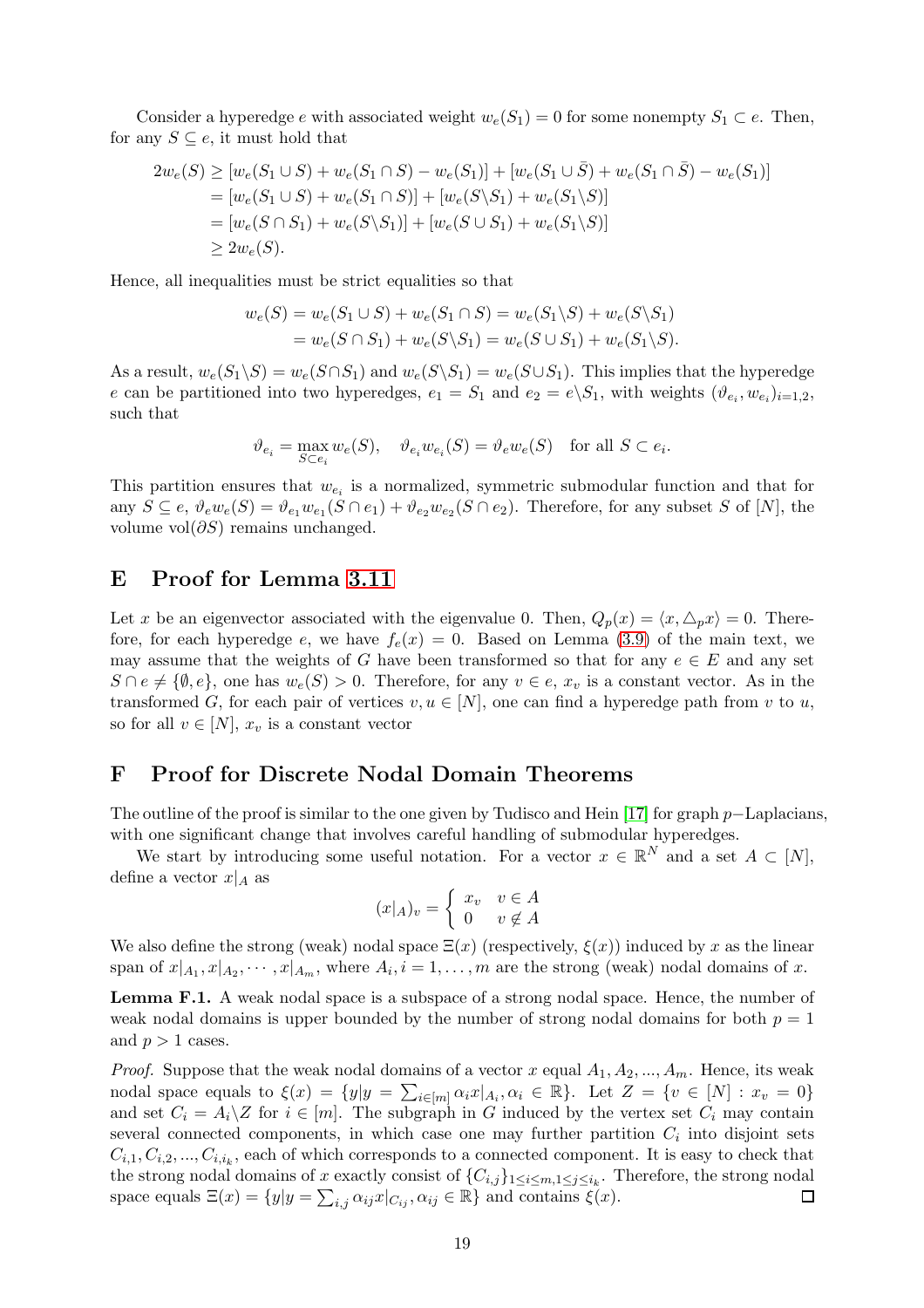Our subsequent analysis of nodal domains is primarily based on the following three lemmas.

Based on the deformation theorems for locally Lipschitzian even functions on  $\mathcal{S}_{\mu,1}$  (Theo-rem 4.8 [\[14\]](#page-13-13)) and  $S_{\mu,p}$  ( $p > 1$ , Theorem 3.1 [\[39\]](#page-15-7)), one can guarantee that each critical value corresponds to at least one critical point, which is described in the first lemma.

<span id="page-19-4"></span>**Lemma F.2** (Lemma 2.2 [\[17\]](#page-14-1)). For  $k \ge 1$  and  $p \ge 1$ , let  $A^* \in \mathcal{F}_k(\mathcal{S}_{p,\mu})$  be a minimizing set, i.e., a set such that

$$
\lambda_k^{(p)} = \min_{A:\mathcal{F}_k(\mathcal{S}_{p,\mu})} \max_{x \in A} R_p(x) = \max_{x \in A^*} R_p(x).
$$

Then  $A^*$  contains at least one critical point of  $R_p(x)$  with respective to the critical value  $\lambda_k^{(p)}$  $\binom{p}{k}$ .

<span id="page-19-2"></span>**Lemma F.3** (Lemma 3.7 [\[17\]](#page-14-1)). Let  $p > 1$ ,  $a, b, x, y \in \mathbb{R}$ , so that  $x, y \ge 0$ . Then

$$
|ax + by|^p \le (|a|^p x + |b|^p y)(x + y)^{p-1},
$$

where the equality if and only if  $xy = 0$  or  $a = b$ .

<span id="page-19-3"></span>**Lemma F.4.** Let  $p \ge 1$  and let  $(x, \lambda)$  be an eigenpair of  $\Delta_p$ . Let  $\Xi(x)$  ( $\xi(x)$ ) be the strong (weak) nodal space induced by x. Then, for any vector  $x' \in \Xi(x)$   $(\xi(x))$ , it holds that  $Q_p(x') \leq \lambda ||x'||_{{\ell}}^p$  $_{\ell_p,\mu}^p,$ and the inequality is tight for  $p = 1$ .

*Proof.* Due to Lemma [F.1,](#page-18-0) we only need to prove the claimed result for the strong nodal space. Suppose  $A_1, A_2, ..., A_m$  are the strong nodal domains of x. Consider a vector in the strong nodal space of x, say  $y = \sum_i \alpha_i x |_{A_i}$ , where  $\alpha_i \in \mathbb{R}$ . The following observation is important when generalizing result pertaining to graphs to the case of submodular hypergraphs. As we assume that the submodular hypergraph  $G$  is connected, we may without loss of generality assume that G is a hypergraph obtained from the transform described in Lemma [3.9.](#page-7-0) Then, based on the definition of nodal domains, each hyperedge e intersects at most two strong nodal domains with different signs. Hence,  $x|_{A_i \cap e} \to x|_{e}$  for any  $i \in [m], e \in E$  and  $x|_{A_i \cap e} \to \text{sgn}(\alpha_i) y|_{e}$  for any  $i \in [m], \alpha_i \neq 0, e \in E$ . From Lemma [A.3,](#page-16-0) and for any  $c \in \mathbb{R}, i \in [m]$ , one has

$$
\langle \nabla f_e(x), cx |_{A_i} \rangle = c \langle \nabla f_e(x|_e), x |_{A_i \cap e} \rangle = cf_e(x|_{A_i \cap e}) = cf_e(x|_{A_i}), \tag{14}
$$

and

$$
f_e(y) = \langle f_e(y), y \rangle = \left\langle \nabla f_e(y), \sum_i \alpha_i x |_{A_i} \right\rangle = \sum_i \alpha_i \left\langle \nabla f_e(y), x |_{A_i \cap e} \right\rangle
$$
  
= 
$$
\sum_i \alpha_i \left\langle \text{sgn}(\alpha_i) \nabla f_e(\text{sgn}(\alpha_i) y |_{e}), x |_{A_i \cap e} \right\rangle = \sum_i |\alpha_i| f_e(x |_{A_i \cap e})
$$
  
= 
$$
\sum_i |\alpha_i| f_e(x |_{A_i}).
$$
 (15)

We partition the hyperedges into two sets according to how many nodal domains they intersect,

<span id="page-19-1"></span><span id="page-19-0"></span>
$$
\mathcal{I}_1 = \{ e : |\{ i | e \cap A_i \neq \emptyset \}| \leq 1 \}, \n\mathcal{I}_2 = \{ e : |\{ i | e \cap A_i \neq \emptyset \}| = 2 \}.
$$

Then, we have

$$
Q_p(y) = \sum_e \vartheta_e(f_e(y))^p \stackrel{1}{=} \sum_e \vartheta_e \left(\sum_i |\alpha_i| f_e(x|_{A_i})\right)^p
$$
  
= 
$$
\sum_{e \in \mathcal{I}_1} \vartheta_e \sum_i |\alpha_i|^p (f_e(x|_{A_i}))^p + \sum_{e \in \mathcal{I}_2} \vartheta_e \left(\sum_i |\alpha_i| f_e(x|_{A_i})\right)^p
$$
  

$$
\stackrel{2)}{=} \sum_{e \in \mathcal{I}_1} \vartheta_e \sum_i |\alpha_i|^p f_e(x|_{A_i}) (f_e(x))^{p-1} + \sum_{e \in \mathcal{I}_2} \vartheta_e \left(\sum_i |\alpha_i| f_e(x|_{A_i})\right)^p,
$$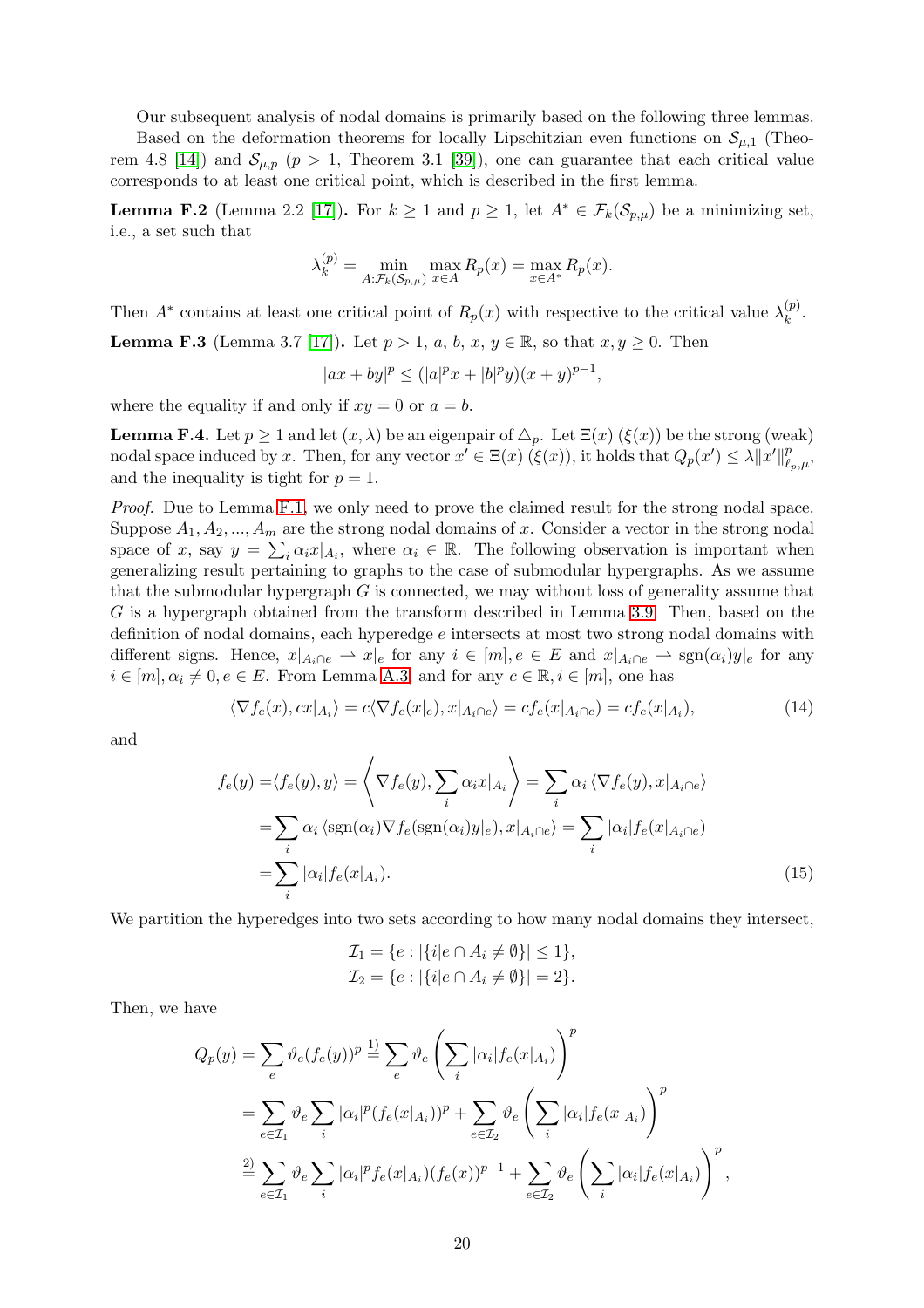where 1) follows from [\(15\)](#page-19-0) and 2) is due to the fact that  $f_e(x) = f_e(x|_{A_i})$  for those i such that  $A_i \cap e \neq \emptyset$ , and  $f_e(x) = 0$  for those i such that  $A_i \cap e = \emptyset$ . Moreover, we have

$$
\lambda \|y\|_{\ell_p,\mu}^p = \sum_i |\alpha_i|^p \lambda \|x|_{A_i}\|_{\ell_p,\mu}^p \stackrel{1)}{=} \sum_i |\alpha_i|^p \langle x|_{A_i}, \Delta_p x \rangle
$$
  

$$
= \sum_i |\alpha_i|^p \sum_e \vartheta_e \langle \nabla f_e(x), x|_{A_i} \rangle (f_e(x))^{p-1}
$$
  

$$
\stackrel{2)}{=} \sum_i |\alpha_i|^p \sum_e \vartheta_e f_e(x|_{A_i}) (f_e(x))^{p-1}
$$

where 1) is due to

$$
\lambda ||x|_{A_i}||_{\ell_p,\mu}^p = \langle x|_{A_i}, \lambda \varphi_p(x|_{A_i}) \rangle = \langle x|_{A_i}, \lambda \varphi_p(x) \rangle = \langle x|_{A_i}, \Delta_p x \rangle,
$$

and 2) follows from [\(14\)](#page-19-1). Therefore,

$$
Q_p(y) - \lambda \|y\|_{\ell_p,\mu}^p = \sum_{e \in \mathcal{I}_2} \vartheta_e \left[ \left( \sum_i |\alpha_i| f_e(x|_{A_i}) \right)^p - \sum_i |\alpha_i|^p f_e(x|_{A_i}) (f_e(x))^{p-1} \right] = \sum_{e \in \mathcal{I}_2} \vartheta_e \tilde{f}_e(y),
$$

where

$$
\tilde{f}_e(y) = \left\{ \left[ |\alpha_{i_1}| f_e(x|_{A_{i_1}}) + |\alpha_{i_2}| f_e(x|_{A_{i_2}}) \right]^p - \left[ |\alpha_{i_1}|^p f_e(x|_{A_{i_1}}) + |\alpha_{i_2}|^p f_e(x|_{A_{i_2}}) \right] \left[ f_e(x|_{A_{i_1}}) + f_e(x|_{A_{i_2}}) \right]^{p-1} \right\}
$$

and  $A_{i_1}$  and  $A_{i_2}$  are the two nodal domains intersecting e. Invoking Lemma [F.3](#page-19-2) proves the claimed result.  $\Box$ 

Now, we are ready to prove Theorem [3.12.](#page-7-2) The proof of the strong nodal domain result for the graph p−Laplacian in [\[17\]](#page-14-1) can be easily extended to our case via Lemma [F.4,](#page-19-3) while the proof of the weak nodal domain result requires significant modifications.

Case 1: Strong nodal domains. Suppose that  $\lambda_k^{(p)}$  $\binom{p}{k}$  has multiplicity r and associated eigenvector x. Let  $\Xi(x)$  be the strong nodal space induced by x. If x supports m strong nodal domains, then  $\gamma(\Xi(x) \cap \mathcal{S}_{p,\mu}) \leq m$ . For any  $x' \in \Xi(x) \cap \mathcal{S}_{p,\mu}$ , we have  $R_p(x') \leq R_p(x) = \lambda_k^{(p)}$  $k^{(p)}$  due to Lemma [F.4.](#page-19-3) Therefore,

$$
\lambda_m^{(p)} = \min_{A \in \mathcal{F}_m(\mathcal{S}_{p,\mu})} \max_{x' \in A} R_p(x') \le \max_{x' \in \Xi(x) \cap \mathcal{S}_{p,\mu}} R_p(x') \le \lambda_k^{(p)},
$$

which implies  $m \leq k + r - 1$ , where r is the mulplicity of  $\lambda_k$ . Given this upper bound of the number of strong nodal domains and Lemma [F.1,](#page-18-0) one may natural bound for the number of weak nodal domains. However, for  $p > 1$  case, one may derive a tighter bound.

Case 2: Weak nodal domains (for  $p > 1$ ). Suppose that  $\lambda_k^{(p)}$  $\binom{p}{k}$  has multiplicity r and associated eigenvector x. Suppose that  $A_1, A_2, ..., A_m$  are the weak nodal domains of x. Accord-ing to Lemma [F.1,](#page-18-0) we know that m is upper bounded by the number of strong nodal domains which we know from Case 1 to be upper bounded by  $k + r - 1$ .

Let  $\xi(x)$  be the weak nodal space induced by x. We use proof by contradiction and assume that  $\dim(\xi(x)) > k$ . Consider  $\xi(x)'$  satisfying  $\xi(x) = \text{Span}\{x\} \oplus \xi(x)'$ . Then, we have  $\gamma(\xi(x)') \cap \xi(x)$  $\text{Span}\{x\} \geq k$ . Again, from Lemma [F.4,](#page-19-3) it holds

$$
\lambda_k^{(p)} \le \min_{A \in \mathcal{F}_k(\mathcal{S}_{p,\mu})} \max_{x' \in A} \tilde{Q}_p(x') \le \max_{x' \in \xi(x)' \cap \mathcal{S}_{p,\mu}} \tilde{Q}_p(x') \le \tilde{Q}_p(x) = \lambda_k^{(p)},
$$

which implies that  $\xi(x) \cap S_{p,\mu}$  is a minimizing set in  $\mathcal{F}_k(S_{p,\mu})$ . From Lemma [F.2,](#page-19-4) it follows that there exists a critical point  $y \in \xi(x)' \cap S_{p,\mu}$  such that  $\tilde{Q}_p(y) = \lambda_k^{(p)}$  $\binom{y}{k}$ . Therefore, y is also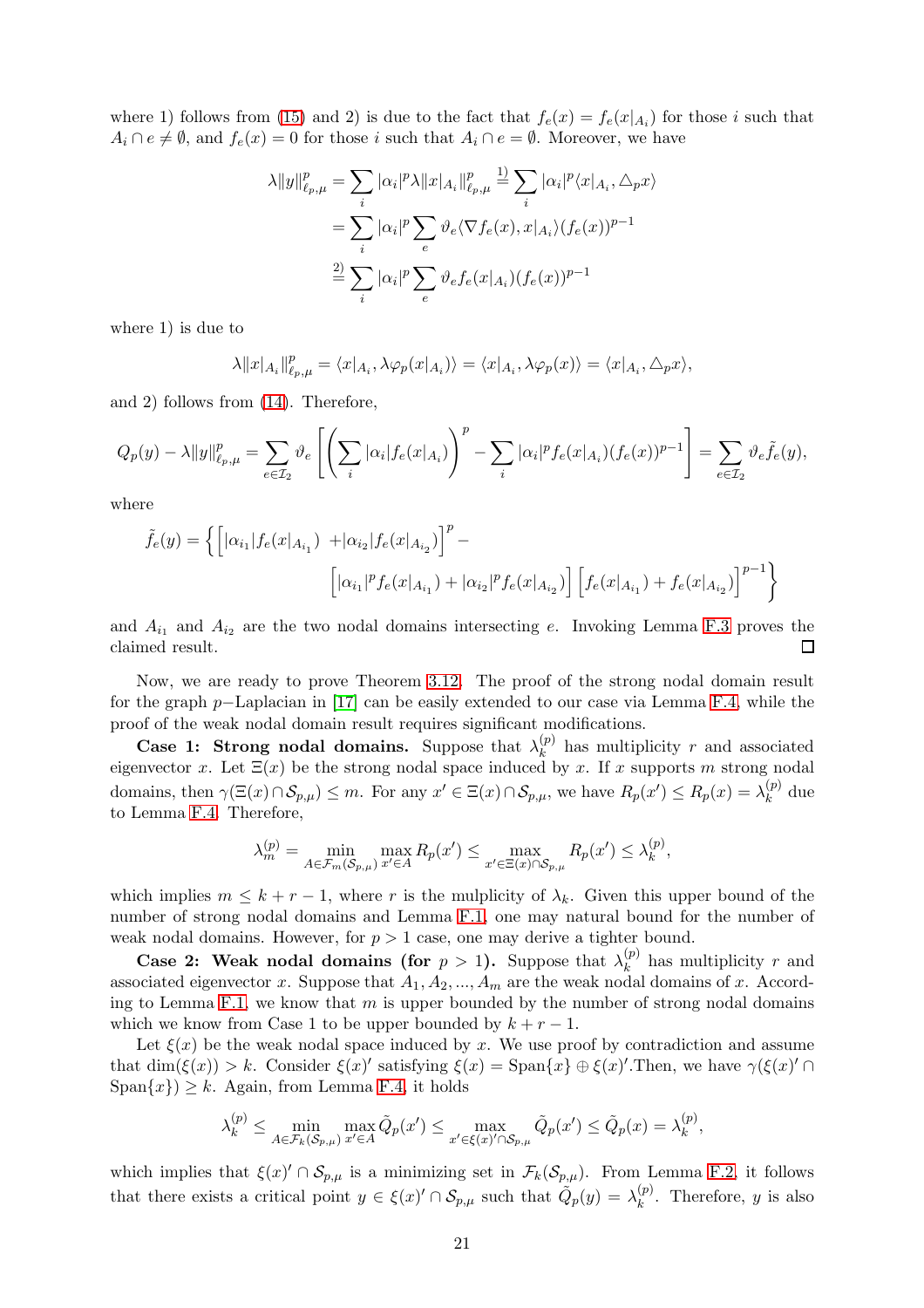an eigenvector of  $\triangle_p$  with respect to the eigenvalue  $\lambda_k^{(k)}$  $\chi_k^{(k)}$ . Suppose that  $y = \sum_i \alpha_i x |_{A_i}$ . Later, we will show the contradiction by proving that  $y \in \text{Span}\{x\}$ , i.e.,  $\alpha_i = \alpha_j$  for all  $i, j \in [m]$ . For any two overlapping weak nodal domains, say  $A_1$  and  $A_2$  with  $A_1 \cap A_2 \neq \emptyset$ , consider the set of hyperedges that lie in  $A_1 \cup A_2$ , and denote this set by  $E^*$ . Without loss of generality, assume that  $A_1$  is positive while  $A_2$  is negative, as no hyperedge can intersect two weak nodal domains with the same sign. Suppose that there exists a hyperedge  $e \in E^*$  such that  $e \cap (A_1 \backslash A_2)$  and  $e \cap (A_2 \setminus A_1)$  are both nonempty. Then, both  $f_e(x|_{A_1})$  and  $f_e(x|_{A_2})$  are positive. According to the proof of Lemma [F.4,](#page-19-3) as e intersects two strong nodal domains  $A_1 \setminus A_2$  and  $A_2 \setminus A_1$ , in order to have  $R_p(y) = \lambda_k^{(p)}$  $\binom{p}{k}$  one must also have  $\tilde{f}_e(y) = 0$ , which further implies  $\alpha_1 = \alpha_2$ . If there is no such hyperedge, then all hyperedges in  $E^*$  lie either in  $A_1$  or  $A_2$ . Note that for all  $u \in A_1 \cap A_2$ ,  $\alpha_1 x_u = 0$ , so that for  $p > 1$ , we have

$$
0 = \lambda_k^{(p)} \mu_u \langle \mathbf{1}_u, \varphi_p(\alpha_1 x) \rangle = \langle \mathbf{1}_u, \Delta_p(\alpha_1 x) \rangle
$$
  
= 
$$
\sum_{e:e \in E^*} \vartheta_e \langle \nabla f_e(\alpha_1 x), \mathbf{1}_u \rangle (f_e(\alpha_1 x))^{p-1}
$$
  

$$
\stackrel{1)}{=} \sum_{e:e \in A_1} \vartheta_e \langle \nabla f_e(\alpha_1 x |_{A_1}), \mathbf{1}_u \rangle (f_e(\alpha_1 x |_{A_1}))^{p-1} + \sum_{e:e \in A_2} \vartheta_e \langle \nabla f_e(\alpha_1 x |_{A_2}), \mathbf{1}_u \rangle (f_e(\alpha_1 x |_{A_2}))^{p-1},
$$

where 1) is due to the fact that for all  $e \subseteq A_1 \cap A_2$ , one has  $f_e(\alpha_1 x) = 0$ . Similarly, as  $y_u = 0$ and y is an eigenvector of  $\triangle_p$ , for  $p > 1$ , we have

$$
0 = \lambda_k^{(p)} \mu_u \langle \mathbf{1}_u, \varphi_p(y) \rangle = \langle \mathbf{1}_u, \Delta_p(y) \rangle
$$
  
= 
$$
\sum_{e:e \in E^*} \vartheta_e \langle \nabla f_e(y), \mathbf{1}_u \rangle (f_e(y))^{p-1}
$$
  

$$
\stackrel{1)}{=} \sum_{e:e \subseteq A_1} \vartheta_e \langle \nabla f_e(\alpha_1 x |_{A_1}), \mathbf{1}_u \rangle (f_e(\alpha_1 x |_{A_1}))^{p-1} + \sum_{e:e \subseteq A_2} \vartheta_e \langle \nabla f_e(\alpha_2 x |_{A_2}), \mathbf{1}_u \rangle (f_e(\alpha_2 x |_{A_2}))^{p-1},
$$

where 1) once again is due to for all  $e \subseteq A_1 \cap A_2$ , one has  $f_e(\alpha_1 x) = 0$ . Subtracting the above two equations leads to

$$
0 = \sum_{e:e\subseteq A_2} \vartheta_e \left[ \langle \nabla f_e(\alpha_1 x|_{A_2}), \mathbf{1}_u \rangle (f_e(\alpha_1 x|_{A_2}))^{p-1} - \langle \nabla f_e(\alpha_2 x|_{A_2}), \mathbf{1}_u \rangle (f_e(\alpha_2 x|_{A_2}))^{p-1} \right]
$$
  
\n
$$
= (\varphi_p(\alpha_1) - \varphi_p(\alpha_2)) \sum_{e:e\subseteq A_2} \vartheta_e \langle f_e(x|_{A_2 \cap e}), \mathbf{1}_u \rangle (f_e(x|_{A_2}))^{p-1}
$$
  
\n
$$
\stackrel{1)}{=} (\varphi_p(\alpha_1) - \varphi_p(\alpha_2)) \sum_{e:e\subseteq A_2} \vartheta_e f_e(\mathbf{1}_u) (f_e(x|_{A_2}))^{p-1},
$$

where 1) is due to  $\mathbf{1}_u \to x|_{A_2 \cap e}$ . Based of the definition of a weak nodal domain, there exists at least one hyperedge e intersecting both  $A_1 \cap A_2$  and  $A_2 \setminus A_1$ . Therefore, for any  $u \in A_1 \cap A_2$  such that  $\sum_{e:e\subseteq A_2} \vartheta_e f_e(\mathbf{1}_u) f_e(x|_{A_2})^{p-1} > 0$ , one has  $\varphi_p(\alpha_1) = \varphi_p(\alpha_2)$  and consequently  $\alpha_1 = \alpha_2$ . Since the hypergraph is connected, it follows that  $\alpha_1 = \alpha_2 = ... = \alpha_n = \alpha$ , which implies that  $y = \alpha x$ . This is a contradiction and hence when  $p > 1$ , the number of weak nodal domains is  $\leq k$ .

Note that example 10 [\[18\]](#page-14-2) shows that even for graphs, the number of weak nodal domains of an eigenvector of  $\lambda_k^{(1)}$  $k^{(1)}$  can be greater than k.

#### F.1 Proof for Lemma [3.13](#page-7-3)

Consider a nonconstant eigenvector x and its corresponding eigenvalue  $\lambda$ . According to Lemma [3.11,](#page-7-1) if G is connected, then  $\lambda \neq 0$ . Moreover, when  $p > 1$ ,  $U\varphi_p(x)$  is a vector and not a set. Therefore,  $\langle 1, U\varphi_p(x)\rangle \in \langle 1, \Delta_p(x)\rangle/\lambda = \sum_e \vartheta_e\langle 1, \nabla f_e(x)\rangle f_e(x)^{p-1}/\lambda = 0$ . This implies that x contains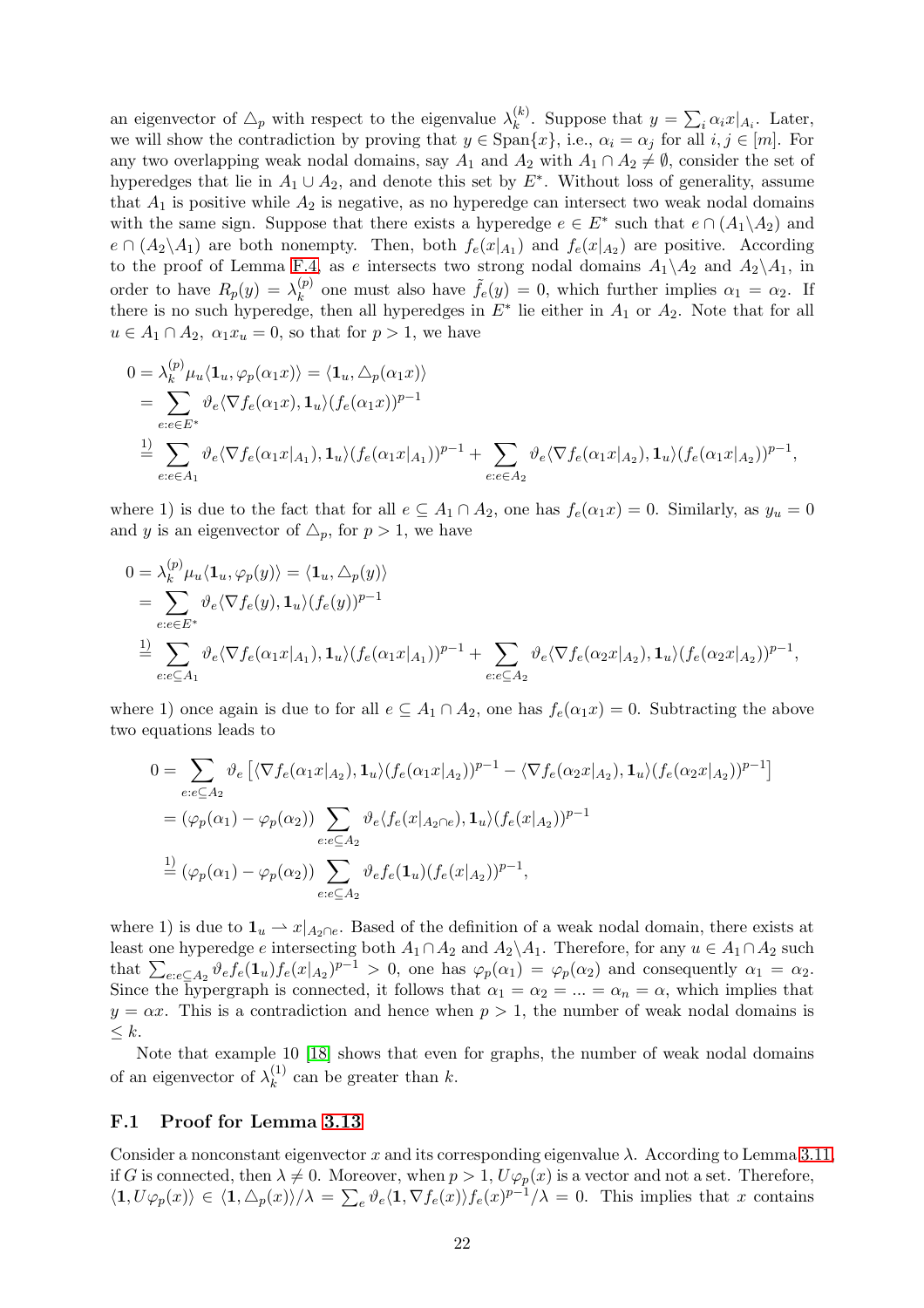both positive and negative components, which correspond to at least two weak (strong) nodal domains. Combining this result with that of Theorem [3.12](#page-7-2) shows that the eigenvector corresponding to the eigenvalue  $\lambda_2$  contains exactly two weak (strong) nodal domains.

For  $p = 1$ , we only have  $\langle 1, U\varphi_p(x)\rangle \ni \langle 1, \Delta_p(x)\rangle / \lambda = 0$ , which may allow that all components of x are either nonnegative or nonpositive. An example of a graph with a single weak (strong) nodal domain may be found in Example 11 of [\[18\]](#page-14-2).

# G Proof for Lemma [3.14](#page-8-2)

According to the proof of Lemma [3.13,](#page-7-3) if  $p > 1$ , we have  $\langle \mathbf{1}, U\phi_p(x) \rangle = 0$  and thus  $\mu_p^+(x) =$  $\mu_p^-(x)$ . Moreover, we have

<span id="page-22-1"></span>
$$
\frac{\partial ||x - c\mathbf{1}||_{\ell_p,\mu}^p}{\partial c}|_{c=0} = p \sum_{v \in [N]} \mu_v \operatorname{sgn}(x_v) |x_v|^{(p-1)} = \mu_p^+(x) - \mu_p^-(x) = 0. \tag{16}
$$

Hence,  $c \in \arg \min_{c \in \mathbb{R}} ||x - c\mathbf{1}||_{\ell_p,\mu}^p$ .

If  $p = 1, 0 \in \langle \mathbf{1}, U\phi_p(x) \rangle$ , which implies  $|\mu_1^+(x) - \mu_1^-(x)| \leq \mu^0(x)$ . Furthermore, for any  $c \geq 0$ we have

$$
||x - c1||_{\ell_1, \mu} = \sum_{v : x_v > c} \mu_v(x_v - c) + \sum_{v : 0 \le x_v < c} \mu_v(c - x_v) + \sum_{v : x_v < 0} \mu_v(c - x_v)
$$
  
= 
$$
\sum_{v : x_v > 0} \mu_v x_v - \sum_{v : x_v < 0} \mu_v x_v + 2 \sum_{v : 0 < x_v < c} \mu_v(c - x_v) + c(\mu^0(x) + \mu_1^-(x) - \mu_1^+(x))
$$
  

$$
\ge \sum_{v : x_v > 0} \mu_v x_v - \sum_{v : x_v < 0} \mu_v x_v = ||x||_{\ell_1, \mu}.
$$

Therefore,  $0 \in \arg \min_{c \in \mathbb{R}} ||x - c1||_{\ell_1, \mu}$ .

## H Proof of Theorem [3.15](#page-8-1)

Let us first prove the second part of the theorem. Suppose that  $\{S_1^*, S_2^*, ..., S_k^*\} \in P_k$  is one k-way partition such that  $h_k = \max_{i \in [k]} c(S_i^*)$ . Let  $\mathcal{A} = \text{Span}(\mathbf{1}_{S_1^*}, \mathbf{1}_{S_2^*}, ..., \mathbf{1}_{S_k^*})$ . Choose a vector  $x \in \mathcal{A} \cap \mathcal{S}_{p,\mu}$  and suppose that it can be written as  $x = \sum_{i \in [k]} \alpha_i \mathbf{1}_{S_i^*}.$ 

<span id="page-22-0"></span>**Lemma H.1.** If  $x = \sum_{i \in [k]} \alpha_i \mathbf{1}_{S_i^*}$  and  $x \in \mathcal{S}_{p,\mu}$ , then

$$
\sum_{i\in[k]}|\alpha_i|^p {\rm{vol}}(S_i^*)=1.
$$

*Proof.* As  $S_i^* \cap S_j^* = \emptyset$ , we have  $1 = ||x||_{\ell_p,\mu}^p = \sum_{i \in [k]} ||\alpha_i \mathbf{1}_{S_i^*}||_{\ell_p,\mu}^p = \sum_{i \in [k]} |\alpha_i|^p \text{vol}(S_i^*)$ .  $\Box$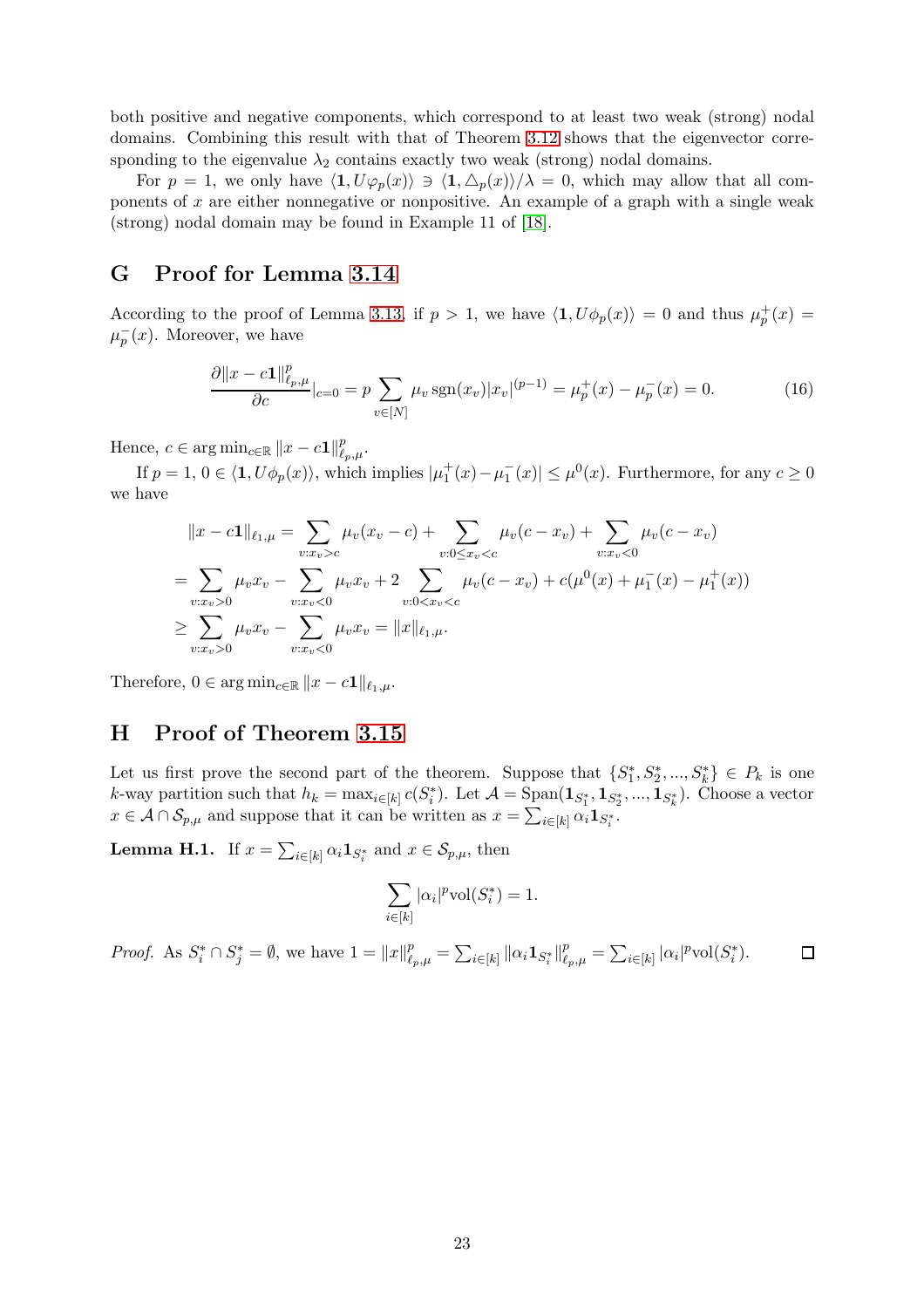#### H.1 Arbitrary Submodular Weights

First, consider the following chain of inequalities that leads to an upper bound for  $\tilde{Q}_p(x)$ :

$$
\tilde{Q}_p(x) = \sum_{e} \vartheta_e(f_e(x))^p = \sum_{e} \vartheta_e \langle \nabla f_e(x), x \rangle^p = \sum_{e} \vartheta_e \left[ \sum_{i \in [k]} \alpha_i \langle \nabla f_e(x), \mathbf{1}_{S_i^*} \rangle \right]^p
$$
\n
$$
\leq \sum_{e} \vartheta_e \left( \min\{|e|, k\} \right)^{p-1} \sum_{i \in [k]} |\alpha_i|^p |\langle \nabla f_e(x), \mathbf{1}_{S_i^*} \rangle|^p
$$
\n
$$
\leq (\min\{ \max |e|, k\})^{p-1} \sum_{i \in [k]} |\alpha_i|^p \sum_{e} \vartheta_e(f_e(\mathbf{1}_{S_i^*}))^p
$$
\n
$$
\leq (\min\{ \max |e|, k\})^{p-1} \sum_{i \in [k]} |\alpha_i|^p \text{vol}(\partial S_i^*)
$$
\n
$$
\leq (\min\{ \max |e|, k\})^{p-1} \frac{\sum_{i \in [k]} |\alpha_i|^p \text{vol}(\partial S_i^*)}{\sum_{i \in [k]} |\alpha_i|^p \text{vol}(S_i^*)}
$$
\n
$$
\leq (\min\{ \max |e|, k\})^{p-1} h_k.
$$
\n(17)

Here, 1) follows from  $|\{i \in [k] | \langle \nabla f_e(x), \mathbf{1}_{S_i^*\cap e} \rangle > 0\}| \le \min\{|e|, k\}$  and Hölder's inequality; 2) follows from the definition of  $f_e$ ; 3) is a consequence of the inequality  $\sum_e \vartheta_e(f_e(\mathbf{1}_{S_i^*}))^p \leq$  $\sum_{e} \vartheta_e w_e(S_i)^p \leq \sum_{e} \vartheta_e w_e(S_i) = \text{vol}(\partial S_i^*)$ ; and 4) follows from Lemma [H.1.](#page-22-0)

Before establishing the lower bound, we first prove the following lemma.

<span id="page-23-0"></span>**Lemma H.2.** For any vector  $x \in \mathbb{R}^N_{\geq 0} \setminus \{0\}$  and  $p \geq 1$ , there exists some  $\theta \geq 0$  such that  $\Theta(x,\theta) = \{u : x(u) > \theta\}$  satisfies

<span id="page-23-1"></span>
$$
R_p(x) \ge \left(\frac{1}{\tau}\right)^{p-1} \left(\frac{c(S)}{p}\right)^p,
$$

where  $\tau = \max_{v \in [N]} \frac{d_v}{\mu_v}$  $\frac{d_v}{\mu_v}.$ 

*Proof.* Let us consider the case  $p > 1$  first. For a vector x, we use  $(x)^p$  to denote the coordinatewise p-th power operation. Furthermore, let  $q = \frac{p}{n-1}$  $\frac{p}{p-1}$ .

For a vector  $x' \in \mathbb{R}^N$ , we write the Lovász extension  $f_e(x')$  by only including arguments that lie in e, i.e.,

$$
f_e(x') = \sum_{k=1}^{|e|-1} w_e(S^{k,e})(x'_{i_k(e)} - x'_{i_{k+1}(e)})
$$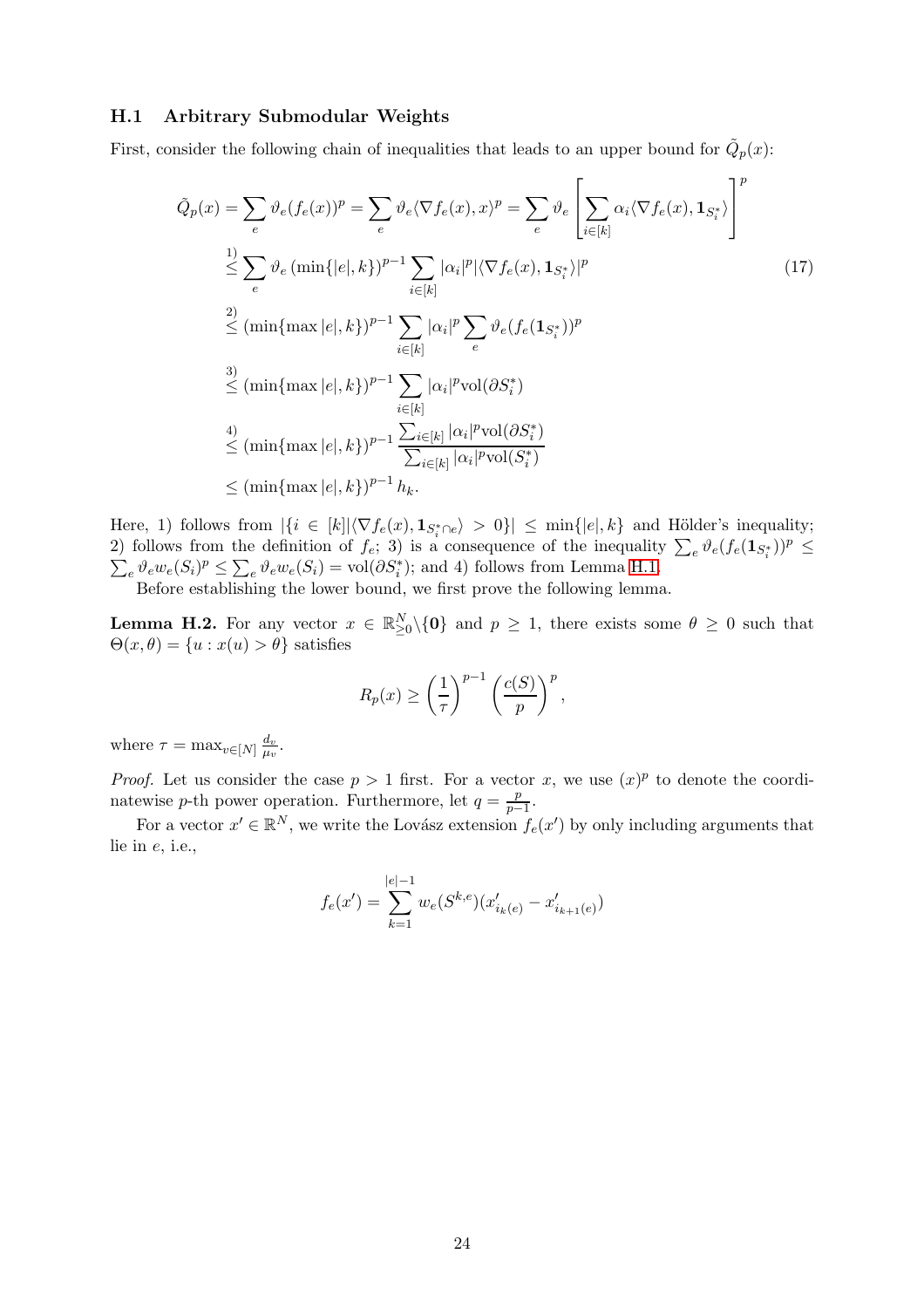where  $e = \{i_k(e)\}_{1 \leq k \leq |e|}, x'_{i_1(e)} \geq x'_{i_2(e)} \geq \cdots \geq x'_{i_{|e|}(e)}$  and  $S^{k,e} = \{i_j(e)\}_{1 \leq j \leq k}$ . Then,

$$
Q_{1}(x^{p}) = \sum_{e} \vartheta_{e} f_{e}(x^{p}) = \sum_{e} \vartheta_{e} \sum_{k=1}^{|e|-1} w_{e}(S^{k,e})(x_{i_{k}(e)}^{p} - x_{i_{k+1}(e)}^{p})
$$
\n
$$
\leq \sum_{e} \vartheta_{e} \sum_{k=1}^{|e|-1} w_{e}(S^{k,e}) p(x_{i_{k}(e)} - x_{i_{k+1}(e)}) (x_{i_{k}(e)})^{p-1}
$$
\n
$$
= p \sum_{e} \sum_{k=1}^{|e|-1} \vartheta_{e}^{1/p} w_{e}(S^{k,e}) (x_{i_{k}(e)} - x_{i_{k+1}(e)}) \vartheta_{e}^{1/q} (x_{i_{k}(e)})^{p/q}
$$
\n
$$
\leq p \left\{ \sum_{e} \sum_{k=1}^{|e|-1} \vartheta_{e} \left[ w_{e}(S^{k,e}) (x_{i_{k}(e)} - x_{i_{k+1}(e)}) \right]^{p} \right\}^{\frac{1}{p}} \left\{ \sum_{e} \vartheta_{e} \sum_{k=1}^{|e|-1} (x_{i_{k}(e)})^{p} \right\}^{\frac{1}{q}}
$$
\n
$$
\leq p (Q_{p}(x))^{\frac{1}{p}} \left( \sum_{v} d_{v} x_{v}^{p} \right)^{\frac{1}{q}}
$$
\n
$$
\leq p \tau^{1-\frac{1}{p}} (Q_{p}(x))^{\frac{1}{p}} ||x||_{\ell_{p},\mu}^{p-1},
$$
\n(18)

where 1) follows from the fact that  $a \geq b \geq 0$  implies  $a^p - b^p \leq p(a-b)a^{p-1}$  and 2) is a consequence of Hölder's inequality. As when  $p = 1$ , we naturally have  $Q_1(x) \leq Q_1(x)$ . For any  $p \geq 1$ , we have

<span id="page-24-1"></span><span id="page-24-0"></span>
$$
\frac{Q_1(x^p)}{\|x\|_{\ell_p,\mu}^p} \le p\tau^{1-\frac{1}{p}} \frac{\left(Q_p(x)\right)^{\frac{1}{p}}}{\|x\|_{\ell_p,\mu}}.
$$
\n(19)

Moreover, by representing Lovász extension by its integral form [\[37\]](#page-15-5), we obtain

$$
Q_1(x^p) = \sum_e \vartheta_e \int_0^{+\infty} w_e(\{v : x_v^p > \theta\} \cap e) d\theta = \int_0^{+\infty} \vartheta_e \sum_e w_e(\{v : x_v^p > \theta\} \cap e) d\theta.
$$

Then,

$$
\frac{Q_1(x^p)}{\|x\|_{\ell_p,\mu}^p} = \frac{\int_0^{+\infty} \vartheta_e \sum_e w_e(\{v : x_v^p > \theta\} \cap e) d\theta}{\int_0^{+\infty} \mu(\{v : x_v^p > \theta\}) d\theta} \ge \inf_{\theta \ge 0} \frac{\sum_e \vartheta_e w_e(\{v : x_v^p > \theta\} \cap e)}{\mu(\{v : x_v^p > \theta\})}
$$
\n
$$
= \inf_{\theta \ge 0} \frac{\text{vol}(\partial\{v : x_v^p > \theta\})}{\text{vol}(\{v : x_v^p > \theta\})} = \inf_{\theta \ge 0} c(\{v : x_v^p > \theta\})
$$

Therefore, the minimizer  $\theta^*$  induces a set  $\Theta^* = \{v : x_v^p > \theta^*\} \subseteq A$ , for which the following inequality holds

$$
R_p(x) = \frac{Q_p(x)}{\|x\|_{\ell_p,\mu}^p} \ge \left(\frac{Q_1(x^p)}{\|x\|_{\ell_p,\mu}^p}\right)^p \frac{1}{p^p \tau^{p-1}} = \left(\frac{1}{\tau}\right)^{p-1} \left(\frac{c(\Theta^*)}{p}\right)^p.
$$

This proves Lemma [H.2.](#page-23-0)

Next, we turn our attention to the first inequality of Theorem [3.15.](#page-8-1) Suppose  $\lambda_k^{(p)}$  $\binom{p}{k}$  has a corresponding eigenvector x that induces the strong nodal domains  $A_1, A_2, ..., A_m$ . According to Lemma [F.4,](#page-19-3) we know that  $\lambda_k^{(p)} \ge R_p(1_{A_i})$ . Moreover, due to Lemma [H.2,](#page-23-0) for any  $i \in [m]$ , there exists a  $B_i \subseteq A_i$  such that

$$
R_p(\mathbf{1}_{A_i}) \geq \left(\frac{1}{\tau}\right)^{p-1} \left(\frac{c(B_i)}{p}\right)^p.
$$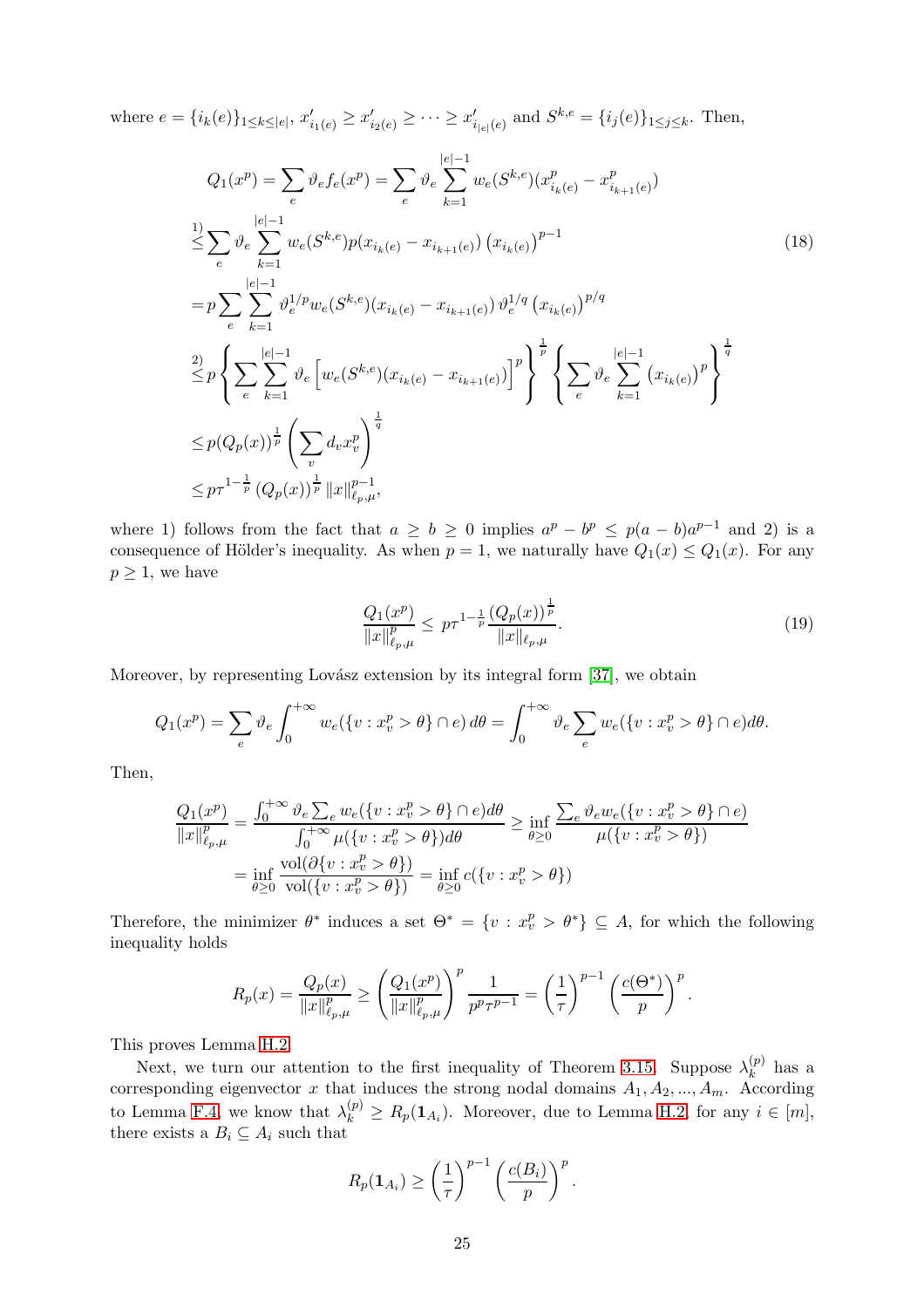Therefore,

$$
\lambda_k^{(p)} \ge \max_{i \in [m]} R_p(\mathbf{1}_{A_i}) \ge \max_{i \in [m]} \left(\frac{1}{\tau}\right)^{p-1} \left(\frac{c(B_i)}{p}\right)^p
$$
  

$$
\ge \min_{(B_1, B_2, \dots, B_m) \in P_m} \max_{i \in [m]} \left(\frac{1}{\tau}\right)^{p-1} \left(\frac{c(B_i)}{p}\right)^p \ge \left(\frac{1}{\tau}\right)^{p-1} \left(\frac{h_m}{p}\right)^p.
$$

#### H.2 Homogeneous Weights

We can use a similar approach to prove the previous result for homogeneous weights, i.e., weights such that  $w_e(S) = 1$  for all  $S \in 2^e \setminus \{ \emptyset, e \}$ . Only several steps have to be changed.

First, the inequality [\(17\)](#page-23-1) may be tightened. Again, consider the partition  $\{S_1^*, S_2^*, ..., S_k^*\} \in$  $P_k$  such that  $h_k = \max_{i \in [k]} c(S_i^*)$ . For a given hyperedge e, choose a pair of vertices  $(u^*, v^*) \in$  $\arg \max_{u,v \in e} |x_u - x_v|^p$ . If both  $u, v \in S_i^*$ , then  $f_e(x) = 0$ . If not, assume that  $u \in S_i^*$  and  $v \in S_j^*$ . Then,

$$
(f_e(x))^p = |x_{u^*} - x_{v^*}|^p \le 2^{p-1}(|x_{u^*}|^p + |x_{v^*}|^p)
$$
  
\n
$$
\le 2^{p-1}(|\alpha_i|^p f_e(1_{S_i^*})^p + |\alpha_j|^p f_e(1_{S_j^*})^p) = 2^{p-1} \sum_{i \in [k]} |\alpha_i|^p f_e(1_{S_i^*})^p.
$$

Therefore, in the homogeneous case, we have

$$
R_p(x) \le 2^{p-1}h_k.
$$

Second, we will use the following lemma to prove the lower bound:

**Lemma H.3** ([\[11\]](#page-13-10)). If  $a, b \ge 0, p > 1$ , then

$$
a^{p} - b^{p} \le \frac{p}{2^{1-\frac{1}{p}}}(a-b) (a^{p} + b^{p})^{1-\frac{1}{p}}
$$

So the inequality [\(18\)](#page-24-0) may be tightened as

$$
f_e(x^p) = x_{i_0(e)}^p - x_{i_{|e|}(e)}^p \le \frac{p}{2^{1-\frac{1}{p}}}(x_{i_0(e)} - x_{i_{|e|}(e)}) \left(x_{i_0(e)}^p + x_{i_{|e|}(e)}^p\right)^{1-\frac{1}{p}}.
$$

With these two modifications, we can rewrite inequality [\(19\)](#page-24-1) as

$$
\frac{Q_1(x^p)}{\|x\|_{\ell_p,\mu}^p} \le \frac{p}{2^{1-\frac{1}{p}}}\tau^{1-\frac{1}{p}}\frac{\left(Q_p(x)\right)^{\frac{1}{p}}}{\|x\|_{\ell_p,\mu}},
$$

which leads to

$$
\lambda_k^{(p)} \ge \left(\frac{2}{\tau}\right)^{p-1} \left(\frac{h_m}{p}\right)^p.
$$

## I Proof of Theorem [4.1](#page-9-0)

First, we prove that  $\lambda_2^{(p)} \geq \inf_x \mathcal{R}_p(x)$ . Suppose that x' is a nonconstant eigenvector corresponding to  $\lambda_2^{(p)}$  $\chi_2^{(p)}$ . If  $\lambda_2^{(p)} = 0$ . If  $\lambda_2^{(p)} = 0$ , then  $\langle x', \triangle_p(x') \rangle = \langle x', \lambda_2^{(p)} U x' \rangle = 0$ , which implies that  $Q_p(x') = 0$ . Moreover, as x' is nonconstant,  $\min_{c \in \mathbb{R}} ||x' - c1||_{\ell_p,\mu}^p > 0$ , and thus  $\mathcal{R}_p(x') \,=\, 0 \,\leq\, \lambda^{(p)}_2$  $\chi_2^{(p)}$ . This proves the claim of the theorem for the case that  $\lambda_2^{(p)} = 0$ . Next,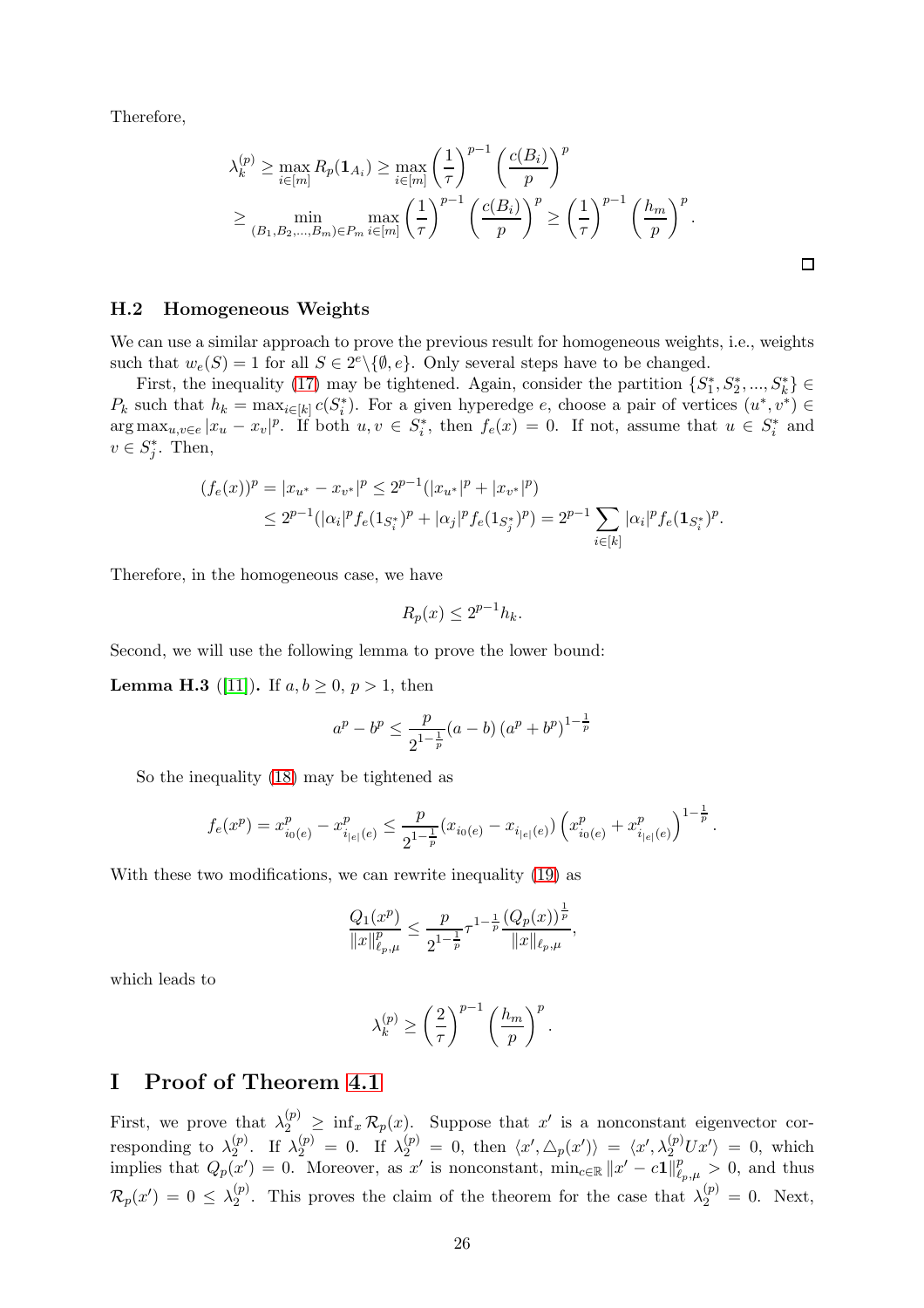suppose that  $\lambda_2^{(p)} \neq 0$ . First, we observe that Lemma [3.14](#page-8-2) implies  $0 \in \nabla_c Z_{p,\mu}(x',c)|_{c=0}$ . As 2  $Z_{p,\mu}(x',c)$  is convex in c,  $c=0$  is a minimizer of  $Z_{p,\mu}(x',c)$ , *i.e.*,  $Z_{p,\mu}(x',0) = Z_{p,\mu}(x')$ . Moreover,  $\lambda_2^{\left(p\right)}=R_p(x^\prime)=\frac{Q_p(x^\prime)}{Z_{p,\mu}(x^\prime)}$  $\frac{Q_p(x')}{Z_{p,\mu}(x',0)} = \frac{Q_p(x')}{Z_{p,\mu}(x')} = \mathcal{R}_p(x')$ . Therefore,  $\lambda_2^{(p)} \ge \inf_x \mathcal{R}_p(x)$ .

Second, we prove that  $\inf_x \mathcal{R}_p(x) \geq \lambda_2^{(p)}$  $2^{(p)}$ . First, we focus on the case  $p > 1$ . For any  $t_1 \in \mathbb{R} \setminus \{0\}$  and  $t_2 \in \mathbb{R}$ , it is easy to show that  $\mathcal{R}_p(t_1x + t_2\mathbf{1}) = \mathcal{R}_p(x)$ . Therefore, to characterize the infimum of  $\mathcal{R}_p(x)$ , it suffices to consider  $x \in \mathcal{S}_{p,\mu} \cap \mathcal{A}$ , where  $\mathcal{A} = \{x \in \mathbb{R}^N | 0 \in$  $\arg \min_{c} Z_{p,\mu}(x, c)$ . For  $p > 1$ ,  $Z_{p,\mu}(x, c)$  is differentiably convex in c. By using formula [\(16\)](#page-22-1) once again, we know that  $\mathcal{A} = \{x \in \mathbb{R}^N | \mu_p^+(x) - \mu_p^-(x) = 0\}$ . Furthermore,  $\mathcal{A}$  is closed, since the functions  $\mu_p^+, \mu_p^-$  are continuous. By recalling that  $\mathcal{S}_{p,\mu}$  is a compact space we know that there exists a point  $x_* \in \mathcal{S}_{p,\mu} \cap \mathcal{A}$  such that  $x_* \in \arginf_x \mathcal{R}_p(x)$ .

Consider next the subspace  $\mathcal{A}' = \{t_1x_* + t_2\mathbf{1} : t_1, t_2 \in \mathbb{R}\}\.$  As  $x_*$  being nonconstant reduces to  $x_* \neq c\mathbf{1}$  for any scalar  $c \in \mathbb{R}$ , we have  $\gamma(\mathcal{A} \cap \mathcal{S}_p) = 2$ . According to the definition of  $\lambda_2^{(p)}$  $2^{(p)}(6),$  $2^{(p)}(6),$  $2^{(p)}(6),$ it follows that

$$
\lambda_2^{(p)} \le \max_{x \in \mathcal{A}' \cap \mathcal{S}_{p,\mu}} Q_p(x) = \max_{t_1, t_2 \in \mathbb{R}} Q_p(\frac{t_1 x_s + t_2 \mathbf{1}}{\|t_1 x_s + t_2 \mathbf{1}\|_{\ell_p,\mu}}) = \max_{t_1, t_2 \in \mathbb{R}} \frac{Q_p(t_1 x_s)}{\|t_1 x_s + t_2 \mathbf{1}\|_{\ell_p,\mu}^p}
$$

$$
= \max_{t_1 \in \mathbb{R}} \frac{Q_p(t_1 x_s)}{Z_{p,\mu}(t_1 x_s)} = \mathcal{R}_p(x_s).
$$

For any  $a, b \in \mathbb{R}$ , we can write  $Q_p(ax + b\mathbf{1}) = |a|^p Q_p(x)$  and  $Z_{p,\mu}(ax + b\mathbf{1}) = |a|^p Z_{p,\mu}(x)$ . Combining these expressions with  $\lambda_2^{(p)} \ge \inf_x \mathcal{R}_p(x)$  shows that  $\lambda_2^{(p)} = \inf_x \mathcal{R}_p(x)$ . This settles the case  $p > 1$ .

Next, we turn our attention to proving that  $\min_x \mathcal{R}_1(x) = h_2$  for  $p = 1$ . This result, combined with the inequality  $h_2 \geq \lambda_2^{(1)}$ <sup>(1)</sup> from Theorem [3.15](#page-8-1) proves that  $\inf_x \mathcal{R}_1(x) = h_2 = \lambda_2^{(1)}$  $\frac{(1)}{2}$ .

Recall that the 2-way Cheeger constant can be written as  $\min_{S \subset [N]} \frac{|\partial S|}{\min \{ \text{vol}(S), \text{vol}(S) \}}$  $\frac{|OS|}{\min\{\text{vol}(S),\text{vol}([N]\setminus S)\}}$ . This expression, along with the fact that  $\inf_x \mathcal{R}_1(x) = h_2$  (which is a special case of Theorem 1 in [\[49\]](#page-15-17)), allows one to reduce the proof to showing that the Lovász extensions of vol(∂S) and  $\min\{\text{vol}(S), \text{vol}([N]\backslash S)\}\$ are equal to  $Q_1(x)$  and  $Z_{1,\mu}(x)$ , respectively. The claim regarding  $Q_1$ naturally follows from the Definition [3.1.](#page-5-2) We hence only need to show that the Lovász extension of min $\{\text{vol}(S), \text{vol}([N]\backslash S)\}\$ equals  $Z_{1,\mu}(x)$ .

For a given  $x \in \mathbb{R}^N$ , suppose that  $x_{i_1} \ge x_{i_2} \ge \cdots \ge x_{i_N}$ . Then, the Lovász extension of  $\min\{\text{vol}(S), \text{vol}([N]\backslash S)\}\)$  can be written as

<span id="page-26-0"></span>
$$
\sum_{k=1}^{N} \min \{ \sum_{j=1}^{k} \mu_{i_j}, \sum_{j=k+1}^{N} \mu_{i_j} \} (x_{i_j} - x_{i_{j+1}}). \tag{20}
$$

Let  $k^*$  be equal to min  $\Big\{ k \in \{1, 2, ..., N\} : \sum_{j=1}^k \mu_{i_j} \geq \sum_{j=k+1}^N \mu_{i_j} \Big\}$ . In this case, [\(20\)](#page-26-0) is equivalent to

$$
\sum_{k=1}^{k^*-1} \mu_{i_k}(x_{i_k} - x_{i_{k^*}}) + \sum_{k=k^*+1}^N \mu_{i_k}(x_{i_{k^*}} - x_{i_k}) = ||x - x_{i_{k^*}} \mathbf{1}||_{\ell_1, \mu} = Z_{1, \mu}(x),
$$

which establishes the claimed result.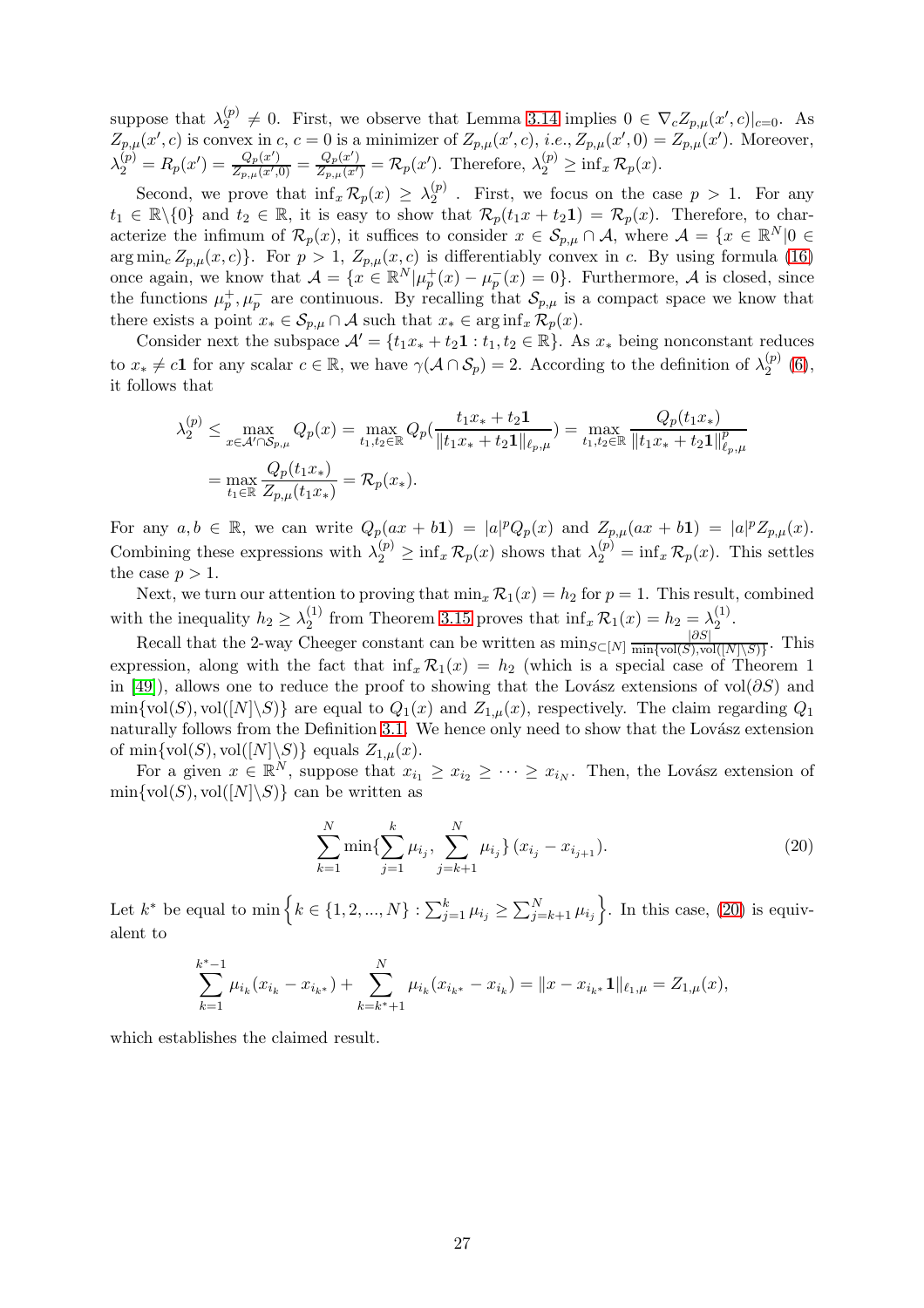# J Proof for Theorem [4.3](#page-9-1)

For a vector  $x \in \mathbb{R}^N$ , define two vector  $x^+, x^- \in \mathbb{R}^N$  according to  $(x^+)_v = \max\{x_v, 0\}$  and  $(x^{-})_v = \max\{-x_v, 0\}$ . Hence,  $x = x^{+} - x^{-}$  and  $x^{+}, -x^{-} \rightarrow x$ . Then,

$$
Q_p(x) = \sum_e \vartheta_e f_e(x)^p = \sum_e \vartheta_e [\langle \nabla f_e(x), x^+ \rangle + \langle \nabla f_e(x), -x^- \rangle]^p \stackrel{1)}{=} \sum_e \vartheta_e [f_e(x^+) + f_e(-x^-)]^p
$$
  

$$
\stackrel{2)}{=} \sum_e \vartheta_e [f_e(x^+)^p + f_e(x^-)^p] = Q_p(x^+) + Q_p(x^-),
$$

where in 1) we used Lemma [A.3,](#page-16-0) and in 2) we used the fact that  $f_e(x) = f_e(-x)$  and  $(a+b)^p \ge$  $a^p + b^p$  for  $a, b \ge 0, p \ge 1$ . Moreover, as  $Z_{p,\mu}(x) = ||x||_{\ell_p,\mu}^p = ||x^+||_{\ell_p,\mu}^p + ||x^-||_{\ell_p,\mu}^p$ , we have

$$
\mathcal{R}_p(x) \ge \min\{R_p(x^+), R_p(x^-)\}.
$$

By applying Lemma [H.2](#page-23-0) on  $x^+$  and  $x^-$ , and by observing that  $c(x^+), c(x^-) \geq c(x)$ , we have

$$
\mathcal{R}_p(x) \ge \min\{R_p(x^+), R_p(x^-)\} \ge \left(\frac{1}{\tau}\right)^{p-1} \left(\frac{\min\{c(x^+), c(x^-)\}}{p}\right)^p \ge \left(\frac{1}{\tau}\right)^{p-1} \left(\frac{c(x)}{p}\right)^p,
$$

which concludes the proof.

## K Proof for Lemma [4.4](#page-10-3)

First, it can be easily shown that  $Ux \perp \mathbf{1}$ , since

$$
\sum_{v \in [N]} \mu_v x_v = \sum_{v \in [N]} \mu_v (x'_v)^T g = (\sum_{v \in [N]} \mu_v x'_v)^T g = 0.
$$

Next, we establish a lower bound for  $||x||_{\ell_2,\mu}^2$ . For this purpose, we find the following lemma useful.

<span id="page-27-0"></span>**Lemma K.1** (Lemma 7.7 [\[15\]](#page-13-14)). Let  $Y_1, Y_2, ..., Y_k$  be zero-mean normal random variables that are not necessarily independent, such that  $\mathbb{E}[\sum_i Y_i^2] = 1$ . Then,

$$
\mathbb{P}\left[\sum_{i} Y_i^2 \ge \frac{1}{2}\right] \ge \frac{1}{12}.
$$

We start by observing that

$$
\mathbb{E}[\|x\|_{\ell_2,\mu}^2] = \mathbb{E}[\|X^T g\|_{\ell_2,\mu}^2] = \sum_{v \in [N]} \mu_v \|x'_v\|_2^2 = 1.
$$

From Lemma [K.1,](#page-27-0) it follows that

<span id="page-27-2"></span><span id="page-27-1"></span>
$$
\mathbb{P}\left[\|x\|_{\ell_2,\mu}^2 \ge \frac{1}{2}\right] \ge \frac{1}{12}.\tag{21}
$$

Next, we prove an upper bound for  $Q_2(x)$ . For any  $e \in E$ ,  $w \in \mathcal{E}(\mathcal{B}_e)$ , we have

$$
\mathbb{E}\left[\left(\max_{y\in\mathcal{E}(B_e)}\langle y,x'\rangle\right)^2\right] = \mathbb{E}\left[\left(\max_{y\in\mathcal{E}(B_e)}\left\langle g,\frac{Xy}{\|Xy\|_2}\right\rangle\right)^2 \|Xy\|_2^2\right] \leq \mathbb{E}\left[\left(\max_{y\in\mathcal{E}(B_e)}\left\langle g,\frac{Xy}{\|Xy\|_2}\right\rangle\right)^2\right] \max_{y'\in\mathcal{E}(B_e)}\|Xy'\|_2^2.
$$
\n(22)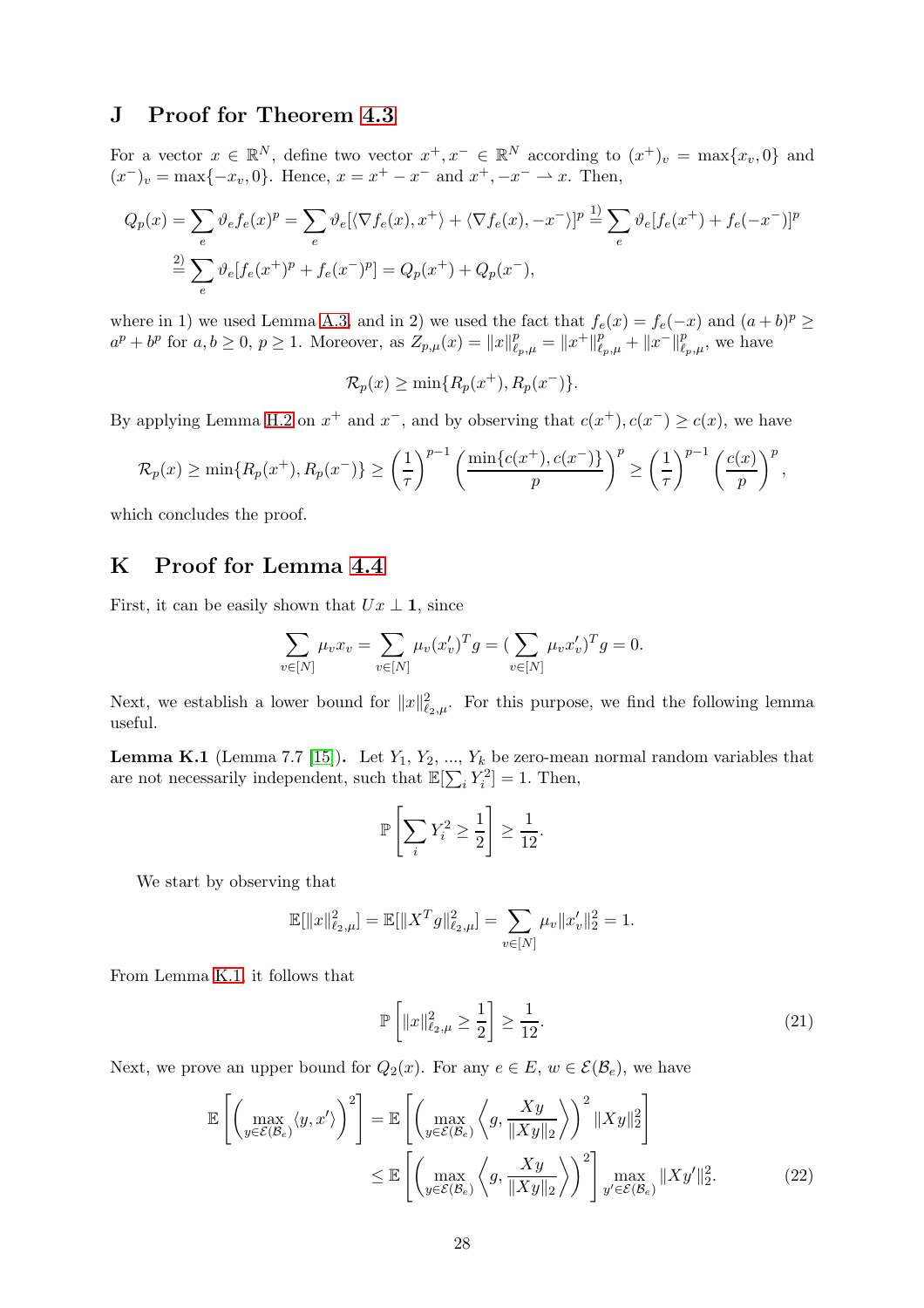Suppose that the hyperedge e contains the following vertices  $e = \{v_1, v_2, \ldots, v_{|e|}\}.$  Let  $\mathbb{A} =$  $\text{Span}(x'_{v_1}-x'_{v_{|e|}},x'_{v_2}-x'_{v_{|e|}},...,x'_{v_{|e|-1}}-x'_{v_{|e|}})$  and let  $\mathbb{S}^n$  stand for the unit ball in  $\mathbb{R}^n$ . Recall n is the dimension of the space to embed the vectors for SDP relaxation which is no less than  $\zeta(E)$ . Then, given that  $\sum_{v \in e} y_v = 0$  and  $y_u = 0$  for  $u \notin e$ ,  $\frac{Xy}{\|Xy\|}$  $\frac{Xy}{\|Xy\|_2}$  always lies in A∩S<sup>n</sup>. Therefore,

$$
\mathbb{E}\left[\left(\max_{y\in\mathcal{E}(\mathcal{B}_e)}\left\langle g,\frac{Xy}{\|Xy\|_2}\right\rangle\right)^2\right] \leq \mathbb{E}\left[\left(\max_{x'\in\mathbb{A}\cap\mathbb{S}^n}\left\langle g,x'\right\rangle\right)^2\right] = \dim(\mathbb{A}) = |e| - 1. \tag{23}
$$

Combining [\(22\)](#page-27-1) with [\(23\)](#page-28-0), we have

<span id="page-28-0"></span>
$$
\mathbb{E}[(\max_{y \in \mathcal{E}(\mathcal{B}_e)} \langle y, x' \rangle)^2] \le (|e| - 1) \max_{y \in \mathcal{E}(\mathcal{B}_e)} \|Xy\|_2^2.
$$

As  $Q_2(x) = \sum_{e \in E} w_e(\max_{y \in \mathcal{E}(\mathcal{B}_e)} \langle y, x \rangle)^2$ , using Markov's inequality, we have

$$
\mathbb{P}\left(Q_2(x) \ge 13\,\zeta(E) \sum_{e \in E} \max_{w' \in \mathcal{E}(\mathcal{B}_e)} \|Yw'\|_2^2\right) \le \frac{1}{13}.\tag{24}
$$

In addition, applying the union bound to  $(24)$  and using  $(21)$ , we have

<span id="page-28-1"></span>
$$
\mathbb{P}\left(\mathcal{R}_2(x) \le 26 \text{ SDPopt}\right) \ge \frac{1}{13}.\tag{25}
$$

which concludes the proof.

Note that the distortion term  $O(\zeta(E))$  is introduced through the inequalities [\(22\)](#page-27-1) and [\(23\)](#page-28-0), which are tight for this case. This may be shown as follows. Suppose the solution of the SDP produces a collection of vectors  $\{x'_{v_i}\}_{1 \leq i \leq |e|}$  that have the same  $\ell_2$ -norm, i.e.  $||x'_{v_i}||_2 = a$ , and are orthogonal in  $\mathbb{R}^n$ . Let  $\mathcal{B}_e$  denote the base polytope corresponding to a submodular function satisfying  $w_e(S) = \frac{2}{|e|} \min\{|S \cap e|, |e| - |S \cap e|\}.$  Define a subset of  $\mathcal{B}_e$ ,  $\mathcal{B}_{e, s}$ , as follows

$$
\mathcal{B}_{e,s} \triangleq \left\{ y \in \mathbb{R}^N | |y(\{v_i\})| \leq \frac{2}{|e|}, y(\{v_{i+|e|/2}\}) = -y(\{v_i\}), \text{ for } 1 \leq i \leq |e|/2, \ y(\{v\}) = 0, \text{ for } v \notin e \right\}.
$$

Then, choosing a y' in  $B_{e,s}$  such that  $y'(\lbrace v_i \rbrace) = \frac{2}{|e|}$  $\langle g_{,x_{v_i}\cdots x_{v_{i+|e|/2}}}' \rangle$  $\frac{|\mathcal{L}_i - \mathcal{L}_i|}{|\langle g, x'_{v_i} - x'_{v_{i+|e|/2}} \rangle|}$  for  $1 \leq i \leq |e|/2$ , we obtain

$$
\mathbb{E}\left[\left(\max_{y\in\mathcal{E}(B_e)}\langle g, Xy\rangle\right)^2\right] \geq \mathbb{E}\left[\left\langle g, Xy'\right\rangle^2\right]
$$
\n
$$
= \mathbb{E}\left[\left\langle g, \sum_{1\leq i\leq |e|/2} \frac{2}{|e|} \frac{\langle g, x'_{v_i} - x'_{v_{i+|e|/2}}\rangle}{\left|\langle g, x'_{v_i} - x'_{v_{i+|e|/2}}\rangle\right|} (x'_{v_i} - x'_{v_{i+|e|/2}})\right\rangle^2\right]
$$
\n
$$
\geq \frac{4}{|e|^2} \mathbb{E}\left[\sum_{1\leq i\leq |e|/2} |\langle g, x'_{v_i} - x'_{v_{i+|e|/2}}\rangle|\right]^2
$$
\n
$$
\geq \frac{4}{|e|^2} \left[\sum_{1\leq i\leq |e|/2} \mathbb{E}|\langle g, x'_{v_i} - x'_{v_{i+|e|/2}}\rangle|\right]^2
$$
\n
$$
= \frac{4}{|e|^2} \left(\frac{|e|}{2} \times \sqrt{2}a\sqrt{\frac{2}{\pi}}\right)^2 = \frac{|e|}{\pi} \frac{4}{|e|} a^2
$$
\n
$$
\geq \frac{|e|}{\pi} a^2 \max_{y\in\mathcal{E}(B_e)} \|y\|^2 \geq \frac{|e|}{\pi} \max_{y\in\mathcal{E}(B_e)} \sum_{1\leq i\leq |e|} \|y(\{v_i\})x_{v_i}\|_2^2
$$
\n
$$
= \frac{1}{\pi} |e| \max_{y\in\mathcal{E}(B_e)} \|Xy\|^2,
$$

where the last equality is using the assumption that  $\{x_{v_i}\}_{v_i \in e}$  are mutually orthogonal. Therefore, the Gaussian projection X causes distortion  $\Theta(|e|)$ .